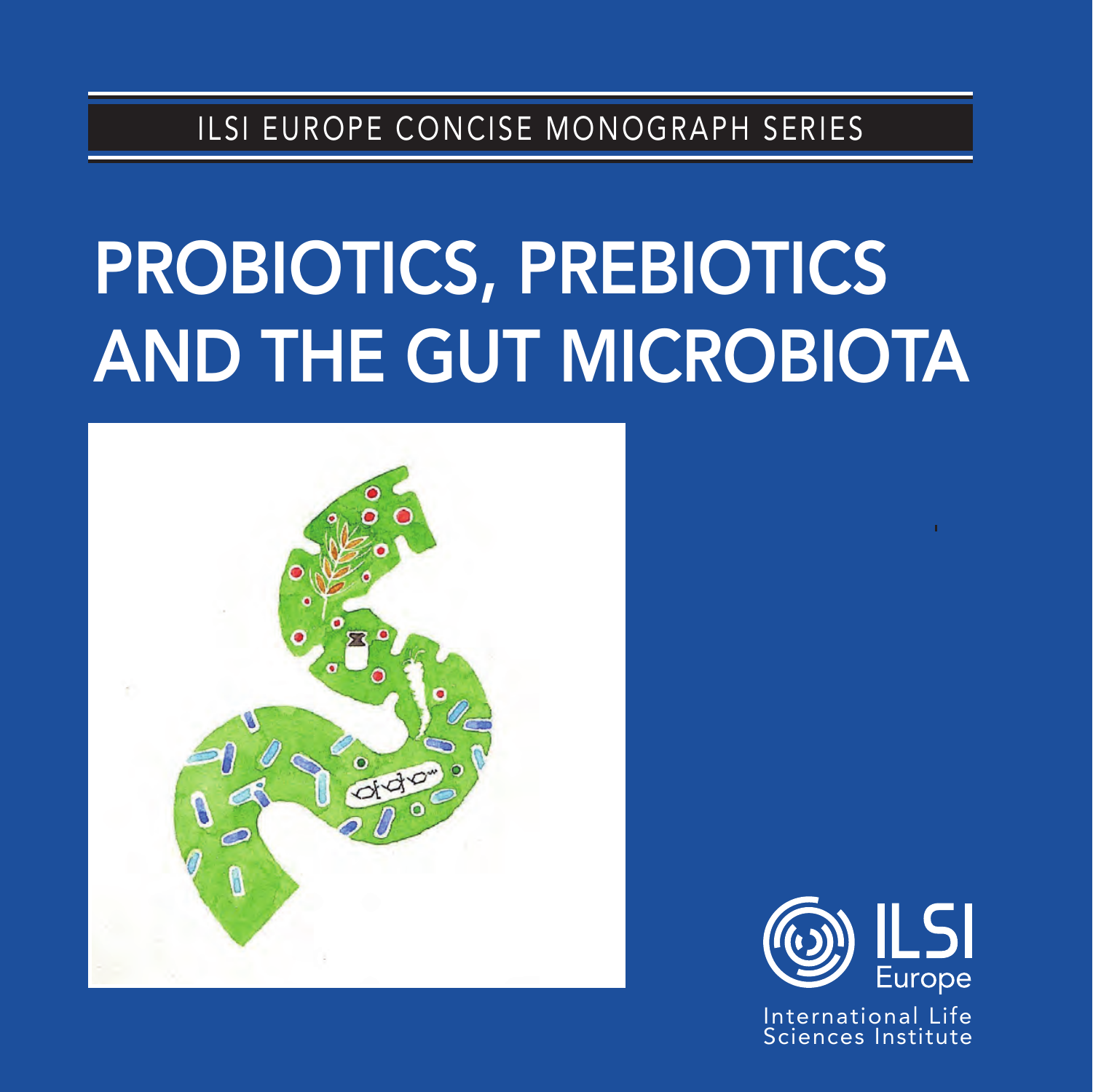# *ABOUT ILSI / ILSI EUROPE*

Founded in 1978, the International Life Sciences Institute (ILSI) is a nonprofit, worldwide foundation that seeks to improve the wellbeing of the general public through the advancement of science. Its goal is to further the understanding of scientific issues relating to nutrition, food safety, toxicology, risk assessment, and the environment. ILSI is recognised around the world for the quality of the research it supports, the global conferences and workshops it sponsors, the educational projects it initiates, and the publications it produces. ILSI is headquartered in Washington, DC. It is affiliated with the World Health Organization (WHO) as a non-governmental organisation and has special consultative status with the Food and Agriculture Organization (FAO) of the United Nations.

The European branch ILSI Europe was established in 1986. ILSI Europe fosters collaboration among the best scientists to provide evidence-based scientific consensus on the areas mentioned above. By facilitating their collaboration, ILSI Europe helps scientists from many sectors of society – public and private – to best address complex science and health issues by sharing their unique knowledge and perspectives.

ILSI Europe advances the understanding and resolution of scientific issues through expert groups, workshops, symposia and resulting publications. The ultimate goal of ILSI Europe is the improvement of public health.

All ILSI Europe activities are conducted under the supervision of the Scientific Advisory Committee. With its balanced composition, the Scientific Advisory Committee plays an important role in reviewing all activities with respect to their scientific validity and coherence with ILSI Europe's programme. The Scientific Advisory Committee provides scientific advice to the Board of Directors. ILSI policy mandates that the ILSI and ILSI branch Boards of Directors must be composed of at least 50% public sector scientists; the remaining directors represent ILSI's member companies.

This publication is made possible by support of the ILSI Europe Prebiotics and Probiotics Task Forces. Industry members of these task forces, as well as the composition of the Board of Directors and the Scientific Advisory Committee are listed on the ILSI Europe website at www.ilsi.eu.

The opinions expressed herein and the conclusions of this publication are those of the author and do not necessarily represent the views of ILSI Europe nor those of its member companies.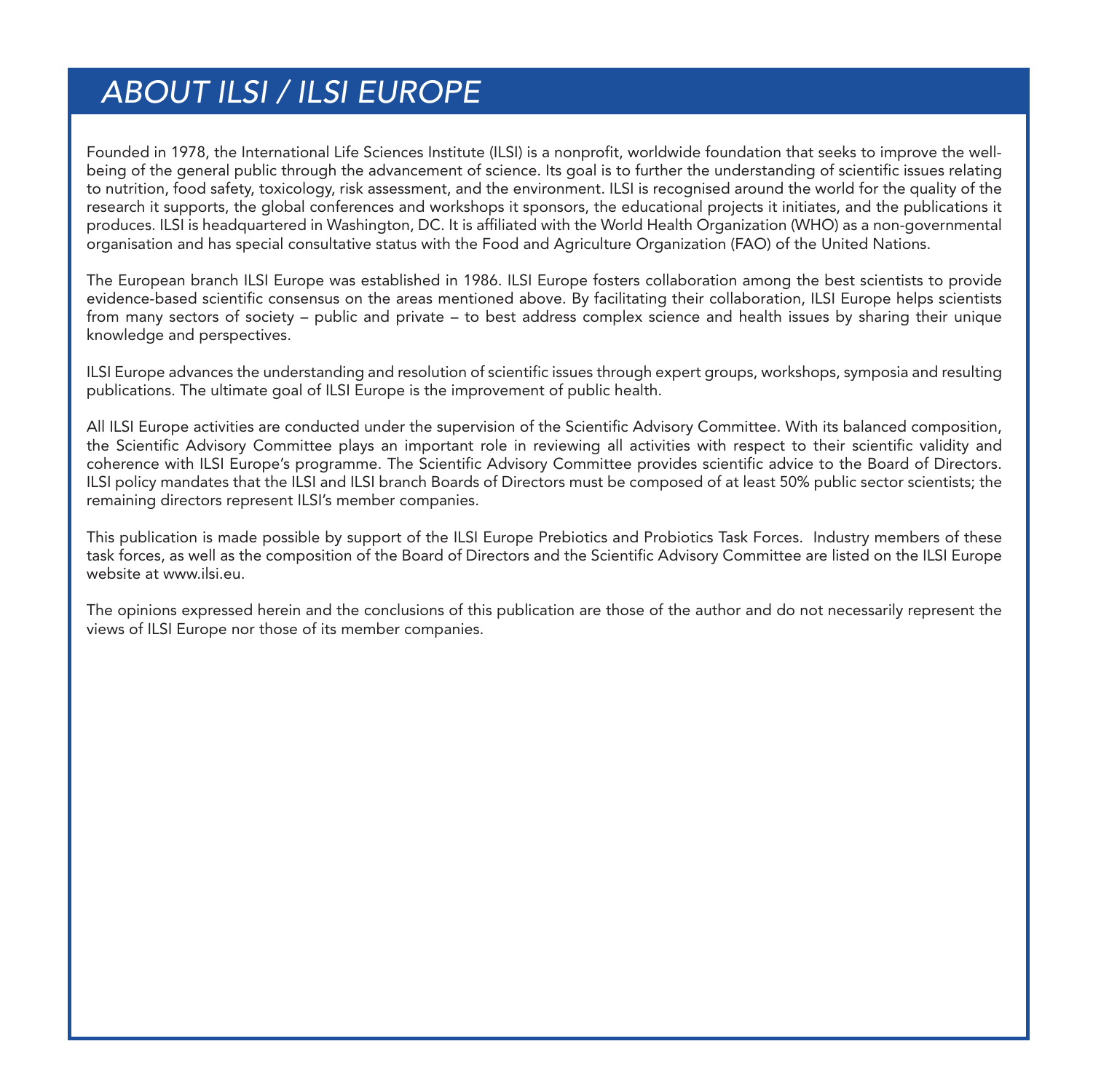# PROBIOTICS, PREBIOTICS AND THE GUT MICROBIOTA

by Nino Binns

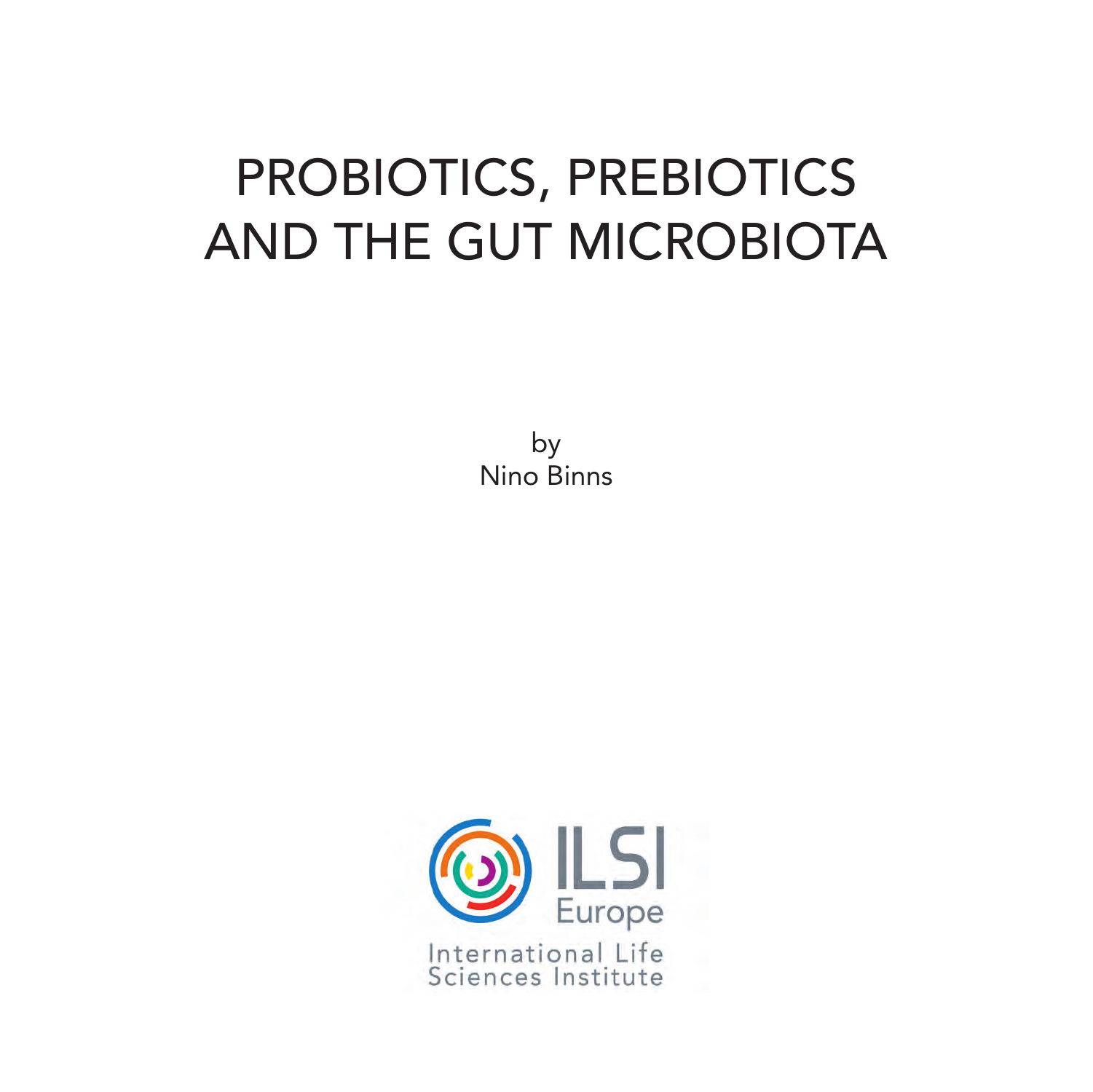#### © 2013 ILSI Europe

This publication may be reproduced for non-commercial use as is, and in its entirety, without further permission from ILSI Europe. Partial reproduction and commercial use are prohibited without ILSI Europe's prior written permission.

"A Global Partnership for a Safer, Healthier World. ®", the International Life Sciences Institute (ILSI) logo image of concentric circles, the word mark "International Life Sciences Institute", as well as the acronym "ILSI" are trademarks of the International Life Sciences Institute and licensed for use by ILSI Europe. The use of trade names and commercial sources in this document is for purposes of identification only and does not imply endorsement by ILSI Europe.

For more information about ILSI Europe, please contact

ILSI Europe a.i.s.b.l. Avenue E. Mounier 83, Box 6 B-1200 Brussels Belgium Tel.: (+32) 2 771 00 14 Fax: (+32) 2 762 00 44 E-mail: info@ilsieurope.be Website: www.ilsi.eu

*Printed in Belgium*

D/2013/10.996/36

ISBN: 9789078637394

ISSN 2294-5490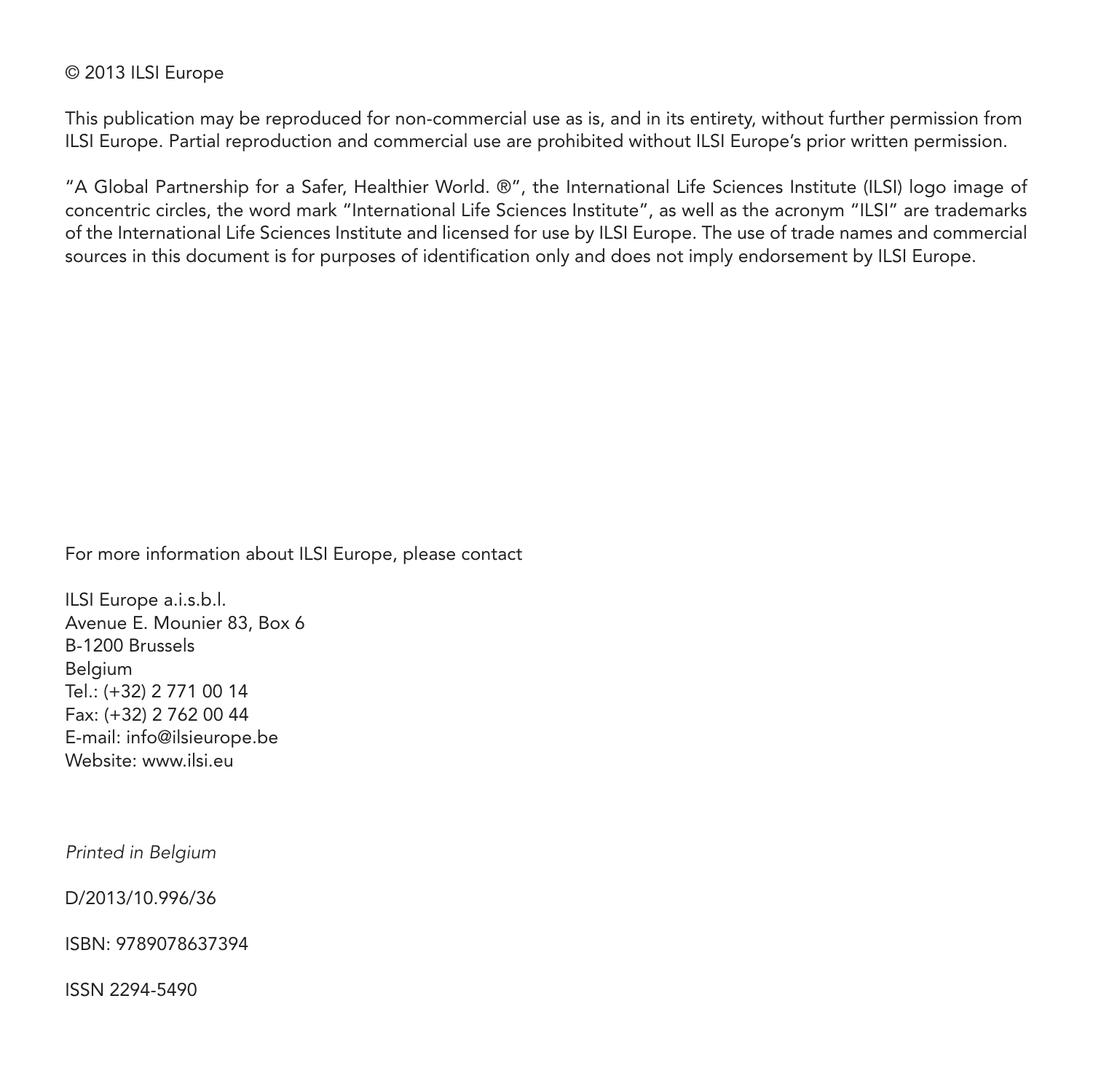# *CONTENTS*

| <b>FOREWORD</b>                                         | 1              |
|---------------------------------------------------------|----------------|
| <b>INTRODUCTION</b>                                     | $\overline{c}$ |
| ROLE OF THE GI TRACT MICROBIOTA IN HEALTH AND DISEASE   | 4              |
| Microbiota of the GI tract                              | 4              |
| Bacterial fermentation and metabolism                   | 6              |
| The GI epithelial barrier and immune system             | 8              |
| Techniques for exploring the GI microbiota              | 10             |
| THE PROBIOTIC CONCEPT                                   | 11             |
| Definition and history                                  | 11             |
| Selection of probiotic candidates                       | 12             |
| Characterisation and taxonomy                           | 12<br>13       |
| Safety<br>Application of probiotics in food             | 14             |
| THE PREBIOTIC CONCEPT                                   | 14             |
| Definition and history                                  | 14             |
| Characterisation of prebiotic ingredients               | 14             |
| Criteria for prebiotic selection                        | 15             |
| Application of prebiotics in food                       | 15             |
| HEALTH EFFECTS OF PREBIOTICS AND PROBIOTICS             | 16             |
| Research challenges                                     | 16             |
| Impact on the GI tract of prebiotics and probiotics     | 16             |
| Impact on the GI tract specific to prebiotics           | 18             |
| Impact on the GI tract specific to probiotics           | 20             |
| Impact on the immune responses                          | 20             |
| PROBIOTICS AND PREBIOTICS: MECHANISMS OF ACTION         | 23             |
| Overall mechanism                                       | 23             |
| GI tract and its microbiota<br>Cross-talk with the host | 23<br>25       |
|                                                         |                |
| <b>OVERALL CONCLUSIONS</b>                              | 27             |
| <b>ABBREVIATIONS</b>                                    | 29             |
| <b>GLOSSARY</b>                                         | 30             |
| SOURCE MATERIAL AND FURTHER READING                     | 31             |
|                                                         |                |

*Author:* Nino Binns, NB Consulting (UK)

*Scientific Editors:* Glenn. R. Gibson, University of Reading, (UK);

Mary Ellen Sanders, International Scientific Association for Pro & Prebiotics (US)

*Scientific Reviewers:* Nathalie Delzenne, Université Catholique de Louvain (BE) and Lorenzo Morelli, Catholic University of Piacenza, (IT)

*Concise Monograph Series Editor:* John Howlett (UK)

*Coordinators:* Agnès Méheust, Massimo Ambrosio and Alessandro Chiodini, ILSI Europe (BE)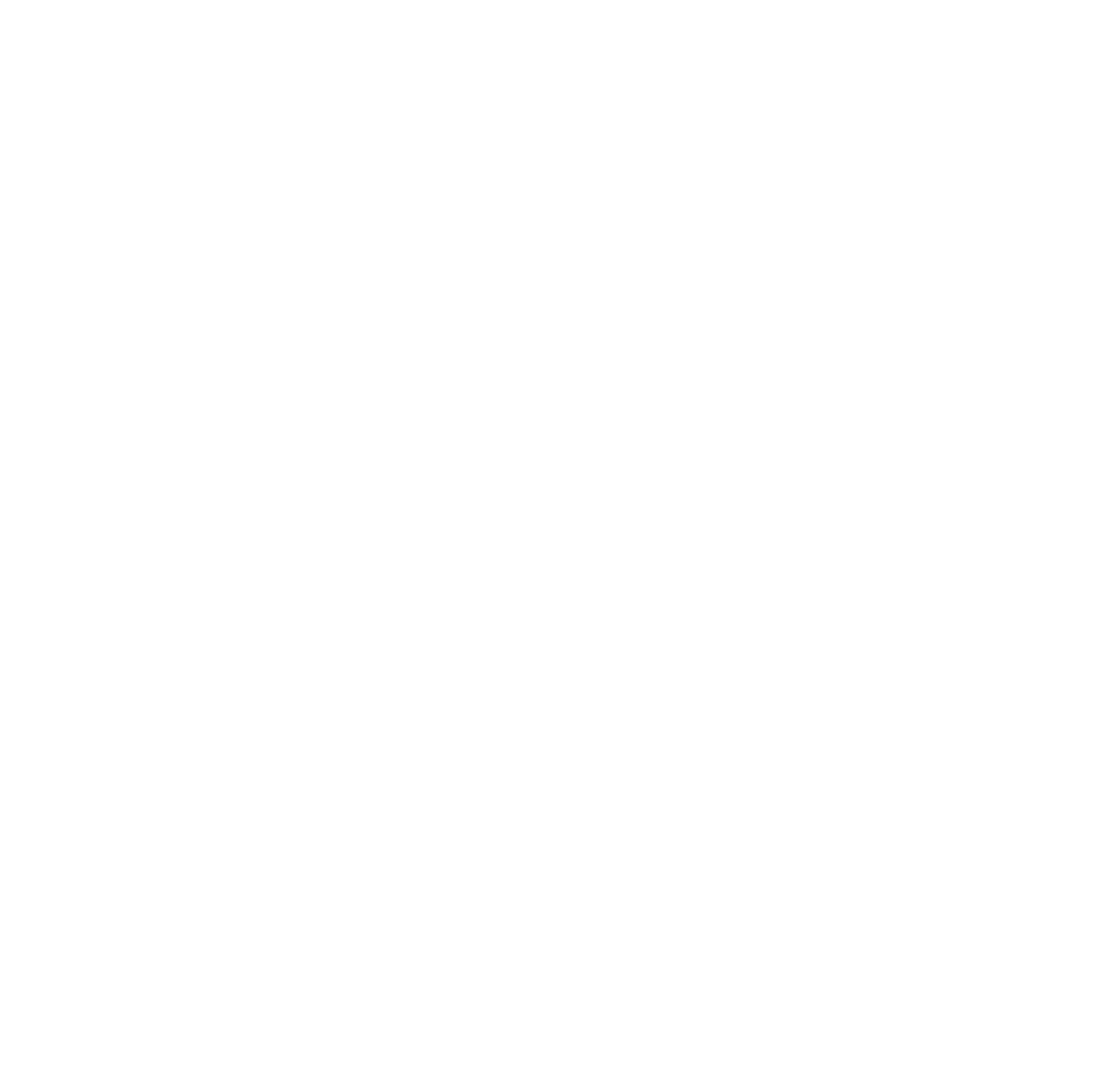# *FOREWORD*

Since the introduction of the concept of functional foods in Japan in the 1980s, there has been growing interest in the concept of prebiotics and probiotics, and the synergistic combination thereof, called synbiotics, and their role in human nutrition. Pre- and probiotics are now commonly found in a range of products for infants, young children and adults. What is it that makes the consumer interested in these ingredients? By definition, both pre- and probiotics should convey health benefits. The general population is increasingly interested in maintenance of health and selfcare and this may explain the consumers' interest.

Both pre- and probiotics elicit their effects, at least to some extent, through modulation of the intestinal microbiota (formerly called microflora). The results of multidisciplinary research efforts to understand the composition and function of the intestinal microbiota, as well as the role of pre- and probiotics, have recently been published. A summary of these findings is therefore both appropriate, in the context of pre- and probiotics, and timely.

Because of the lack of easily understandable and objective information on the topic for the interested non-specialist life scientist, ILSI Europe Task Forces on both Prebiotics and Probiotics decided to initiate the writing of a Concise Monograph with input from experts in the field.

The purpose of the monograph is to discuss in understandable terms the current abundant scientific knowledge on prebiotics, probiotics and the intestinal microbiota, including the resulting effects on the host. The monograph does not address the detailed regulatory aspects of the topic. The challenge in nutritional sciences is not to tackle disease with a pharmaceutical approach, but rather to maintain and support health and thereby reduce the risk of disease. Instead of testing clinical endpoints of reduction in disease, in nutritional intervention studies it is the markers of health or markers of risk of disease that need to be checked and validated. Influencing the biomarkers of disease risk often requires an in-depth understanding of the underlying mechanisms. This is where future research in pre- and probiotic science will add to existing knowledge and evidence. With their complexity and the complexity of the systems with which they interact (the intestinal microbiota, the immune system, etc.), understanding the mechanisms is scientifically a challenge.

However, the scientific understanding of pre- and probiotic mechanisms has grown substantially in the past decade and efforts in the field are increasing, making us confident that further scientific knowledge will be generated. So far, evidence for the many potential health benefits of different pro- and prebiotics has been documented, the effects very often being strain- and product-specific. Emerging physiological and analytical tools embedded in a multidisciplinary research setting will enable the elucidation of further mechanisms. The latter will be a part of the better understanding of pre-, pro- and synbiotic health effects.

We are convinced that this Concise Monograph, based on sound scientific evidence, will be an important contribution in informing a wide audience about the concepts of pre-, pro- and synbiotic nutrition.

Bernd Stahl Danone Research, Germany Arthur Ouwehand DuPont Nutrition and Health, Finland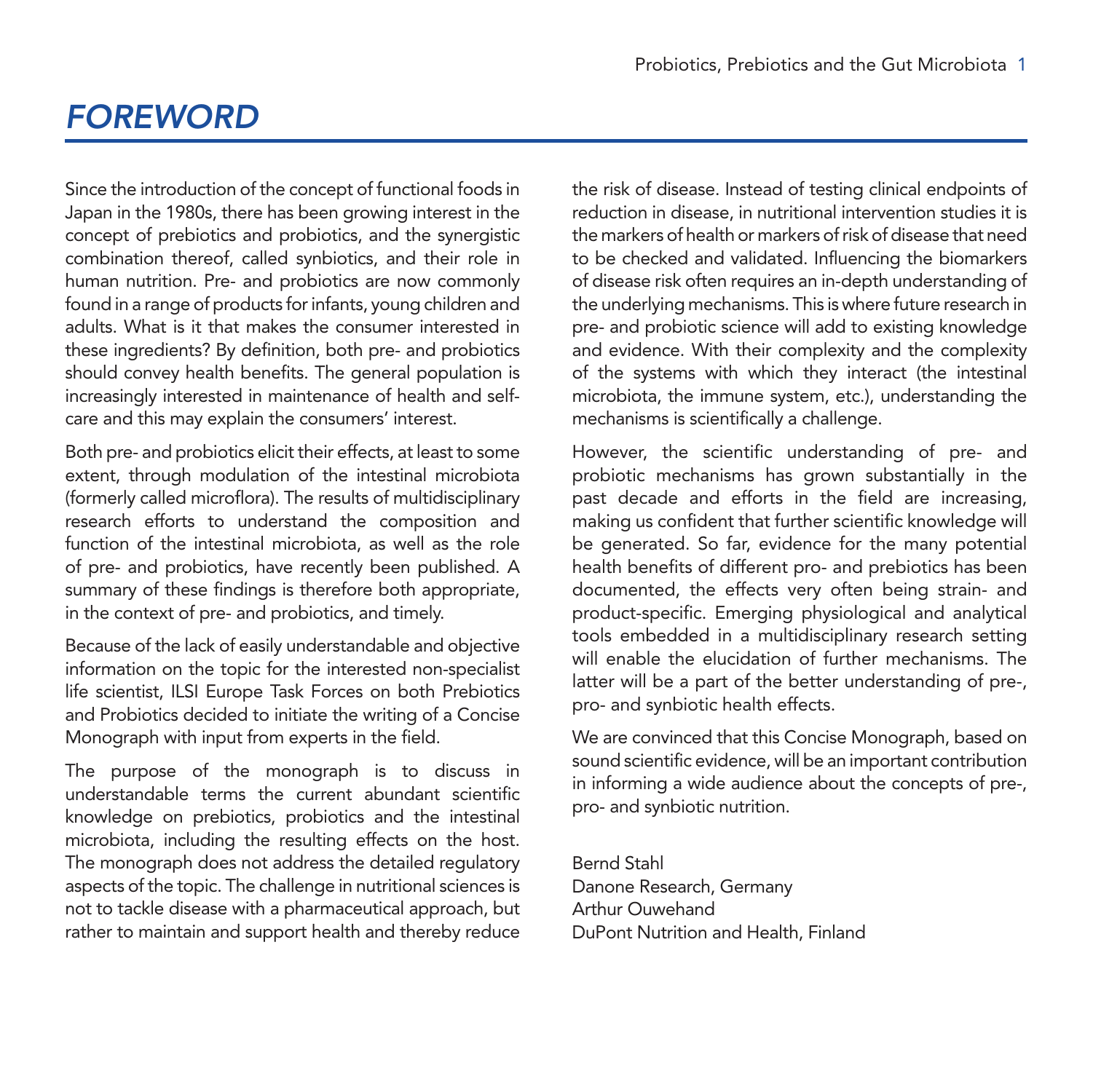# *INTRODUCTION*

Microbes, or micro-organisms, include bacteria, fungi, yeasts and algae. They can be found everywhere on Earth, including hostile environments like volcanoes, the ocean bed and deserts. They are incredibly diverse and have adapted over millions of years to occupy their own particular niches. As far as humans are concerned, microbes are best known for their role in causing disease, but their power has also been harnessed for millennia to the benefit of humankind. They are used in the production of fermented foods including dairy products, breads, vegetables and, of course, wines and beers to name but a few. Owing to their potential for very selective action, microbes are also crucial to the development and production of pharmaceuticals such as antibiotics and to the production of food ingredients such as vitamins and citric acid. Microbes are also involved in the production of many other chemicals and enzymes and are used in waste processing.

Most of the 1014 bacteria in the gut are found in the large intestine (colon) and, over the past 30 years or more, interest in the gut microbial population – the microbiota – and its environment has intensified. Numerous research studies have shown that, far from being passive inhabitants of the gastrointestinal (GI) tract, the habitual residents of the gut (commensal micro-organisms) interact with their host in a very intricate manner. They may modulate the effect of potentially harmful bacteria, impact the host's GI tract, digestion, metabolism and immune system, and might even influence functions beyond the gut.

The concept that food-borne bacteria can be beneficial to health emerged at the turn of the twentieth century and is usually attributed to Nobel Prize-winning Russian scientist Ilya Metchnikoff. He hypothesised that consuming large amounts of fermented milk products that contained *Lactobacillus* bacteria ("soured milk") could prolong and improve the quality of life because these bacteria entered the colon and limited the activities of undesirable microbes. Metchnikoff therefore saw the intestinal tract as an organ that could be manipulated to improve health by adding exogenous bacteria to the gut. As a result, commercial yogurts and fermented milks gained some popularity after the First World War, but it was not until the 1980s that the sales of products containing probiotics began to grow rapidly - first in Japan and then extending to Europe during the 1990s.

Probiotic bacteria may be defined as '*live microorganisms which, when administered in adequate amounts, confer a health benefit on the host*' (FAO/WHO 2001). They can interact with commensal bacteria and can also have a direct impact on the host. Disentangling these interactions is one of the key challenges for future research. Other key challenges are to understand their mechanisms of action, to elucidate more specifically which probiotic strains can offer which health benefits and to define the intake levels needed to achieve those effects.

The prebiotic concept developed more recently. The Japanese were the first to recognise the value of nondigestible oligosaccharides, initially in animal feed where their addition to the feed of piglets helped relieve and prevent scouring (diarrhoea). Japanese researchers also recognised the value of oligosaccharides in human milk and later demonstrated that consumption of fructooligosaccharides and galacto-oligosaccharides led to an increase in intestinal bifidobacteria and stimulated their growth in the human gut. However, it was not until 1995 that the scientific concept for human gut microbiota modulation by "prebiotics" was introduced. Since then, a wealth of research information has accumulated. A prebiotic may be defined as "*a selectively fermented*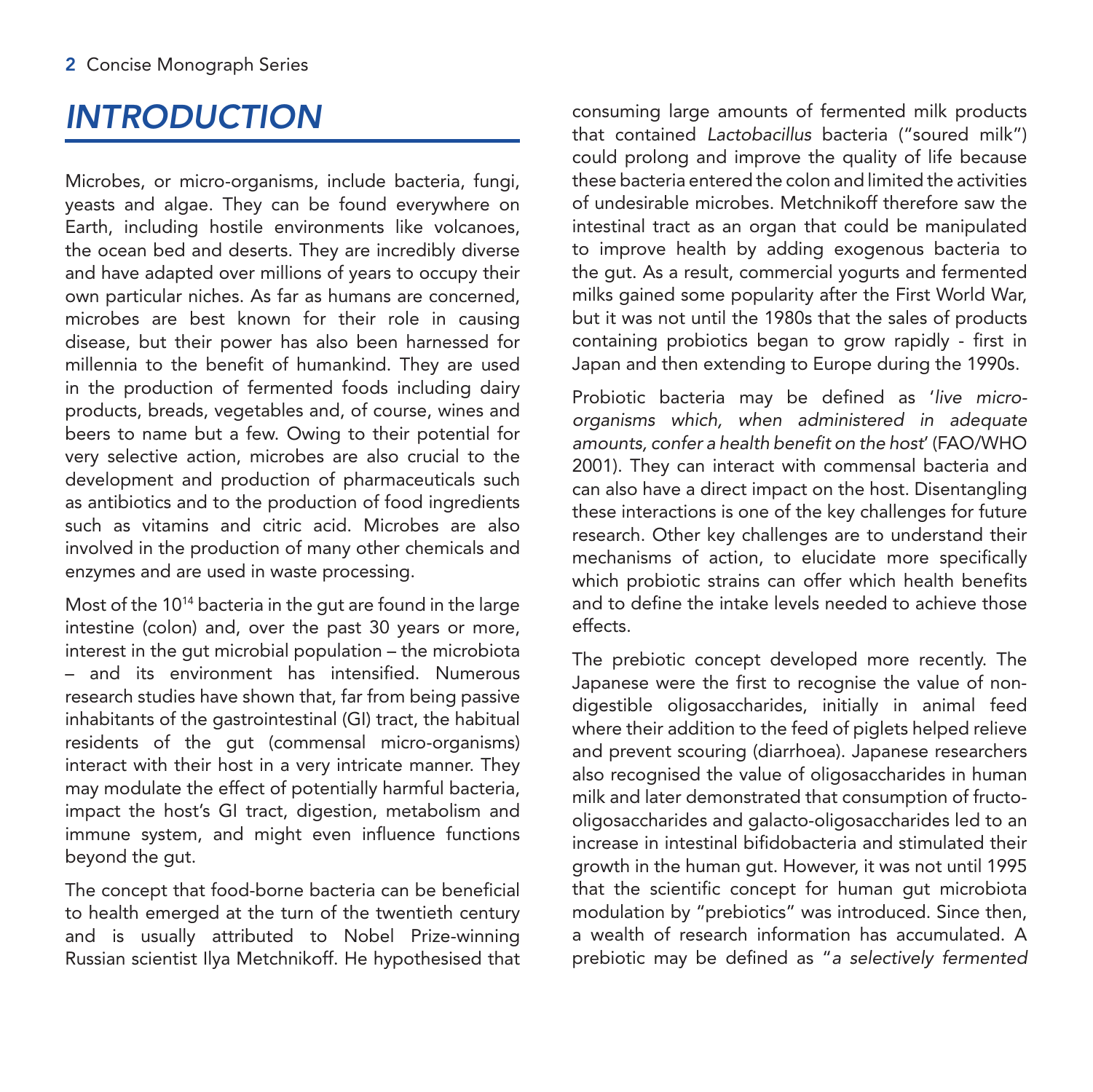*ingredient that results in specific changes in the composition and/or activity of the gastrointestinal microbiota, thus conferring benefit(s) upon host health*" (Gibson – *et al*., 2011).

Today, over 60% of functional food products are directed towards digestive health, with prebiotics and probiotics probably being the most common, worldwide. Probiotics and prebiotics target the host through the gut by distinct as well as complementary mechanisms of actions.

This Concise Monograph will describe the concepts of probiotics and prebiotics for use in the human diet and will explore the scientific basis for potential human health benefits. In general, research to date indicates that these food ingredients offer possible health benefits and do not pose any risks to health. Indeed, a range of naturally occurring prebiotics and a number of probiotics, primarily from the genera *Lactobacillus*, *Bifidobacterium* and *Saccharomyces*, have long been consumed throughout the world either as part of traditional diets or in the form of modern functional foods.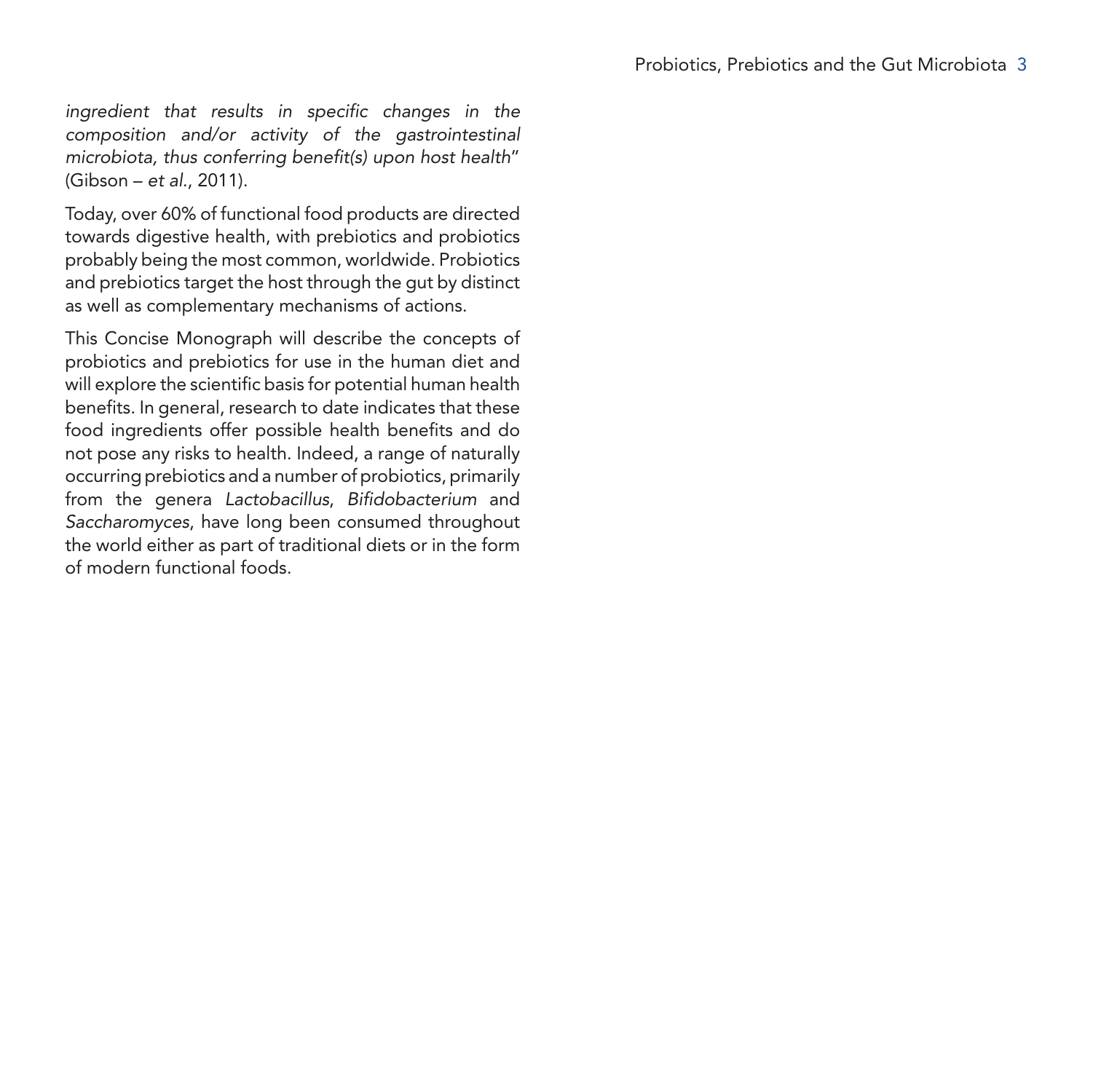# *ROLE OF THE GI TRACT MICROBIOTA IN HEALTH AND DISEASE*

# *Microbiota of the GI tract*

Bacteria are normal cohabitants with humans and are associated with many tissues including the skin, the vaginal tract, the respiratory tract and the GI tract. Microbes occur throughout the GI tract (Figure 1), the majority residing in the colon.



The most common of the numerous bacteria harboured in the oral cavity are streptococci. Bacteria do not colonise the stomach in high numbers because of its low pH and rapid transit; nevertheless, in the healthy adult stomach there may be around 10<sup>3</sup> bacteria in every millilitre (ml) of stomach contents, the main inhabitants being lactobacilli, enterococci, *Helicobacter* and bacilli. The duodenum also tends to be acidic with a rapid transit but additionally receives pancreatic secretions and bile that create a hostile environment for microbes. Here, lactobacilli and streptococci predominate, with total numbers of bacteria at  $10^2 - 10^4$  per ml. Along the jejunum and particularly the ileum there is a gradual increase in the numbers and diversity of bacteria present. Finally, the colon contains the majority of GI microbes, with as many as  $10^{11}$  organisms per ml.

Prior to birth, micro-organisms are absent from the GI tract but quickly colonise it during and after birth. Exactly which microbiota develops is dependent on factors such as the method of delivery and the environment in which birth takes place, the mother's microbiota and the manner of feeding. Bifidobacteria dominate the faecal microbiota of healthy breast-fed infants whereas healthy formula-fed infants have a wider range of organisms present, including bifidobacteria, bacteroidetes, clostridia, enterobacteria and streptococci. At weaning, there are changes in the numbers and diversity of the gut microbiota, which gradually begins to resemble those of the adult. Once the adult microbiota is established, by the age of about 2–3 years, it is relatively stable within an individual but nevertheless subject to influence by diet, disease, use of medication (particularly antibiotics) and ageing.

Gut microbes may be commensal (a person's native, colonising microbes) or transient (microbes just passing through). Furthermore, these microbes can be beneficial, potentially harmful or pathogenic. Microbes considered to be beneficial usually ferment carbohydrates, do not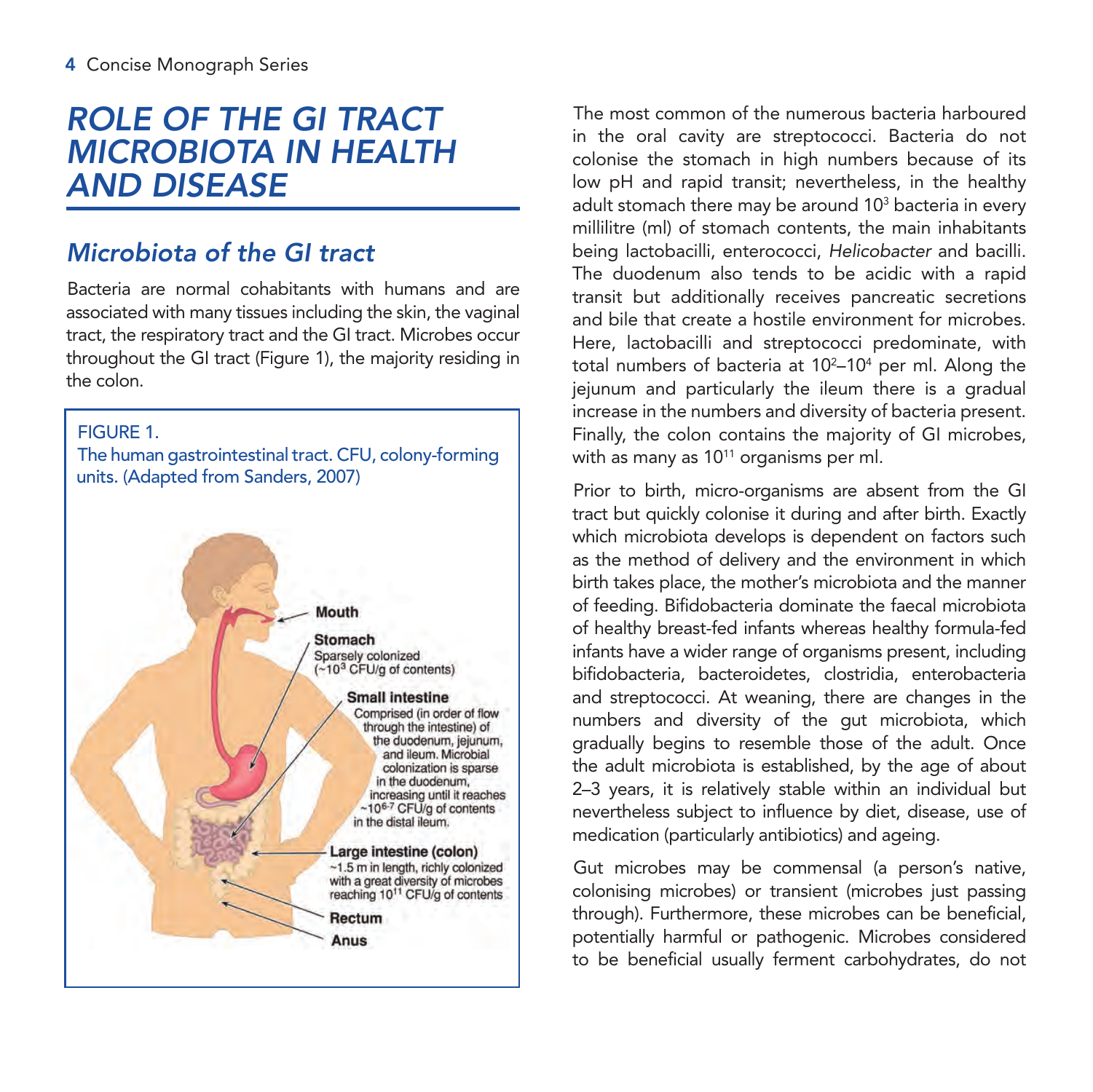produce toxins and may have a range of potential benefits for the host such as interaction with the immune system and competitive inhibition of pathogens. Such microbes include *Bifidobacterium, Eubacterium* and *Lactobacillus*.

The small intestine is the main target of many exogenous infections such as rotavirus, *Salmonella typhimurium* and some *Escherichia coli* types, which are usually contracted from contaminated water or foods. However, all individuals harbour microbes that have opportunistic, pathogenic potential. Amongst the most important of these is *Clostridium difficile*, which may become prominent and cause serious diarrhoea and inflammation when conditions in the gut are altered by illness or medication. *C. difficile*  often becomes a transmittable pathogen through contamination of food or surfaces, especially in hospitals or care homes. Other undesirable colonic microbes such as peptolytic bacteria and sulphate-reducing bacteria do not cause acute disease but can be associated with the production of toxins, pre-carcinogens, carcinogens and toxic gases (such as hydrogen sulphide). In turn, this may result in the host becoming more susceptible to transient pathogens, antibiotic-associated diarrhoea and, possibly, inflammatory bowel disease and irritable bowel syndrome.

Probiotics are transient, although some may belong to species that are also normal commensal organisms. Some, but not all, probiotics are able to replicate and persist in the gut at least temporarily, but they disappear a few days after cessation of their intake.

Although recent research has provided a great deal of information about the overall composition of the gut microbiota, there is little certain knowledge about what constitutes the normal microbial composition (eubiosis) of the gut. In part, this is because it is difficult to study what is happening inside the GI tract of a healthy individual. Hence, there is no definition of the "normal" or "healthy" microbiota, although this is a key objective of current research. Individuals may have a reasonably

stable microbiota but there is considerable inter-individual variation.

Deviations in composition or function from the usual microbiota, known as dysbiosis, have been observed in certain disease states (Table 1) but it is not known whether the change in the microbiota causes, or partly causes, the disease state or whether the change in microbes is a result of the disease itself. Changes in the microbiota can certainly result from a GI infection or use of oral antibiotics to treat a disease, but such alterations are usually quite rapidly corrected without intervention and the microbiota returns to "normal" for that individual. However, repeated antibiotic use may result in permanently disrupted microbiota. Whether or not prebiotics and probiotics can hasten or improve the correction of the microbiota following an insult is a subject of research.

#### $TARI F 1.$

Disease states that have been associated with altered GI microbiota (adapted from Sanders, 2011)

| Atopy (allergy) and asthma            |
|---------------------------------------|
| Coeliac disease                       |
| Colon cancer                          |
| Type I diabetes                       |
| Type II diabetes                      |
| <b>HIV</b> infection                  |
| Inflammatory bowel disease (IBD)      |
| Irritable bowel syndrome (IBS)        |
| GI infections                         |
| Antibiotic-associated diarrhoea (AAD) |
| Necrotising enterocolitis             |
| Obesity                               |
| Rheumatoid arthritis                  |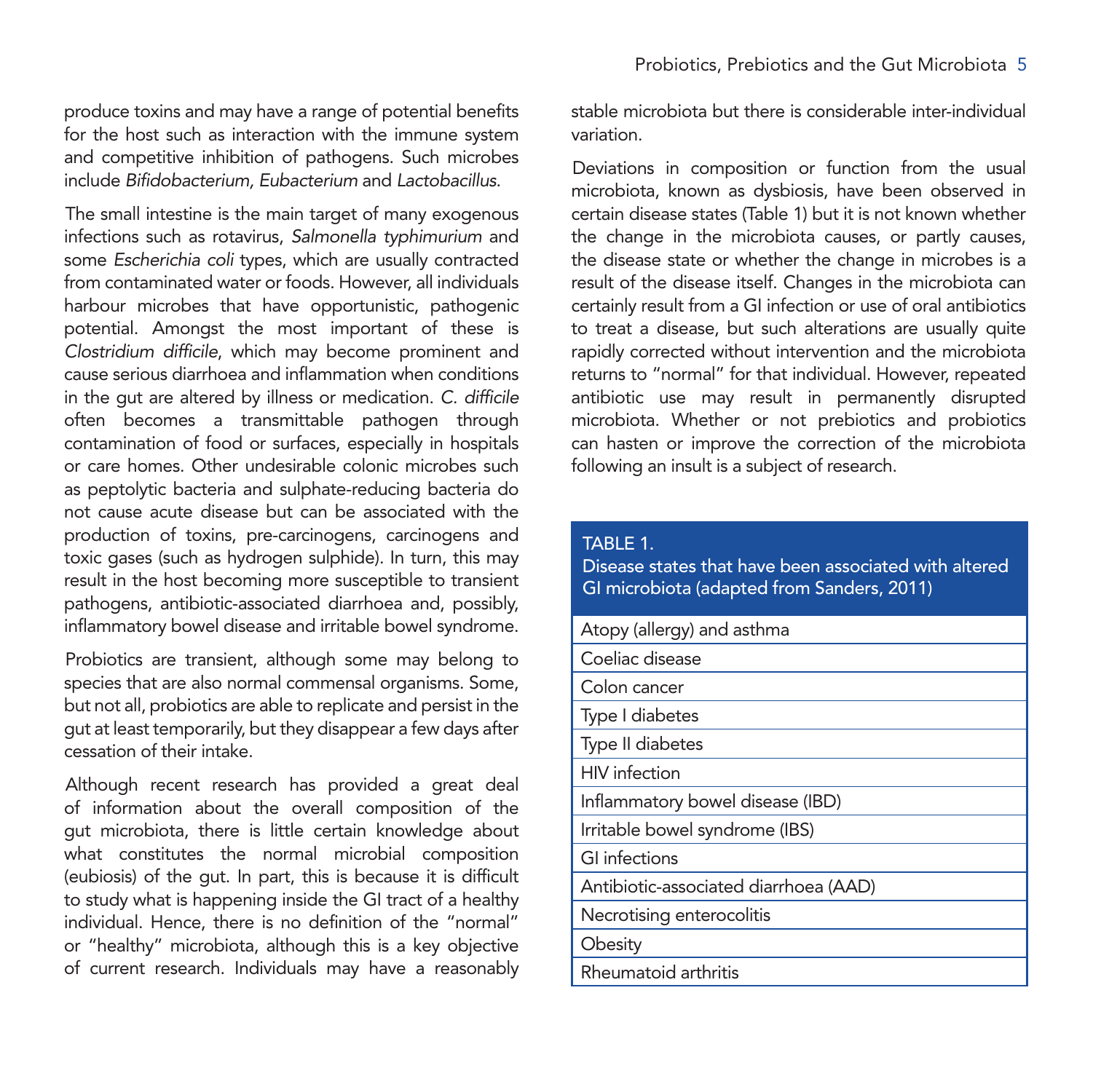#### 6 Concise Monograph Series

Recent research also suggests that the normal microbiota is not simply a collection of micro-organisms, but reflects an inter-relationship between different groups that may work together to the benefit of the host. In addition, the current thinking is that harbouring a wide diversity of organisms in the GI tract is beneficial to the host.

### *Bacterial fermentation and metabolism*

As living organisms, all microbes require a source of energy in order to grow and reproduce. Many microbes ferment carbohydrates (saccharolytic fermentation), an

activity that is harnessed by humans in the production of various food products. For example, in wine production, yeast ferments the sugars in grape juice to yield alcohol. In yogurt production, bacteria such as lactobacilli and streptococci ferment milk sugar (lactose) to lactic acid to develop the characteristic tart flavour. In sauerkraut production, the bacteria naturally present in cabbage ferment sugars to lactic acid in the absence of oxygen and the presence of 2-3% salt.

In like manner, microbes in the first part of the colon meet their energy needs by fermenting dietary and endogenous residues that have escaped digestion and absorption in the upper GI tract (Table 2 and Figure 2). Many microbes

#### TABLE 2.

Bacteria, their mode of action on substrates and the products of fermentation (adapted from Salminen, 1998)

| <b>Bacteria</b>    | Mode of action on substrates                   | <b>Fermentation products</b>  |
|--------------------|------------------------------------------------|-------------------------------|
| <b>Bacteroides</b> | Saccharolytic, peptolytic, aa-fermenting       | Ac, Pr, Su, Am                |
| Eubacteria         | Saccharolytic, some aa-fermenting species      | Ac, Bu, La, Am, Sul           |
| Bifidobacteria     | Saccharolytic                                  | Ac, La, f, EtOH               |
| Ruminococci        | Saccharolytic                                  | Ac                            |
| Peptostreptococci  | Saccharolytic, some aa-fermenting species      | Ac, La, Am                    |
| Peptococci         | aa-fermentation                                | Ac, Bu, La, Am                |
| Clostridia         | Saccharolytic, some aa-fermenting species      | Ac, Pr, Bu, La, EtOH, Am, Sul |
| Lactobacilli       | Saccharolytic                                  | La                            |
| Propionibacteria   | Saccaharolytic, lactate fermentation           | Ac, Pr, Am                    |
| Actinomyces        | Saccharolytic                                  | Ac, Pr                        |
| Streptococci       | Carbohydrate and aa-fermentation               | La, Ac, Am, Sul               |
| Methanobrevibacter | Chemolithotrophic                              | CH <sub>4</sub>               |
| Escherichia        | Carbohydrate and aa-fermentation               | Mixed acids, Am               |
| Desulfovibrio      | Various                                        | Ac, Sul                       |
| Fusobacteria       | aa-fermentation, assimilation of carbohydrates | Bu, Ac, La, Am, Sul           |

aa, amino acid; Ac, acetate; Am, amines; Bu, butyrate; EtOH, ethanol; f, formate; La, lactate; Pr, propionate; Su, succinate; Sul, sulphides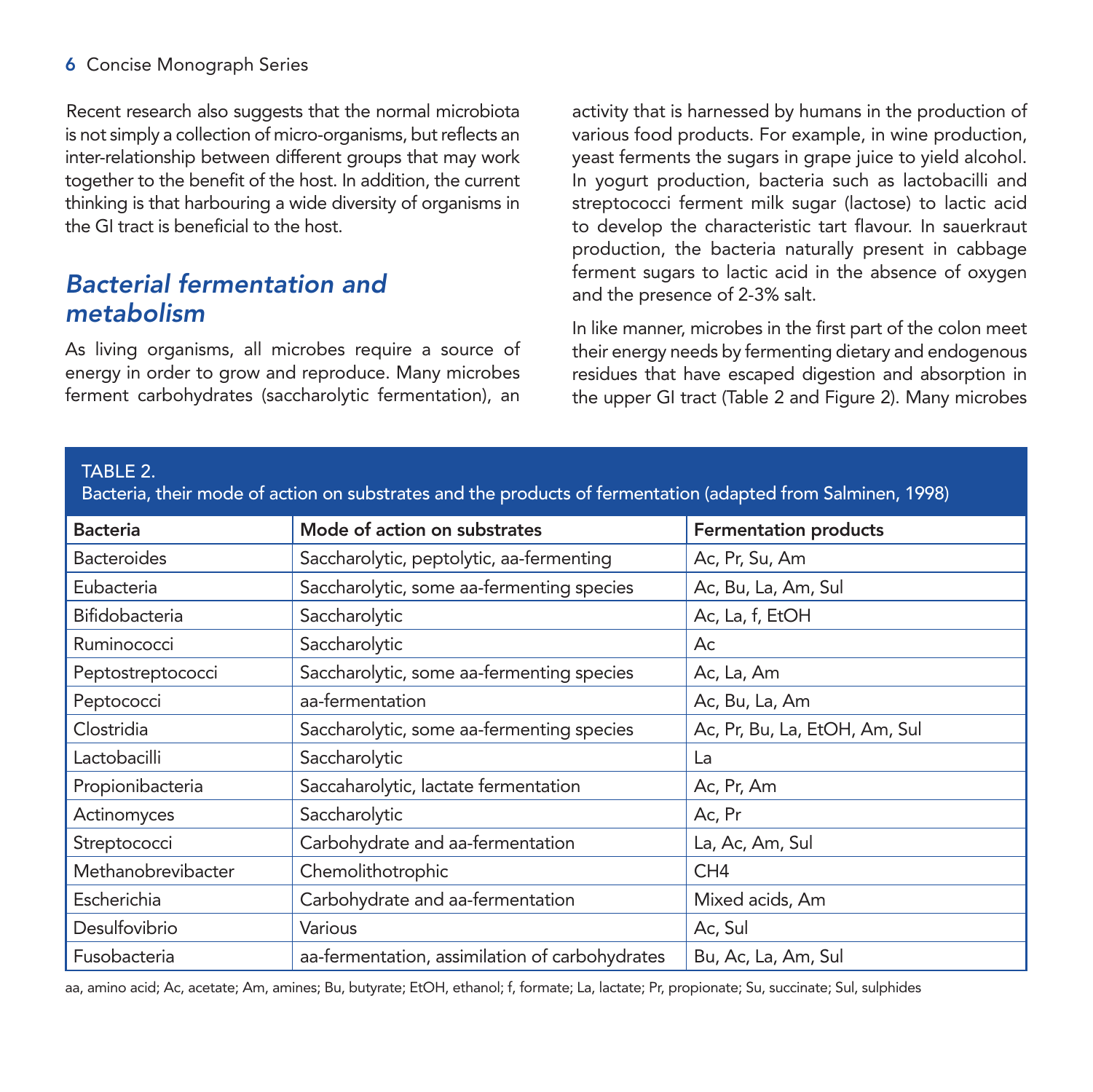

metabolise carbohydrates and dietary fibre<sup>1</sup>, including polysaccharides (such as pectins, hemicelluloses, gums, inulin and resistant starches), oligosaccharides (such as raffinose, stachyose, fructo-oligosaccharides, galactooligosaccharides and resistant dextrins), sugars (lactulose, non-absorbed lactose and non-absorbed fructose) and polyols (such as mannitol, lactitol, maltitol and isomalt). The main species in the colonic microbiota that ferment carbohydrates belong to the genera *Bacteroides, Bifidobacterium, Ruminococcus, Eubacterium* and *Lactobacillus*. This microbial action results in the production of the short chain fatty acids (SCFA) acetic, propionic and butyric acids and of lactic acid (which is mostly converted to acetic and propionic acid by gut microbes). The nature

of the fermentation products depends partly on the substrate fermented and the type of bacteria (Table 2) and also on other individual host factors. SCFA are absorbed, enhancing the uptake of water and salts, and are used as a source of energy by the host. Butyric acid is also the major source of energy of the epithelial cells lining the colon and can impact cell growth and differentiation.

The gases hydrogen, methane and carbon dioxide are also produced and may contribute to the equilibrium of the microbiota. In addition, these gases can cause flatulence and distension, which can lead to intestinal discomfort if the dietary intake of fermentable substrates is suddenly increased.

<sup>1.</sup> Note that the legal definition of dietary fibre differs around the world. The term dietary fibre is used here only in a general sense to refer to the dietary components listed.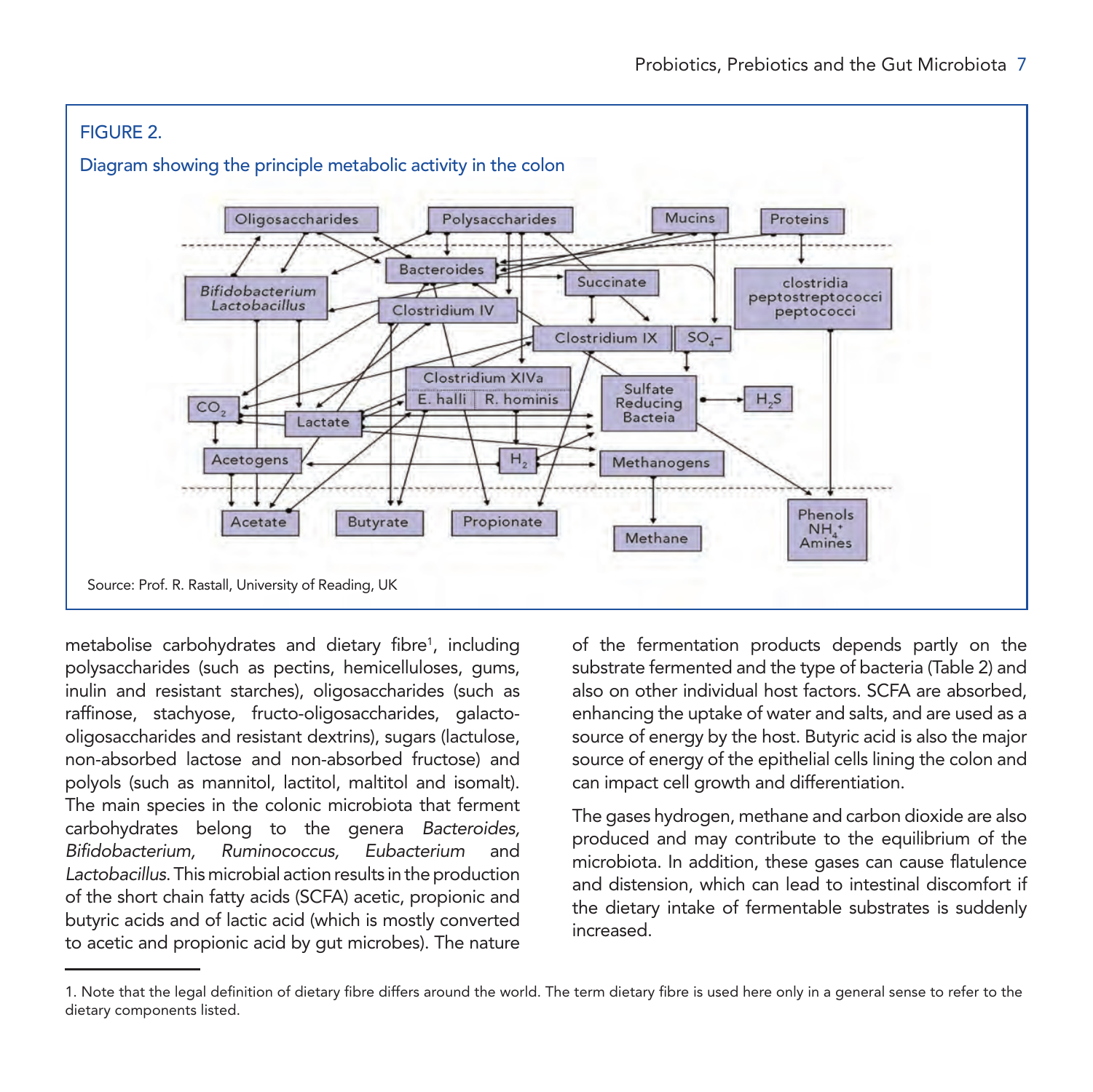#### 8 Concise Monograph Series

Bacteria also metabolise other components found in their environment (Figure 2). In addition to foodstuffs consumed by the host and not fully digested, substrates for bacterial growth include degraded bacterial cells and host-derived mucins, enzymes and sloughed-off intestinal cells. Peptococci and clostridia species metabolise proteins as a source of nitrogen for growth and yield branched chain fatty acids such as isobutyrate and isovalerate as well as a range of nitrogenous and sulphur-containing compounds, some of which may be harmful. For example, ammonia, amines and phenolic compounds can, under certain conditions, lead to the formation of carcinogens, particularly in the left, descending colon where putrefactive conditions can prevail. Phytochemicals such as isoflavones and polyphenols may also be metabolised, yielding smaller components like equol and small phenolic molecules that are more readily absorbed. The impact of this microbial activity on human health is still under investigation.

As bacteria grow in numbers, they contribute to the bulk of the stools that form in the rectum. High stool bulk is related to a shorter gut transit time and also to a lower risk of constipation and bowel cancer. Although nonfermentable dietary fibre sources such as wheat bran fibre are the most important contributors to stool bulk, bacterial mass resulting from the fermentation of more soluble dietary fibres and carbohydrate residues also contributes to the bulk.

### *The GI epithelial barrier and immune system*

The GI tract is sometimes described as the body's largest immune organ. It represents the host's greatest area of mucosal contact with the environment and contains as many as 80% of all antibody-producing cells. The intestinal microbiota is also a vital part of the body's defence system.

At birth, the GI tract is essentially sterile and, in addition, the newborn's immune system is not fully mature. The immune system only becomes functionally mature as a result of exposure to the myriad of foreign substances encountered by the naive intestinal tract. Studies on animals raised in germ-free conditions have shown that the immune system is poorly developed in such animals and that they have lower levels of immunoglobulins and fewer specialised immune cells in their intestinal mucosa. Germ-free animals are thus much more susceptible to disease than are those that are conventionally reared. It is also known from these studies that microbial antigens, derived from the intestinal microbiota as well as the environment, play a crucial role in the maturation of gut-associated lymphoid tissue (GALT) and normal resistance to disease.

The GALT is organised into different compartments such as lymph nodes, lymph follicles and Peyer's patches (Figure 3). The GALT limits the passage of bacteria and food antigens from the GI lumen through the intestinal mucosa. It does, however, allow the passage of antigens (minute samples of viable or dead bacteria and protein and peptide fragments) using specialised cells such as the M cells that cover the Peyer's patches and the dendritic cells that act as sentinels along the mucosa. These so-called antigen-presenting cells (APCs) process and present the antigens to lymphocytes, a type of immune cell. The APCs are thus very important in stimulating a balanced immune response and, as is increasingly documented, having an impact beyond the gut (see the section "Cross-talk with the host"). It has been hypothesised that reduced exposure to exogenous microbes in developed and industrialised countries has led to increased incidence of chronic immune dysfunction, leading to atopic (allergic) and auto-immune disorders or inflammatory bowel disease, because of changes in the way the immune system has matured. This is known as the "hygiene hypothesis".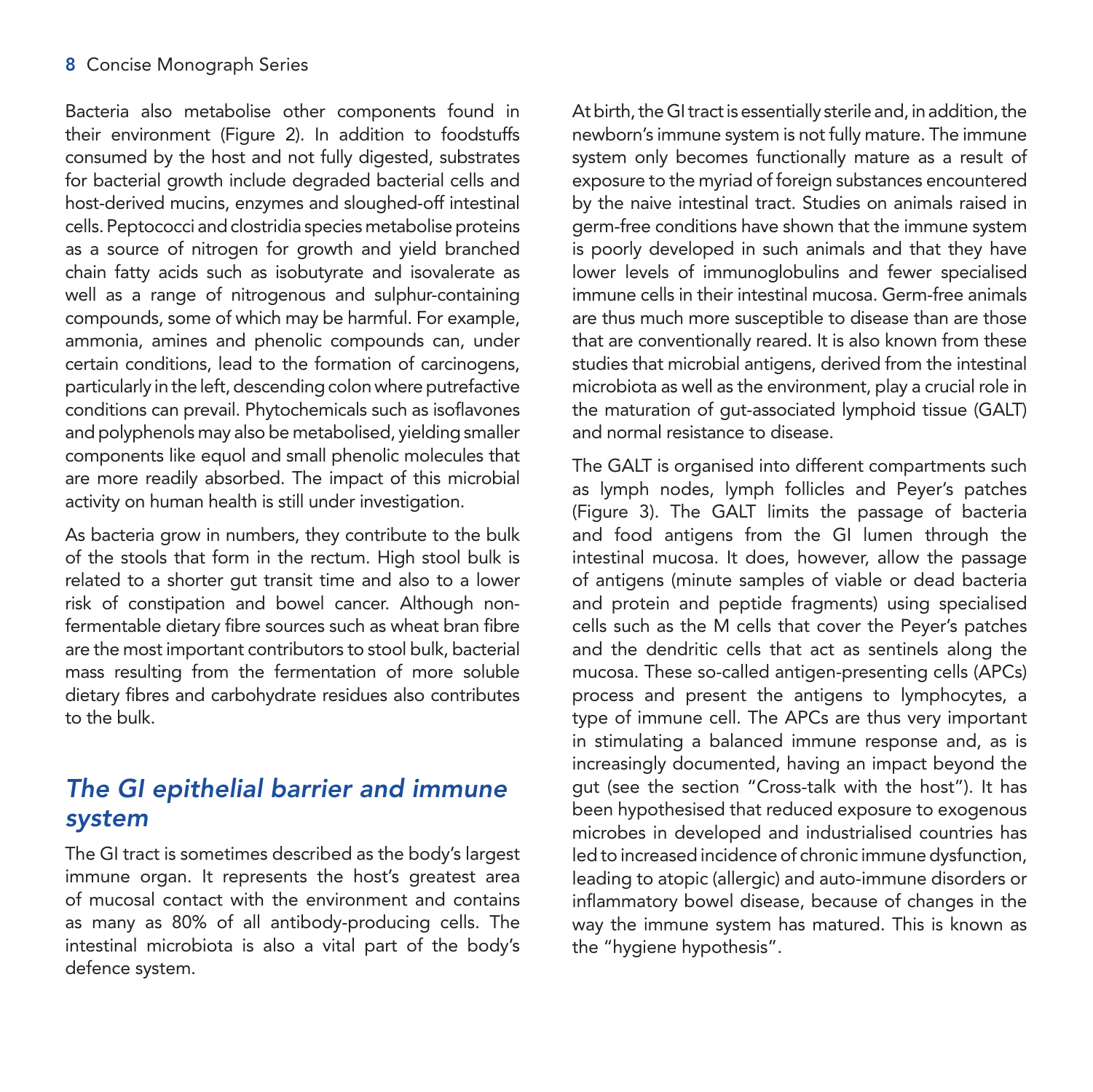

Peyer's patches (PP) and mesenteric lymph nodes (MLN) are organised intestinal lymphoid follicles. (A–C) Pathways of intestinal antigen uptake: luminal antigen can be taken up by (A) intestinal epithelial cells, (B) interdigitating lamina propria dendritic cells, and (C) M cells. The lymphatic drainage of PP and villus lamina propria goes to the MLNs (direction of lymph flow is indicated by arrows). Reproduced from Spahn and Kucharzik (2004) with permission from BMJ Publishing Group Ltd.

The integrity of the epithelial lining of the GI tract is crucial to health and the disruption of this intestinal barrier may increase the risk of certain intestinal disorders or diseases. Epithelial cells have become specialised and adopt a number of strategies for defence against pathogens.

Goblet cells secrete mucins (high molecular weight glycoproteins), which act as a layer that helps protect the underlying epithelial cells from mechanical damage and the direct action of chemical compounds that are ingested or derived endogenously from gut secretions. The amount and composition of mucus produced by the gut varies by site. The small intestine has a thick, quite

mobile layer of mucus whereas the colon has two layers: a mobile layer similar to that of the small intestine and a second thinner layer that is much more viscous and impermeable than the mobile mucous layer. Although microbes reside predominantly in the lumen of the GI tract, they are also associated with the mucous layer and may adhere to the cells lining certain areas of the small intestine if the mucous layer is compromised. Here, beneficial microbes may compete with pathogens.

Both the mucous layer and the epithelial cells are designed to allow selected nutrients and other dietary components to penetrate and, in some cases, pass through them.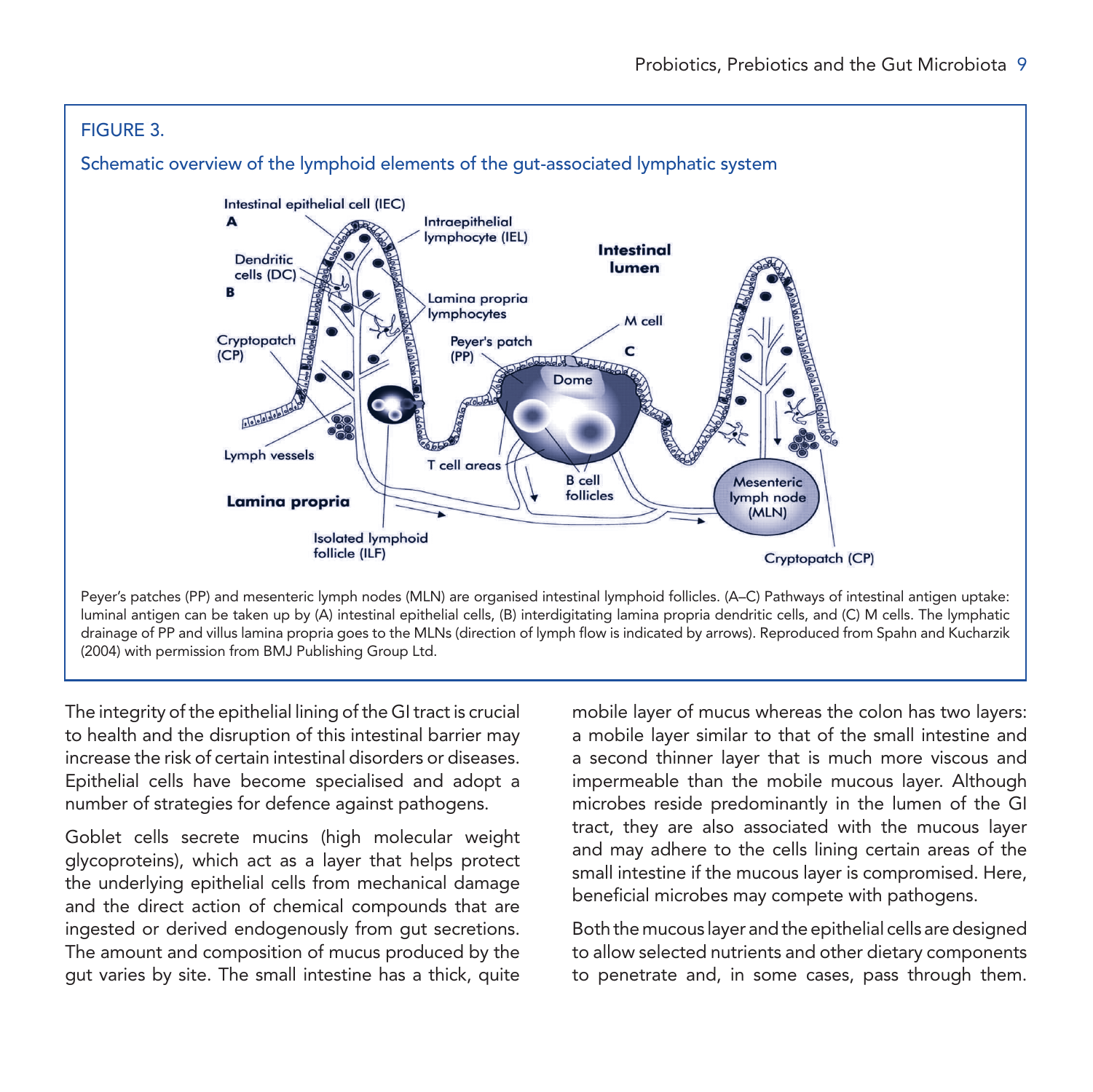In addition, some components pass through the intercellular spaces. Proteins known as occludins and claudins help police the small intercellular space (tight junction) between cells to control access by foreign molecules and particles.

Specialised Paneth cells, located in the crypts of the small intestine, produce antibacterial peptides known as defensins as well as defensive enzymes (such as lysozyme) and cytokines that help protect the host from pathogenic micro-organisms.

# *Techniques for exploring the GI microbiota*

In the past, microbes taken from their initial source (whether food, blood, tissue or excreta) were characterised after culturing them in a laboratory. The cultured micro-organisms could then be counted and identified by microscopy, biochemical observation and other taxonomical (identification) tests (see section "Characterisation and taxonomy" for information on taxonomy).

Faecal sampling has always been the mainstay of analysis of the human gut microbiota, especially given the limited accessibility of other GI sites. An inherent limitation of this approach is that the micro-organisms expelled in the faeces and cultured in the laboratory do not necessarily accurately reflect what can be found in different segments of the gut, particularly the upper gut. Even colonic biopsy samples may not accurately reflect the *in vivo* situation because, prior to their excision, the colon is cleared with laxatives, which disturbs the endogenous microbiota. Another challenge in understanding the composition of the gut microbiota is that numerous microbes have not yet been successfully cultivated under laboratory conditions.

In the early 1990s, research scientists developed a technique called fluorescence *in situ* hybridisation (FISH). By using fluorescent probes directed to highly variable regions of the 16S ribosomal ribonucleic acid (rRNA) within the bacterial cells, different species and even subspecies of bacteria could be identified and quantified. From the mid-1990s, sequence analysis of 16S ribosomal DNA, often obtained by polymerase chain reaction (PCR), was possible, which enabled microbiologists to detect and identify micro-organisms without the need to culture them. Simultaneously, sequence analysis revealed a far greater diversity than previously detected by culturing. These techniques have allowed more accurate detection and identification of specific species, especially ones that were previously unknown or difficult to culture, from faecal or intestinal samples. Cultureindependent analysis of faecal samples has thus led to an increased understanding of the complexity of the intestinal microbiota. Modern techniques also allow very high numbers of samples to be analysed in parallel and thus have increased the knowledge of inter-individual variation and stability of the microbiota within individuals.

The co-development of high-throughput DNA sequencing technology and information technology (bioinformatics) has enabled clustering and analysis of large amounts of data such that researchers have embarked upon major new projects to study the human microbiome – a term that refers to the collective genomes of all micro-organisms present in an ecosystem, in this case, the human body. The Human Microbiome Project (USAled) and the MetaHIT project (Europe-led) comprise large research consortia that have started to study and characterise the complete microbial population of the human intestine and other parts of the body, with the aim of associating the composition and function of the microbiome with health and disease. A great deal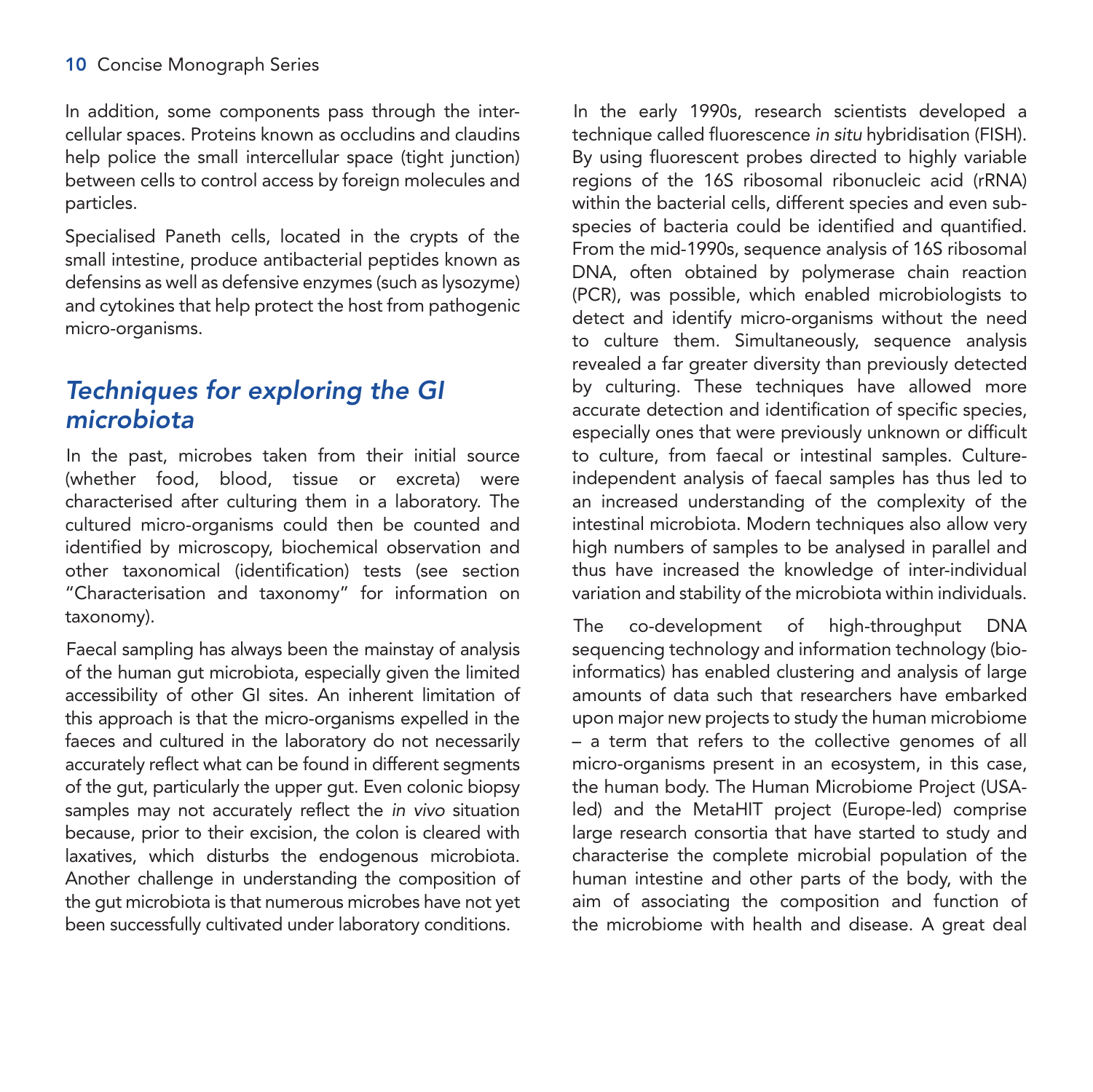of current research on probiotics and prebiotics also interfaces with these ongoing research programmes on commensal bacteria. All these projects will help to shed light on the role of microbes, both commensal and ingested, in human health.

Analysis of the intestinal microbiota has made tremendous progress, in particular in the past two decades with the mainstream use of various molecular techniques. These techniques have made it possible to both investigate the unknown members of the microbiota and their functionality as well as follow specific strains. A number of challenges remain, however. Analysis primarily remains restricted to faecal samples that may not be representative of the microbiota higher up the GI tract or the microbiota associated with the mucosal surfaces. On the analytical side, new techniques allow the accurate and quantitative analysis of the microbiota and, although the detection limits may currently still be too high to capture all the minor components of the intestinal microbiota, it is reasonable to assume this will improve in the future. More powerful computers and new statistical algorithms will also be required to deal with the ever-increasing amount of data.

# *THE PROBIOTIC CONCEPT*

### *Definition and history*

The word "probiotic" (origins: Latin *pro* meaning "for" and Greek *bios* meaning "life") was first used in 1954 to indicate substances that were required for a healthy life. Out of a number of definitions, the most widely used and accepted definition is that proposed by a joint FAO/ WHO panel (FAO/WHO, 2001): *"Live micro-organisms which, when administered in adequate amounts, confer a health benefit on the host"*.

As mentioned, the original proposal that certain bacteria could benefit human health is usually attributed to Ilya Metchnikoff, who worked at the Pasteur Institute at the beginning of the twentieth century. His insights still have resonance today:

*"The dependence of the intestinal microbes on the food makes it possible to adopt measures to modify the flora in our bodies and to replace the harmful microbes by useful microbes" and "systematic investigations should be made on the relation of gut microbes to precocious old age, and on the influence of diets which prevent intestinal putrefaction in prolonging life and maintaining the forces of the body."* 

A French paediatrician, Henry Tissier, also published information at around the same time about his work on young children with diarrhoea. He found that their stools contained fewer unusual Y-shaped ("bifid") bacteria than did stools from their healthy peers and suggested that patients with diarrhoea could be treated with these "bifid" bacteria to help restore a healthy gut microbiota.

Until recently, high quality scientific research supporting the purported benefits of probiotics was limited, partly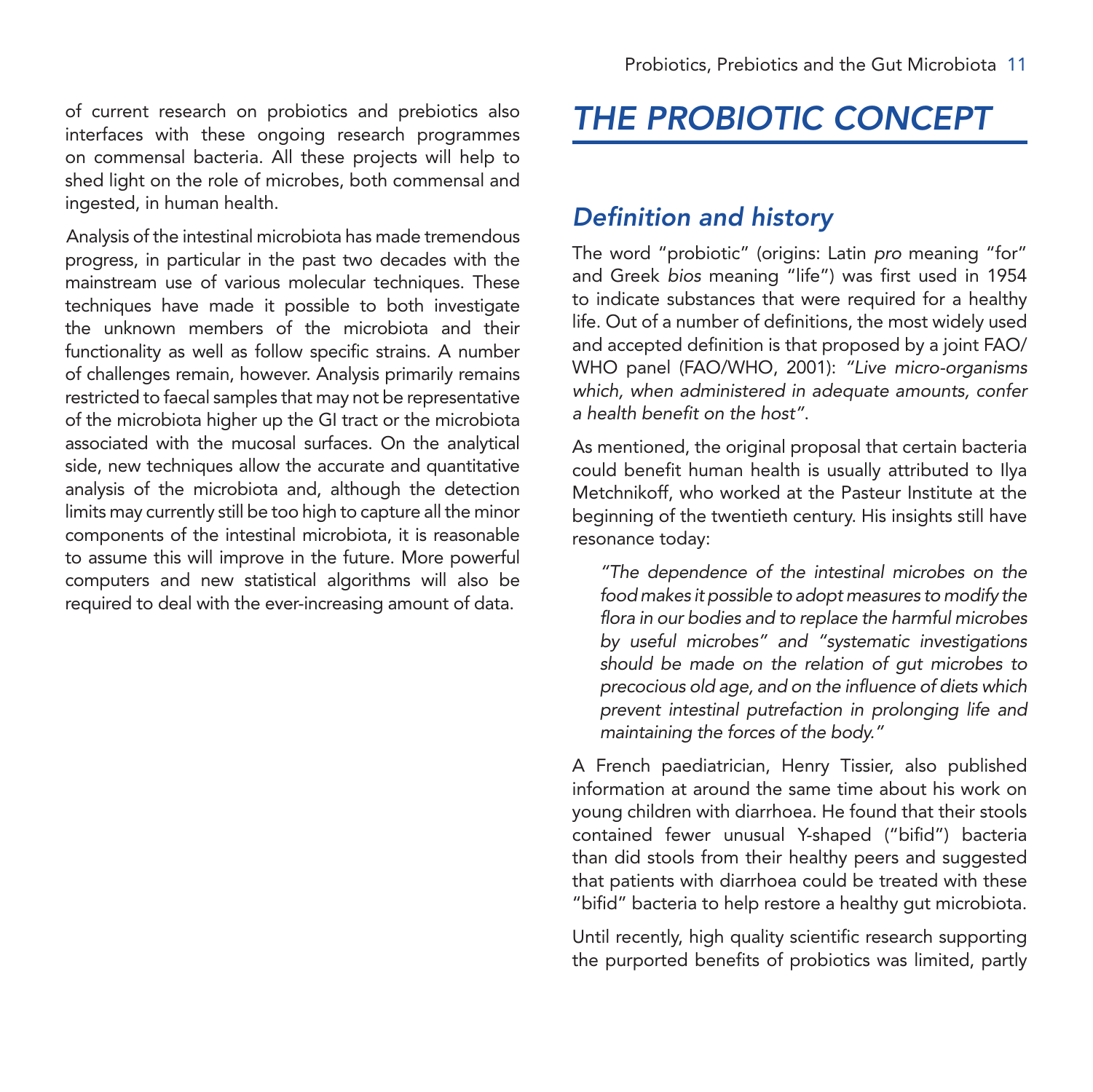#### 12 Concise Monograph Series

because the complexity of the gut ecosystem was largely underestimated. In the last three decades, research has progressed and, with the application of molecular techniques, major advances have been made in the characterisation of specific probiotics as well as in our understanding of their mechanisms of action and health effects.

### *Selection of probiotic candidates*

Beyond safety, the selection of a probiotic strain is driven primarily by its potential to confer a health benefit for humans. It is commonly considered that, for food applications, probiotics need to survive until they reach the part of the GI tract where they exert their intended effect. For example, to be active in the colon, probiotics must resist salivary enzymes, stomach acid, small intestinal secretions of bile and enzymes as well as the pH changes and chemical milieu of other foods and beverages they will encounter during their passage along the GI tract. In addition, they need to compete with the resident microbiota. Finally, a selected strain has to fulfil a number of technological requirements, such as culturability on a large scale, genetic stability and maintaining viability in a food product or supplement. Thus, the identification of suitable probiotic strains worthy of further study is a very complex and detailed process that can take substantial research effort.

The most commonly used probiotics in foods are species from the genera *Lactobacillus* and *Bifidobacterium*, but yeasts such as *Saccharomyces* spp. have also been used. There are a number of important steps required to characterise each strain.

### *Characterisation and taxonomy*

The determination of genus, species and strain is essential for full characterisation of a microbe.

Taxonomy provides a first view of the organism's main physiological and metabolic properties, indicates whether there are any potential safety concerns, and allows discrimination between individual strains. Indeed, full characterisation of probiotics is a requirement for evaluation of a health claim in Europe.

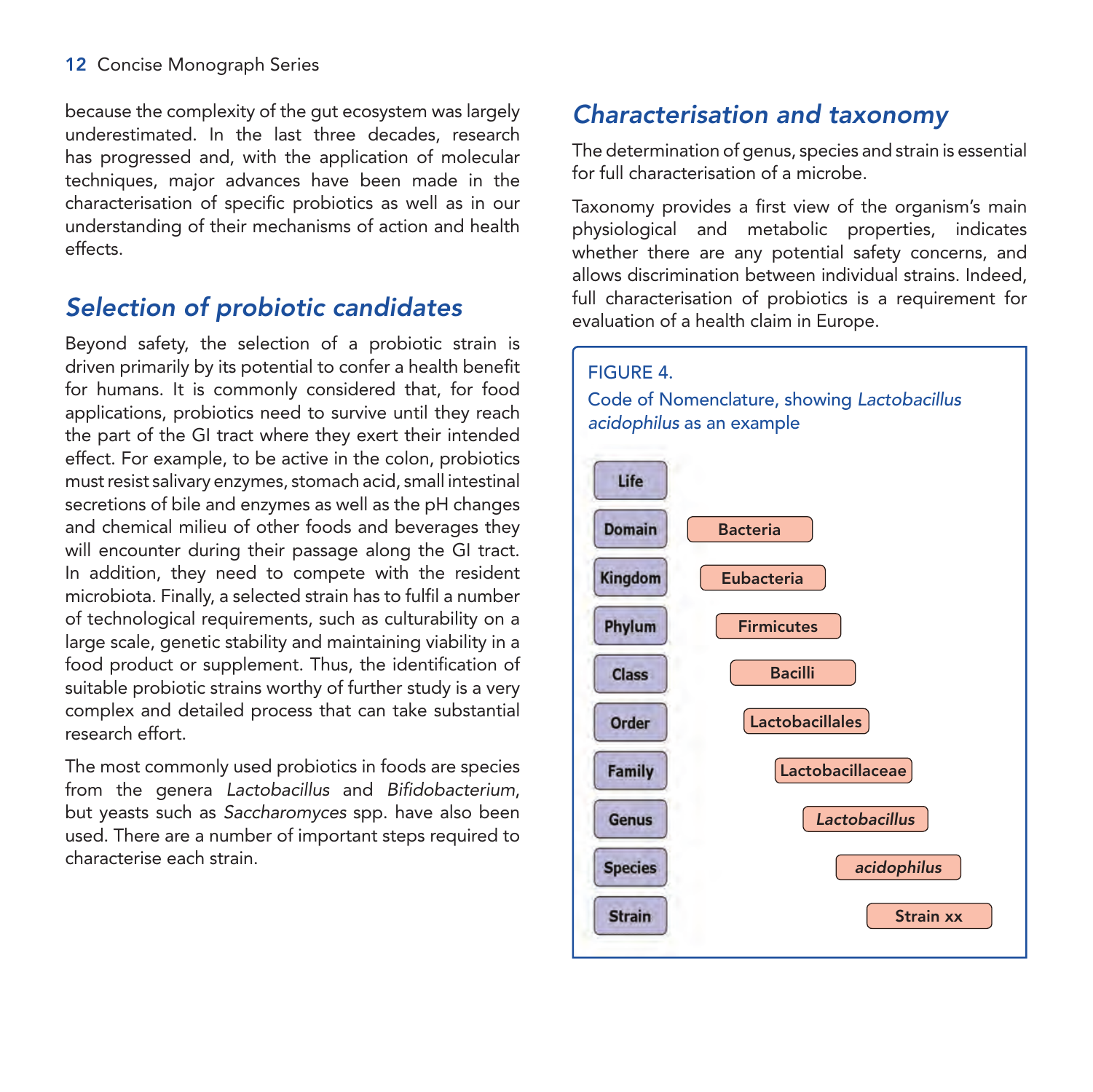#### FIGURE 5.

Representation of genomic commonalities and differences for three strains belonging to the same species



Modern molecular methods should be used for species and strain identification because they are far more reliable than phenotypic methods. Thanks to recent progress in technology, sequencing the full genome of a new strain is no longer very expensive or time-consuming and this opens the way for detailed characterisation of a specific strain and comparison with its close relatives. There is an International Code of Nomenclature that has to be followed in naming all micro-organisms (Figure 4).

Through assessing phenotypic and genotypic properties, microbial taxonomy groups together related species into one genus and, further, related strains into one species. Nevertheless, even when belonging to the same species, different strains can be distinguished by unique genetic and physiological properties (Figure 5).

# *Safety*

Many probiotic organisms belong to genera represented in the functional group of bacteria known as lactic acid bacteria, which have been safely consumed for many years and as such are presumed to be safe ingredients in the food supply. To formalise and underwrite this concept, a system for a pre-market safety assessment was proposed that leads to a 'Qualified Presumption of Safety (QPS)' in the European Community. In summary, a safety assessment of selected groups of micro-organisms from a defined taxonomic group (e.g. genus or group of related species) can be made on the basis of four pillars of information (identity, body of knowledge, possible pathogenicity and end use). If the taxonomic group and characterisation to strain level do not raise safety concerns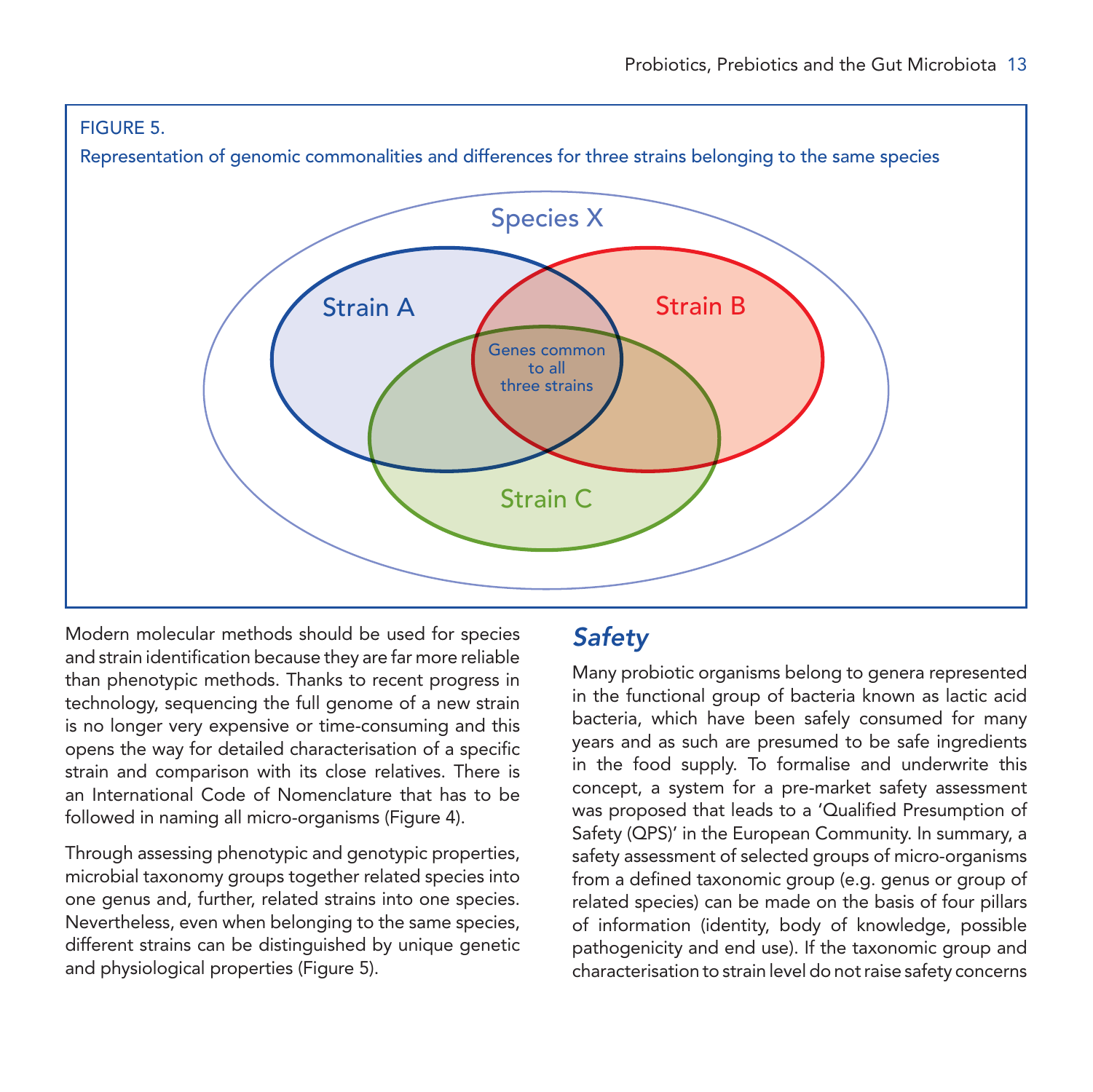#### 14 Concise Monograph Series

or if any safety concerns can be defined and excluded, the organism may be granted QPS status. Thus, for any strain of micro-organism that can be unequivocally demonstrated to be from a qualified QPS group (such as *Lactobacillus* or *Bifidobacterium*), further safety assessment is limited to tests for antibiotic resistance. If a microbe is not covered by QPS, then a comprehensive assessment of safety is likely to be required before it can be used in the food supply.

# *Application of probiotics in food*

Probiotic organisms are used in a variety of foods, the main category being dairy products, but they are also present as food supplements in capsule or tablet form. Since viability is an essential property of a probiotic, the final product must contain an adequate amount of living probiotic(s) until the end of its shelf life. A health claim for the addition of probiotics to foods or food supplements should only be made if there are documented benefits based on good quality human trials conducted with the relevant food product containing the specific strain that is the subject of the claim and using relevant endpoints. These studies should also be able to demonstrate the safe, effective dose of the probiotic organism in food. Like legislation on food safety, regulation of health claims for foods varies by country or region and any claims on commercial products containing probiotics must adhere to requirements, which in some cases include pre-market approval of the claim by the regulatory authorities.

# *THE PREBIOTIC CONCEPT*

### *Definition and history*

As mentioned, the Japanese were the first to recognise the value of fermentable oligosaccharides, initially in feeding piglets and later, during the 1980s, with the identification of human milk oligosaccharides. However, it was not until 1995 that the prebiotic concept for modulation of gut microbiota was introduced. Although a number of definitions have been proposed, there is as yet no full agreement on a single definition of a prebiotic. The most recent was agreed at the 2010 Meeting of the International Scientific Association of Probiotics and Prebiotics (ISAPP) (Gibson *et al*., 2011):

*"A dietary prebiotic is a selectively fermented ingredient that results in specific changes, in the composition and/or activity of the gastrointestinal microbiota, thus conferring benefit(s) upon host health."*

### *Characterisation of prebiotic ingredients*

Although not stipulated as a requirement in the definition of a prebiotic, to date only carbohydrate compounds have been studied with regard to prebiotic activity. Most research has been carried out on fructans (i.e. the polysaccharide inulin or fructo-oligosaccharides (FOS) derived from various crops or from sucrose) and galactooligosaccharides (GOS). For these ingredients, selective fermentation and a shift in the microbiota have been confirmed in human studies and they have been linked to potential health benefits. Candidate or emerging prebiotics require additional evidence in humans before they can be fully established as prebiotic. Such candidate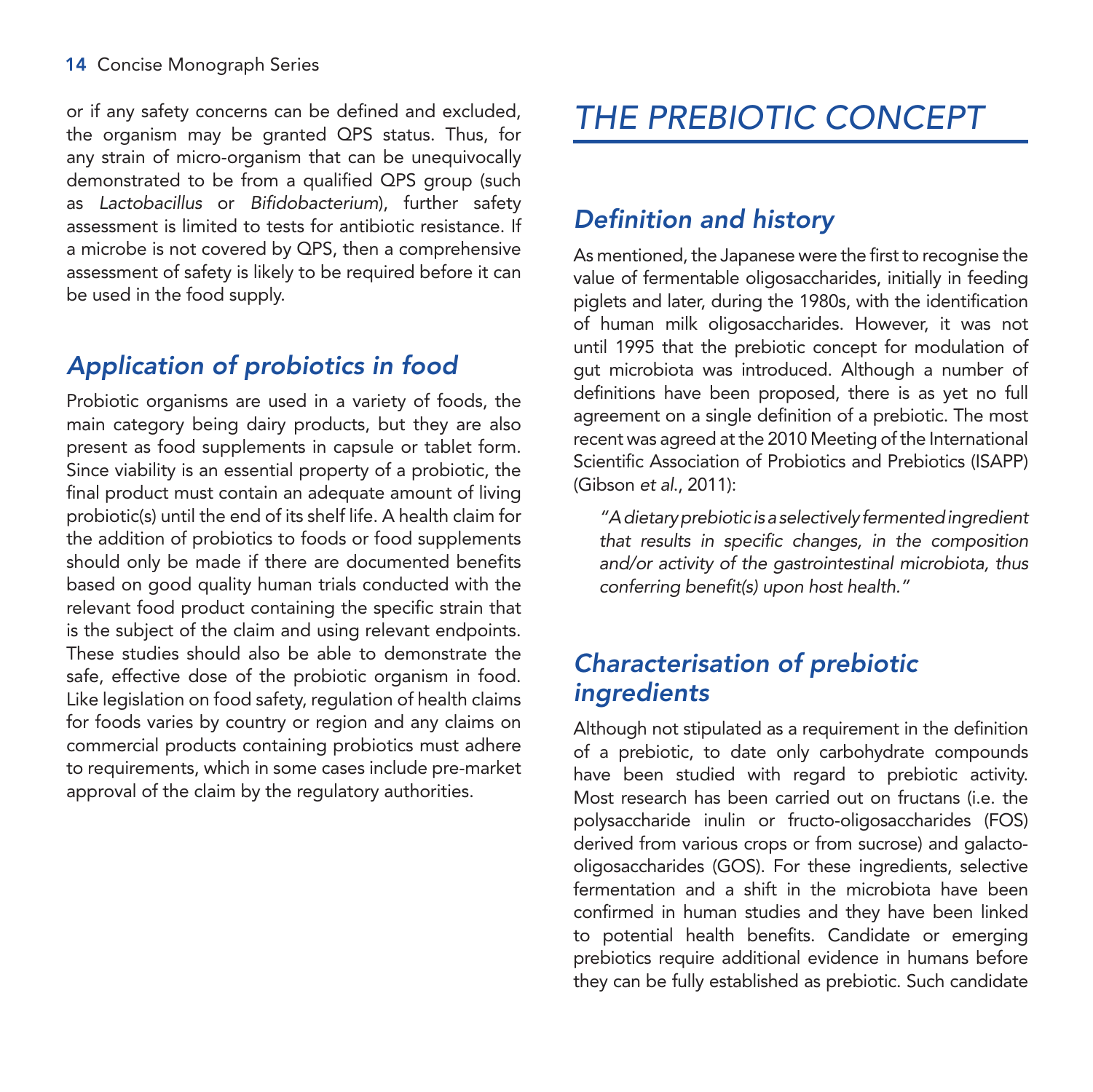prebiotics include the disaccharide lactulose, further oligosaccharides and resistant dextrins, polysaccharides such as polydextrose, arabinoxylans and resistant starches as well as some polyols such as lactitol and isomalt.

Some prebiotics occur naturally in foods such as chicory, cereals, agave and milk. However, most foods contain only trace levels, so the approach of refining the active ingredients from these foods crops or of producing them by synthesis (e.g. enzymatic, chemical or thermal processes) has been undertaken in order to attain levels in foods whereby a prebiotic effect may occur.

Many prebiotics and candidate prebiotics today fall into the nutritional and regulatory definition of dietary fibre and are labelled as nutrients of that category. They share with dietary fibre the properties of resistance to digestion and (for some fibres) fermentability, but established prebiotics are distinguished from dietary fibre by the selectivity of their fermentation. Note that mono- and disaccharides are typically not considered as dietary fibre according to EU and CODEX definitions.

# *Criteria for prebiotic selection*

Prebiotics have an action complementary to, but distinct from, probiotics. Probiotics are exogenous micro-organisms that are ingested to promote a specific health effect. In contrast, the prebiotic concept is based on the selective stimulation of the host's own beneficial microbiota, the prebiotic being the substrate that is (selectively) fermented, stimulating the growth and activity of the particular microorganism or group of micro-organisms of interest and thus leading to the desired health effect.

It is essential to measure the effect of the candidate prebiotic on bacterial growth; it is not enough simply to know that fermentation has taken place. Although *in vitro* tests can be used to screen potential candidates, the increase in target microbes must be quantified in human trials after a short feeding period at acceptable levels of intake in order to establish prebiotic status. Furthermore, human feeding trials are essential in order to demonstrate a health benefit.

The main site of action for prebiotics is the colon. Thus, a prebiotic should resist the effects of gastric acidity and digestive enzymes in order to reach the colon intact. Once there, prebiotics confer their purported benefits through the stimulation of the growth and/or the metabolic activities of the bacteria that ferment them. The foremost target genera for prebiotic action are bifidobacteria and lactobacilli, although this may change as knowledge of the microbial diversity and functionality expands. It can, however, not be excluded that prebiotics have a direct effect on health e.g. through the immune system or an impact on binding of microbes to receptors.

Prebiotics and probiotics may be combined into "synbiotics". In this case, the effects of the two components should be synergistic. The probiotic may be stimulated to grow in the gut by fermenting the prebiotic and/or the prebiotic may support a more favourable gut environment in which the probiotic may better compete.

# *Application of prebiotics in food*

As noted above some prebiotics or candidate prebiotics are naturally occurring and widely consumed at low levels in the normal diet. The commercial prebiotic ingredients GOS and fructans are used in infant foods when their safety and efficacy has been demonstrated; in some countries this may require premarket approval. In foods for general consumption, the target level of intake of prebiotic ranges from 2 to 20 g per day, depending on the ingredient and the desired effect. These amounts can be readily incorporated into a variety of foods such as cereals, bread, confectionery, biscuits, yoghurts, table spreads, sauces and drinks. Similarly to the case of probiotics, the health benefits of candidate prebiotics need to be demonstrated in clinical trials.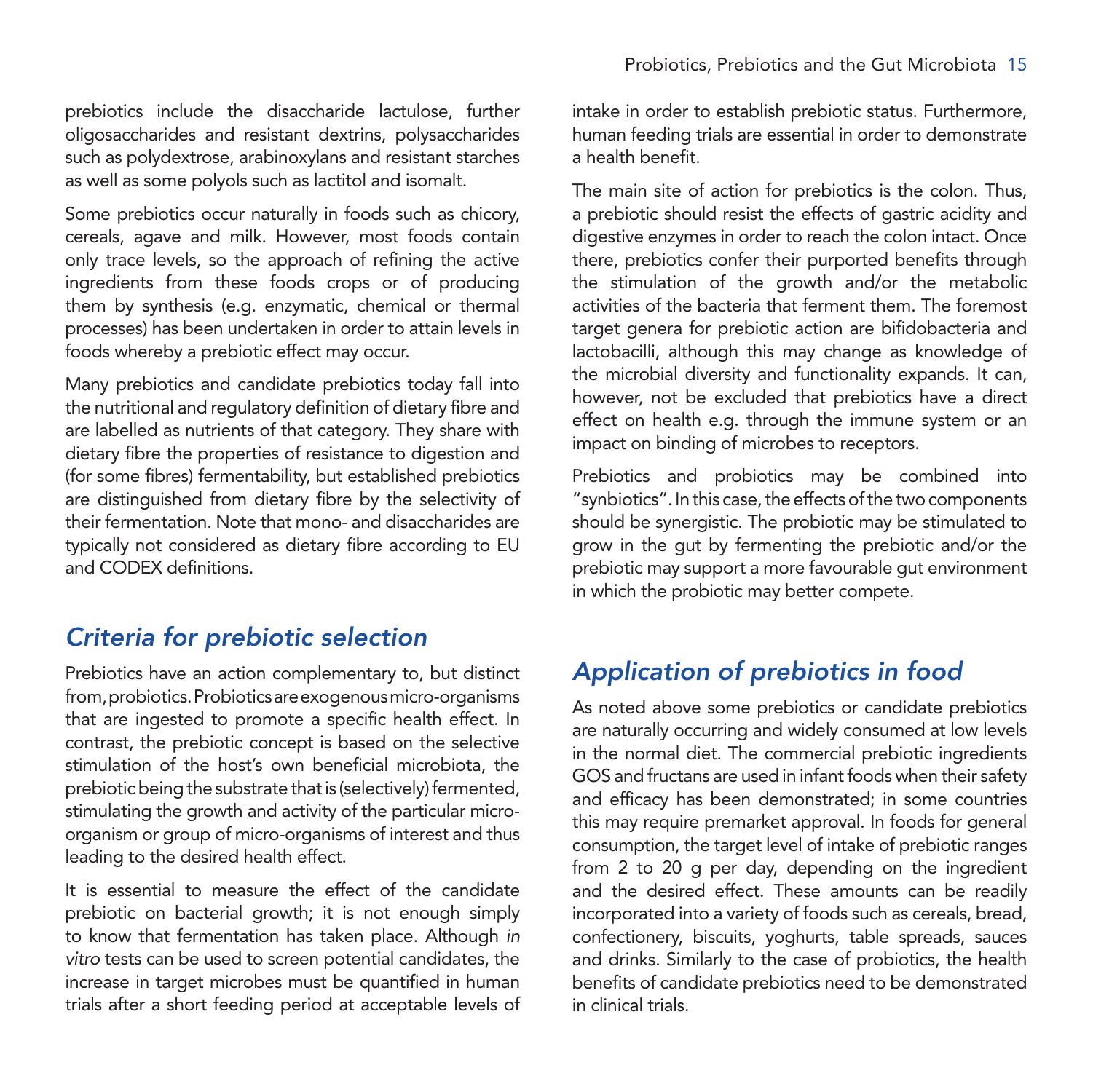# *HEALTH EFFECTS OF PREBIOTICS AND PROBIOTICS*

# *Research challenges*

In order to demonstrate that probiotics and prebiotics have beneficial effects on human health, evidence should be provided by nutritional intervention studies in human subjects. Supportive evidence may be gathered from animal feeding studies (*in vivo* studies) as well as from laboratory studies that examine blood or tissue samples taken from humans or animals (ex vivo studies), or by examining isolated cells that are grown in culture in the laboratory and subject to various experimental conditions (*in vitro* studies). These non-human studies can provide insights into mechanisms of action, but are not suitable *per se* to substantiate a human health benefit.

One of the factors that has hampered progress in research into the health impact of functional foods, including probiotics and prebiotics, is the lack of generally accepted biomarkers of GI health and immune function. In this context, biomarkers are surrogate markers of health endpoints just as blood cholesterol level is a well-accepted risk factor of disease. Accepted markers of GI function include stool bulk and the transit time through the GI tract, and these can be used to demonstrate the benefit of prebiotics and probiotics. There are numerous markers used in relation to the immune system but knowledge is lacking about the predictive value of single markers of function, such as immune cell function, cytokine levels, or antibody production, in overall immune health. The relevance of these immune markers remains to be established, even when more than one marker is used. The absence of agreed markers means that clinical endpoints such as reduced susceptibility to an infection, enhanced response to a vaccine or reduction in the duration of validated symptoms are still more widely accepted as evidence of benefit than are changes in a biomarker.

Another challenge that is common to all research in humans is inter-individual variation, i.e. the variability in results observed for a specific endpoint in different subjects. Interindividual variability depends on a wide range of factors including host genetics, diet, microbiota, age, nutritional status and other lifestyle factors. Researchers try to control for these differences but must include sufficient subject numbers to allow for variation. In addition, the effects of an intervention may be more evident in people at high risk of, or diagnosed with, a disease than they are in healthy subjects. This often poses a question as to whether the effect would be observed in healthy people.

In all cases, it is clear that prebiotics and probiotics must be consumed regularly in order to confer a benefit.

# *Impact on the GI tract of prebiotics and probiotics*

#### *Gut microbiota*

An increased proportion of bifidobacteria and lactobacilli is thought to represent a "healthier" microbial composition. This is partly based on evidence from infants, which is discussed later in this section as well as in the section on mechanisms. These bacteria are more likely to ferment carbohydrates and produce acids, and they generally lack potential toxicity.

There is ample evidence in human subjects, including infants, as well as in animal and *in vitro* studies that established prebiotics increase the proportion of bifidobacteria and sometimes lactobacilli present in the gut microbiota while having no measurable effects on other groups of bacteria.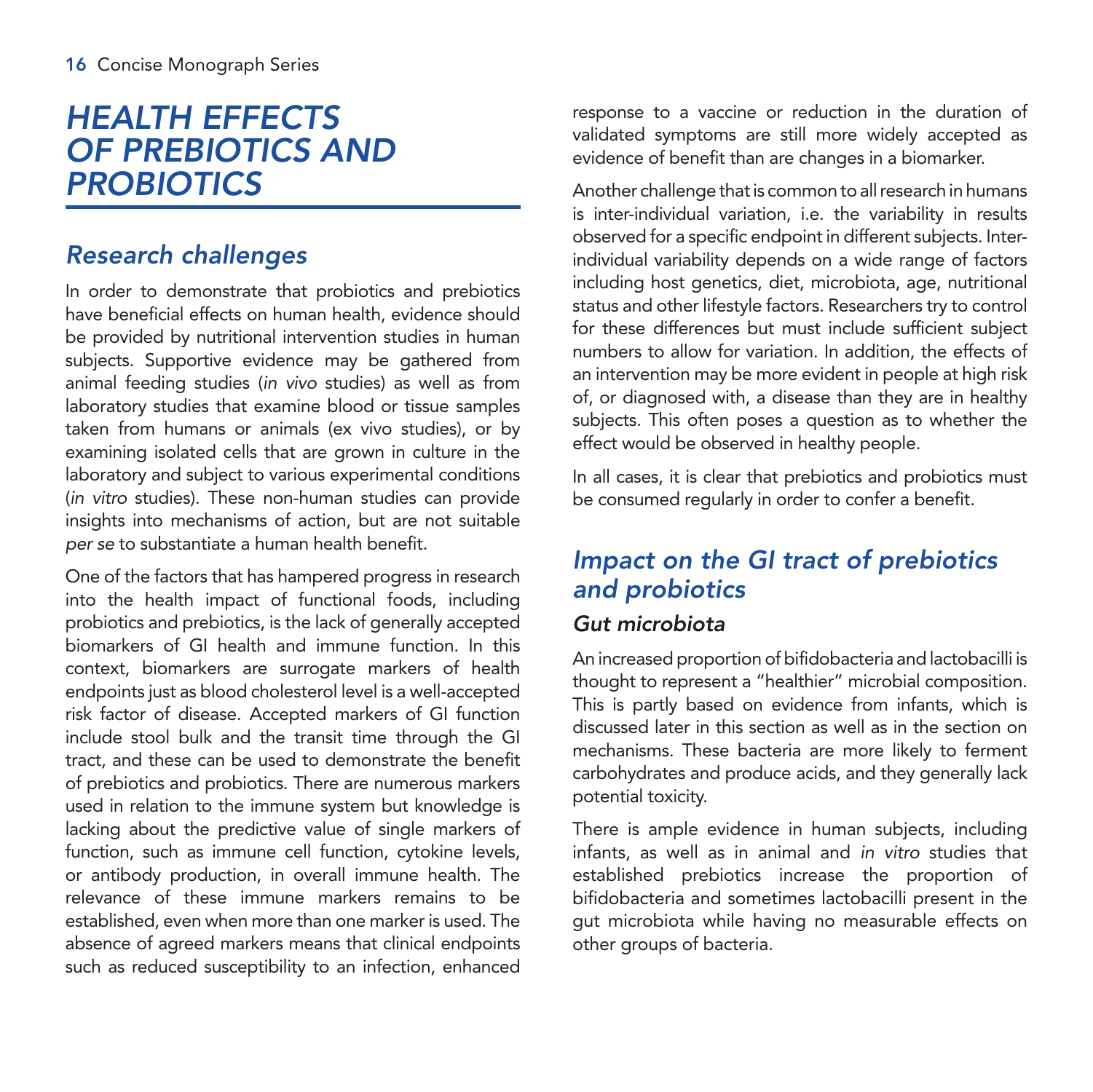In the case of probiotics, the consumption of adequate doses of *Lactobacillus* strains often results in a measurable increase in the lactobacilli in the faeces, and in some cases there may be a decrease in unfavourable organisms such as staphylococci. For pre-term infants, who usually harbour reduced numbers of bifidobacteria, there is good evidence that the ingestion of bifidobacteria not only increases their numbers but may also reduce the numbers of clostridia. In practice, the effect of prebiotics and probiotics on the microbiota is somewhat variable but also difficult to measure because of the factors discussed in the section "Techniques for exploring the GI microbiota".

In addition to considering an increase in the number or proportion of certain microbes, it is also important to consider their functional capacity, which may be changed by prebiotic or probiotic consumption in the absence of an alteration in number or proportion. Recent human data on probiotics using new techniques have enabled measures of components that reflect the genes that are being actively expressed at any given time. The link between gene expression and health outcomes will no doubt be the subject of future research.

#### *Transit time and stool bulking*

There is strong evidence that prebiotics and probiotics can influence gut function. This effect for prebiotics is thought to be due to their fermentation in the colon, resulting in increased bacterial mass and osmotic waterbinding capacity that contribute to increased stool weight, increased stool frequency and softer stools. There is also some evidence that SCFA, especially butyrate, have a positive effect on the endothelium and on peristalsis, which improves transit. Because there is an inverse link between stool mass and transit time, prebiotics may also decrease transit time. In some studies, prebiotics are reported to reduce symptoms of intestinal discomfort, such as bloating, abdominal pain and flatulence. Studies on certain strains of probiotic bacteria have demonstrated an impact on gut function, as revealed by normalisation of transit time and reduction of self-reported minor digestive discomfort symptoms. An improved transit time may reduce putrefactive activity in the left colon, as indicated by some studies that have found reduced levels of polyamines and metabolites such as cresol and indoles.

These stool-regulating effects are considered to be beneficial to gut health by decreasing the risk of constipation. An improvement of stool function is likely to be important with respect to the general population since dietary fibre intakes in developed countries are almost universally lower than recommended and the number of people reporting digestive problems is extremely high (more than 80% in some surveys of women). As with all dietary fibre, too-high an intake of prebiotics may need to be avoided by certain individuals because overconsumption could lead to bloating and, in severe cases, to watery stools. However, this subsides if consumption is reduced or stopped.

#### *Chronic inflammatory gut conditions*

The inflammatory bowel diseases (IBD) are serious conditions with an as-yet unknown cause. They include Crohn's disease (CD), which can affect the whole gut though mainly affects the small intestine, and ulcerative colitis (UC), which is usually restricted to the large bowel. IBD is associated with a breakdown of the normal barrier function provided by the gut epithelial lining and its associated mucus. Whether the inflammation causes the breakdown of the barrier or if a breakdown of the barrier allows inflammation to develop is not clear. It is known from studies on germ-free animals compared to normal animals that germ-free animals are less susceptible to experimental IBD and that the presence of commensal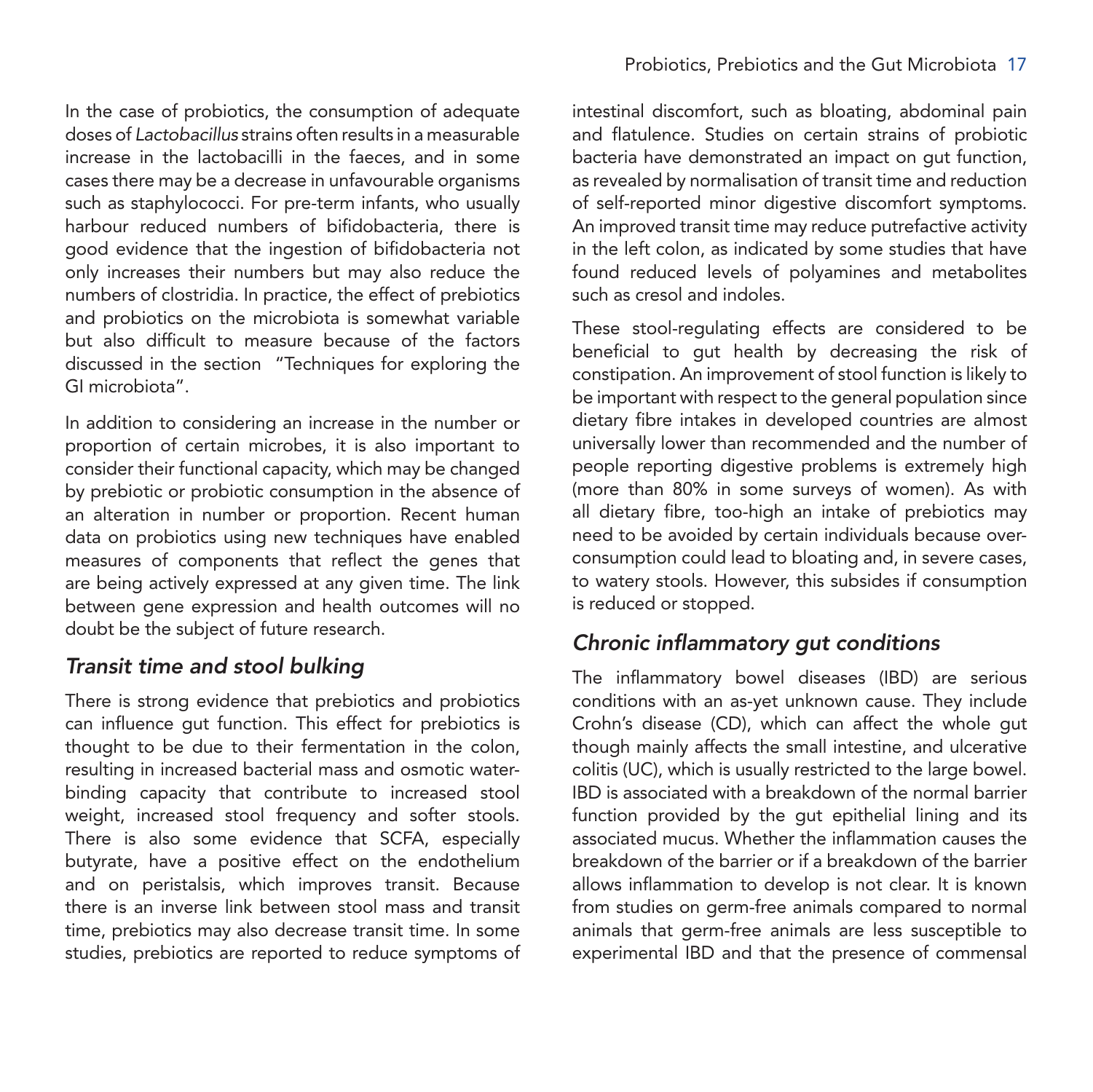bacteria can initiate and/or exacerbate inflammatory bowel conditions. CD and UC may thus result from an inappropriate mucosal immune response to the GI microbiota in genetically susceptible individuals. There is also some evidence from clinical studies that the balance of different groups of commensal bacteria might be altered in IBD patients.

Numerous studies of both probiotics and prebiotics in animal models have shown a positive impact on the prevention or treatment of IBD. Clinical studies in CD subjects have not been effective in prolonging remission of CD, but there are promising data indicating that some probiotics are useful in maintaining remission in UC. In another inflammatory bowel condition known as pouchitis, which can occur after surgery to treat UC, one mixture of probiotic strains appeared to be effective in helping maintain remission. The potential for prebiotics and synbiotics to help the management of IBD has been shown in several small studies with fructans, mainly in the reduction of inflammatory markers, but as yet the data do not allow a final conclusion. Although there are still insufficient data to draw firm conclusions on the effect of pre- or probiotics on IBD, importantly, none of the trials conducted thus far have raised concerns regarding their safety in patients with IBD at the levels of intake tested.

#### *Irritable bowel syndrome*

Irritable bowel syndrome (IBS) is a distressing condition that is characterised by an array of symptoms such as abdominal pain, bloating and altered bowel habits that may often alternate between constipation and diarrhoea. As similar symptoms can be observed from time to time in the general population, a specific set of criteria (known as the Rome criteria) was developed to improve consistency of diagnosis of IBS. In industrialised countries, IBS affects between about 5 and 20% of the adult population, with rates higher in women and older people. Recently, there has been interest in the role of inflammatory processes as

a potential cause of IBS. In addition, in a certain subset of subjects, it appears that previous gut infections play a role in onset of IBS (post-infectious IBS). Furthermore, in some studies, lower levels of bifidobacteria have been observed in subjects with IBS compared with healthy subjects.

Because of the lack of good therapy for IBS and the identification of abnormal microbiota in IBS subjects, both probiotics and prebiotics have been investigated for their ability to help subjects manage this condition. A couple of probiotic preparations have been shown to provide reduction in a global symptom score (the sum of a number of different symptom scores) and in reducing abdominal pain; however, no change in diarrhoea, constipation or bloating was confirmed. In other studies, some strains had no effect or resulted in worsening of symptoms. For some prebiotics, studies showed that low doses led to an improvement in the condition, whereas a larger load led to an enhancement of the perceived symptoms. Thus, additional research will be required to determine if consistent benefits can be observed by those experiencing IBS if they use prebiotics and probiotics.

# *Impact on the GI tract specific to prebiotics*

#### *Colon cancer*

Colon cancer has been linked to diets low in dietary fibre and thus the potential for prebiotics to reduce colon cancer risk has also been investigated, mainly using *in vitro* techniques and animal models. Results from animal studies with endpoints such as DNA damage, aberrant crypt foci as well as tumours in the colon suggest that prebiotics may reduce the risk of colon cancer. This is supported by ample *in vitro* evidence. Synbiotics were investigated in a few animal studies and were found to be more effective than either prebiotics or probiotics alone. One synbiotic study (SYNCAN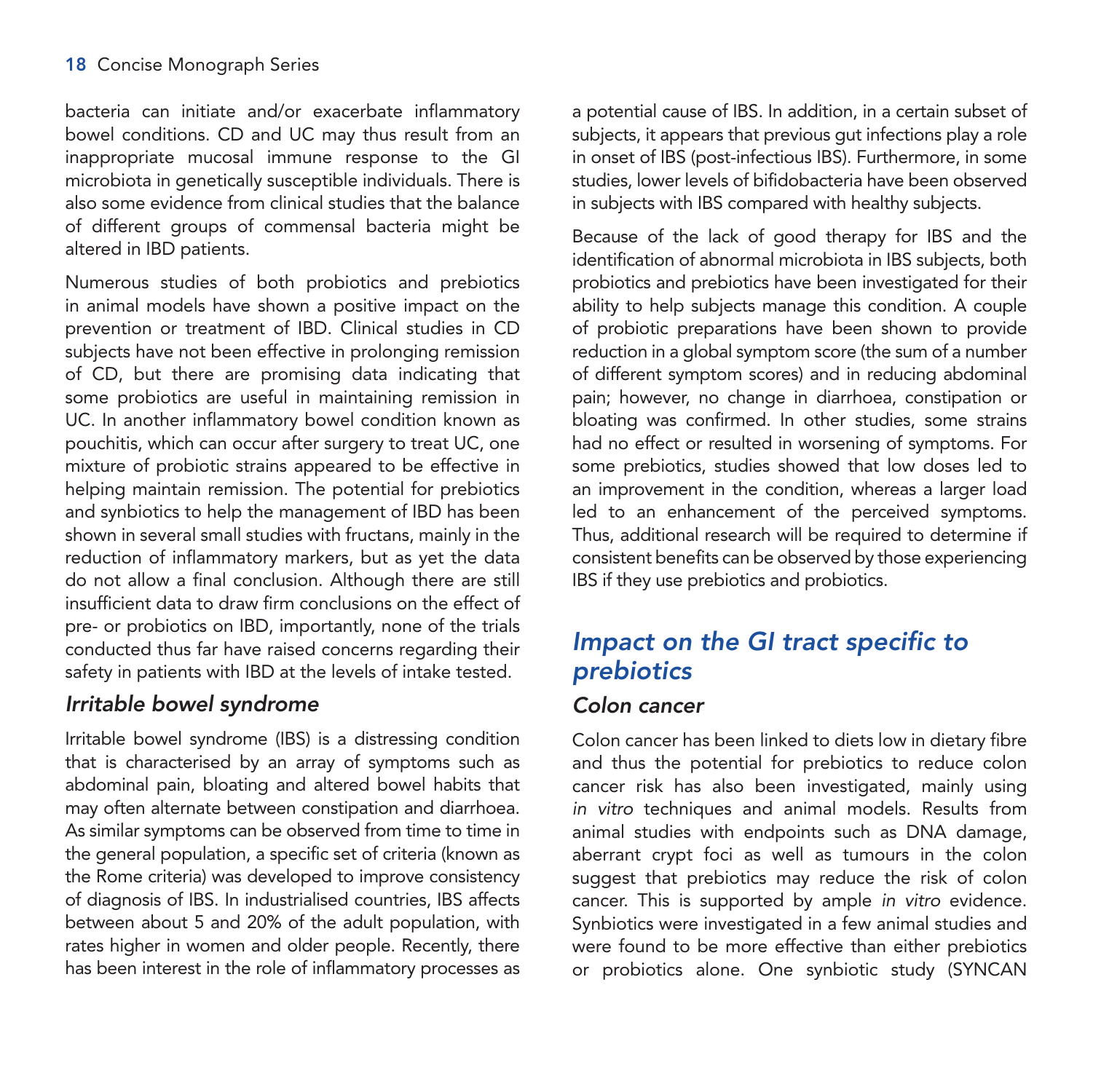project) in humans found a reduction in DNA damage and a reduction in cell proliferation in colon biopsies. Potential mechanisms for a prebiotic effect on colon cancer risk have been identified in animal studies and include changes in gut bacterial enzyme activities, which modify the fermentation products, and up-regulation of apoptosis (programmed cell death – in this case of the pre-cancerous cells). However, definitive evidence that certain prebiotics might reduce the risk of colon cancer in human subjects is lacking and requires more robust, multi-centre, prospective human trials.

#### *Prebiotics in early life nutrition*

Oligosaccharides with fucosyl, galactosyl and sialyl structures are found in human breast milk and are thought to promote healthy microbiota. Intervention studies show that infant formula supplemented with GOS and fructans, alone or in combination, help stimulate the bifidobacteria that are characteristic of breast-fed infants in a dose-dependent manner. Further, infants fed formula with oligosaccharides have microbiota, a stool pH and a SCFA pattern similar to those of breast-fed infants. The stool consistency and stool frequency of prebiotic-fed infants (softer and more frequent) is also closer to that seen for breast-fed infants than for those fed standard formula. The use of specific GOS and fructan prebiotics in infant formula is widespread practice and accepted as safe. The range of the resulting benefits of these prebiotics as well as of other prebiotic candidates is still an active area of research by experts in the field.

#### *Mineral absorption*

One specific, well-established effect of prebiotics is on mineral absorption. There is a wealth of data showing that prebiotics increase calcium absorption and increase growth and skeletal mass in rats. In addition, there are some studies showing enhanced absorption of magnesium and iron. Further evidence for an improved

mineral absorption is available from pigs, which are considered a better model for the human than are rodents. Numerous human intervention studies consistently show an increase in calcium absorption. So far, there is one long-term human intervention study that assessed the effects of prebiotics on bone health. The study was in adolescents and used a combination of FOS and longchain inulin (50/50). After one year, bone mineral density and bone mineral content were significantly higher at certain bone sites in the supplemented group. Whether this effect is common to all prebiotics or unique to the particular formulation requires further substance-specific research.

#### *Gut hormones and food intake*

Numerous studies in rodents, mainly with fructans, show a consistent effect of feeding prebiotic fibres in reducing food intake and decreasing fat mass, though not necessarily body weight. Additional data from these studies suggests that the mechanism for this is likely to be SCFA-stimulated secretion of gut peptides such as glucagon-like peptide (GLP)-1, peptide YY (PYY) and oxytomodulin and reduced secretion of ghrelin, all of which are secreted by endocrine-type cells in the mucosa. These peptides are known to affect food intake in animals and humans. Overall, evidence from an increasing number of studies in human subjects, mainly with fructans, supports an effect of daily prebiotic consumption in reducing appetite, lowering body weight or fat mass, altering gut peptide levels in blood and improving glucose tolerance. Some, but not all, of these studies examined the composition of the gut microbiota; where examined, shifts in the microbiota were confirmed. The impact of SCFA on glucose and lipid metabolism may also be important.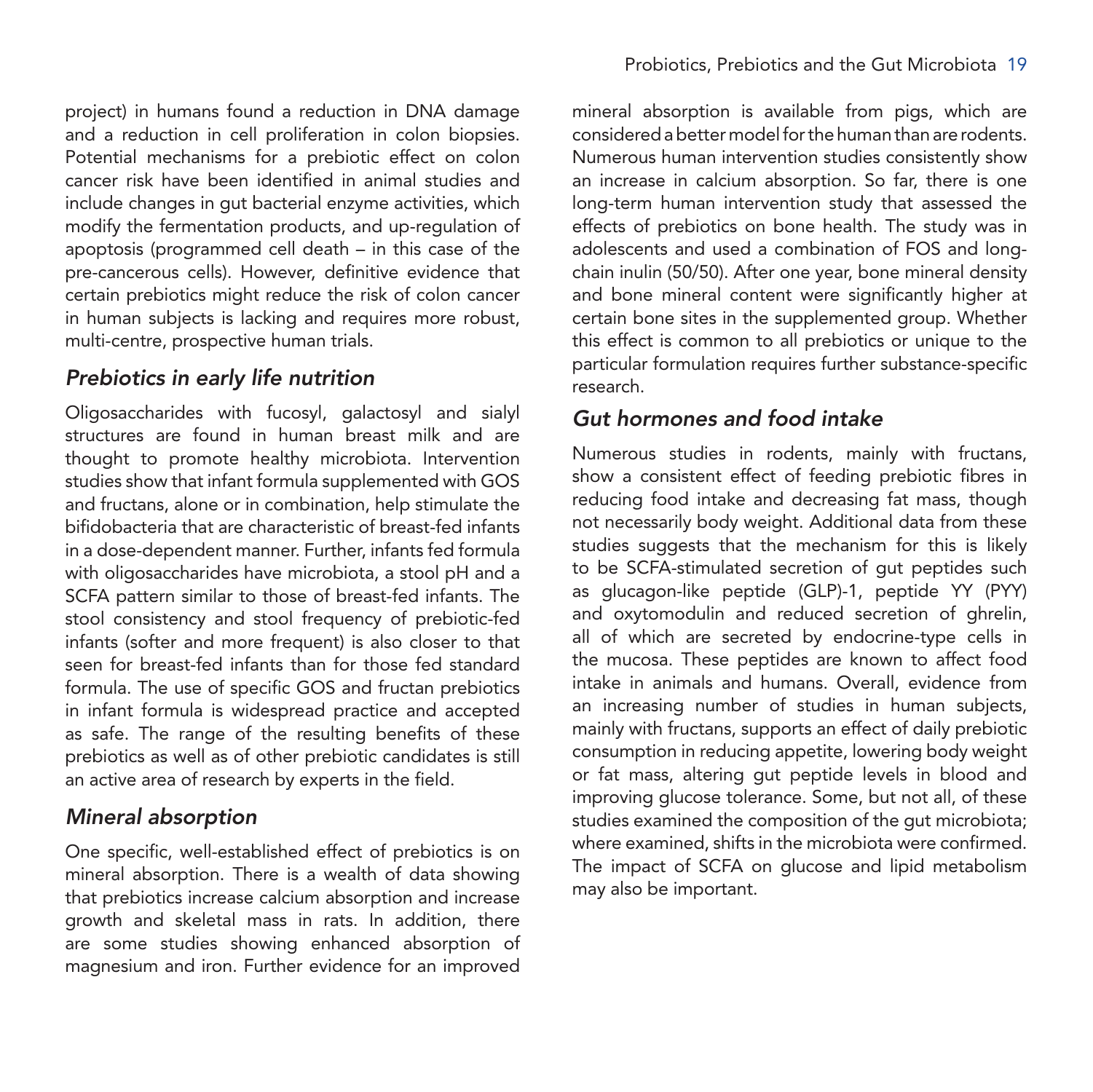### *Impact on the GI tract specific to probiotics*

#### *Lactose malabsorption*

As discussed in the section on "Bacterial fermentation and metabolism", many micro-organisms ferment lactose, the sugar found in milk and products made from milk. Although infants rely on lactose, which contributes as much as 10% of the energy in breast milk, many populations around the world have a high proportion of adults who are unable to digest this sugar. In humans, and in fact in all mammals, expression of the enzyme lactase is down-regulated in adulthood with the exception of some population groups, particularly those of European origin. Lactose intolerance is a condition in which the colonic fermentation of undigested lactose results in gastrointestinal effects such as abdominal pain, bloating, borborygmi or laxation. There is evidence that the live bacteria of yogurt are able to compensate for the lack of endogenous lactase in the human gut by digesting lactose. The typical measure of improved lactose digestion is a reduction in breath hydrogen excretion (breath hydrogen is usually raised when undigested carbohydrate reaches the colon and is fermented). This improved digestibility reduces the symptoms related to lactose intolerance in some lactose malabsorbers.

### *Impact on the immune responses*

Germ-free animals have, as mentioned, an underdeveloped immune system and GI epithelium, resulting in reduced resistance to infection compared with conventional animals. It is thus accepted that commensal organisms are vital for the maturation of the immune system. The potential for probiotics and prebiotics to impact immune responses and to reduce the risk of infections has been the subject of a number of human studies (discussed below). Such results, combined

with evidence from mechanistic studies showing changes in certain immune parameters, support the notion that the effect of probiotics and prebiotics on the immune system can translate into measurable health benefits, but definitive evidence is lacking.

#### *Gastrointestinal infection*

The small intestine is the main target of many GI infections such as rotavirus, *S. typhimurium* and some *E. coli* types. As early as 1916, it was reported that *S. typhimurium* was cleared from the GI tract of healthy carriers of the organism when members of the normal gut microbiota were introduced. Probiotics have long been associated with a purported ability to counteract pathogenic bacteria and so recently several potentially beneficial strains have been tested in controlled studies.

The first-line of treatment for the symptoms of diarrhoea is oral rehydration – and no other dietary treatment should be substituted for this, especially in infants. However, in established conditions, some probiotics can be used as an adjunct under medical supervision where appropriate. Certain probiotics seem to be most effective in improving symptoms when the diarrhoea is the result of a viral (rather than bacterial) infection, if they are used early in the course of the infection and are given in sufficient amounts. In terms of reduced susceptibility to infection, some studies have found decreases in the risk of infection in infants (mainly in developing countries) and in institutionalised or hospitalised elderly. Efficacy is clearly strain related, i.e. some strains are effective and others not. In addition, there is some evidence that specific probiotic strains, and some prebiotics, may reduce the risk of traveller's diarrhoea.

Some antibiotics can significantly disrupt commensal bacteria, resulting in side effects such as antibioticassociated diarrhoea (AAD). The estimated incidence of AAD is as high as 25% for some antibiotics and this can lead to patients failing to complete the course of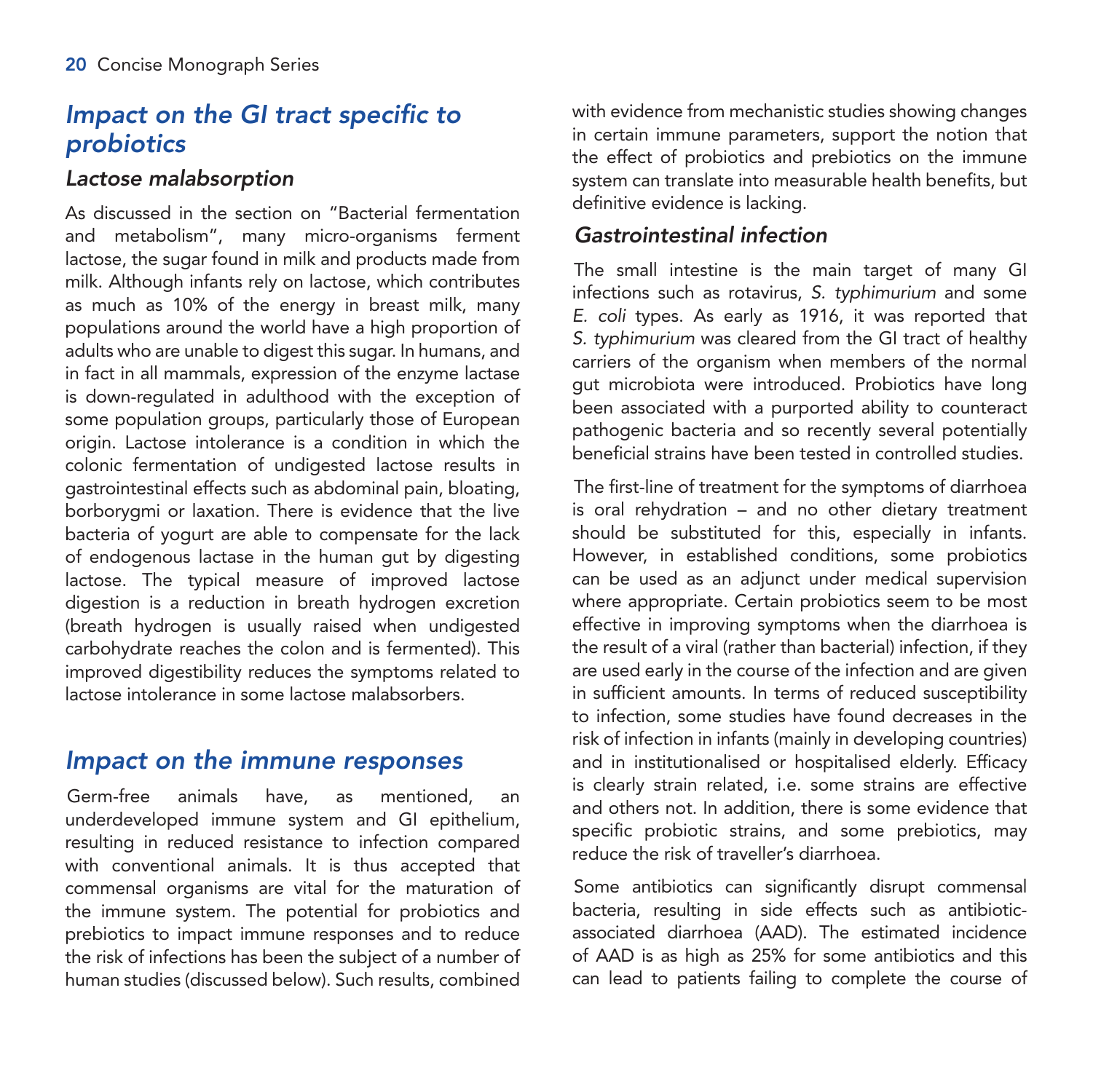treatment. There is evidence that specific probiotics can reduce the risk of AAD and, indeed, several meta-analyses conclude that there may be as much as a halving of the risk of AAD in adults or the elderly, although the effect is less consistent in children. The observed effects relate to a limited number of specific probiotic strains. In the case of prebiotics, it has been shown that FOS administration following an antibiotic treatment reduced the reoccurrence of AAD from more than 30% in the control group to less than 10% in the prebiotic group. As this was not associated with a decrease in subjects testing positive for *C. difficile*, this could suggest that the prebiotic had a stabilising effect on the microbiota, supporting a return of eubiosis.

*Clostridium difficile* infection is a frequent cause of diarrhoea in institutionalised populations, for example in hospitals and in long-term care homes. It is often associated with antibiotic use but it can occur as a result of other risk factors such as age greater than 65 years or a compromised immune system owing to illness, medication or GI surgery. So far, the results of research to investigate whether probiotics can reduce the risk of *C. difficile* infection or reduce the severity or duration of symptoms in adults are promising but further confirmatory studies are needed.

A bacterium known as *Helicobacter pylori* is present in the stomach of a small proportion of young adults but in as many as 50% of those aged 60 years and over. It colonises the mucous layer next to the gastric epithelium and in some people can cause acute gastritis (i.e. pain, bloating, nausea and vomiting) and can lead to chronic gastritis and peptic ulcers. Treatment involves longterm administration of strong antibiotics and although probiotics do not speed the eradication of *H. pylori,* some have been shown in several studies to reduce the side effects of treatment and may result in less disturbance of the microbiota.

The microbiota in pre-term infants is restricted and differs in composition from those in healthy, full-term infants. In particular, potentially beneficial bifidobacteria are not well established in the pre-term neonatal gut. The microbiota is further challenged by environmental bacteria from the hospital milieu and the common use of antibiotics in pre-term infants, putting this population at increased risk of necrotising enterocolitis (NEC). Although the use of probiotics is not yet established in clinical practice, several trials have shown that specific probiotic strains can reduce the risk of NEC. Additional studies are needed to clarify the preferred strain and dose recommendations. Furthermore, the use of live microbes in such a susceptible population makes confirmation of safety for this use a prime objective.

#### *Other infections*

There has been a number of studies on various age groups to investigate the potential for probiotics to impact the susceptibility to upper respiratory tract infection (URTI) and its duration and symptoms. Studies were conducted with a range of different strains; some strains reduced incidence, some reduced duration and most had effects on symptoms. The evidence is promising, but the range of strains and the variation in age groups and study design prevent any firm conclusions. Evidence for an effect of prebiotics is limited to a recent, large, long-term study in which infants consuming formula supplemented with a specific GOS/long-chain FOS combination were less prone to upper URTI and associated fever than were those infants fed formula without a prebiotic.

There has also been interest in the use of probiotics in urogenital medicine. Certain probiotic strains have been shown to improve recovery from bacterial vaginosis during antibiotic treatment. Potential mechanisms for the effect include anti-microbial antagonism, restoration of balanced microbiota or an enhanced immune response.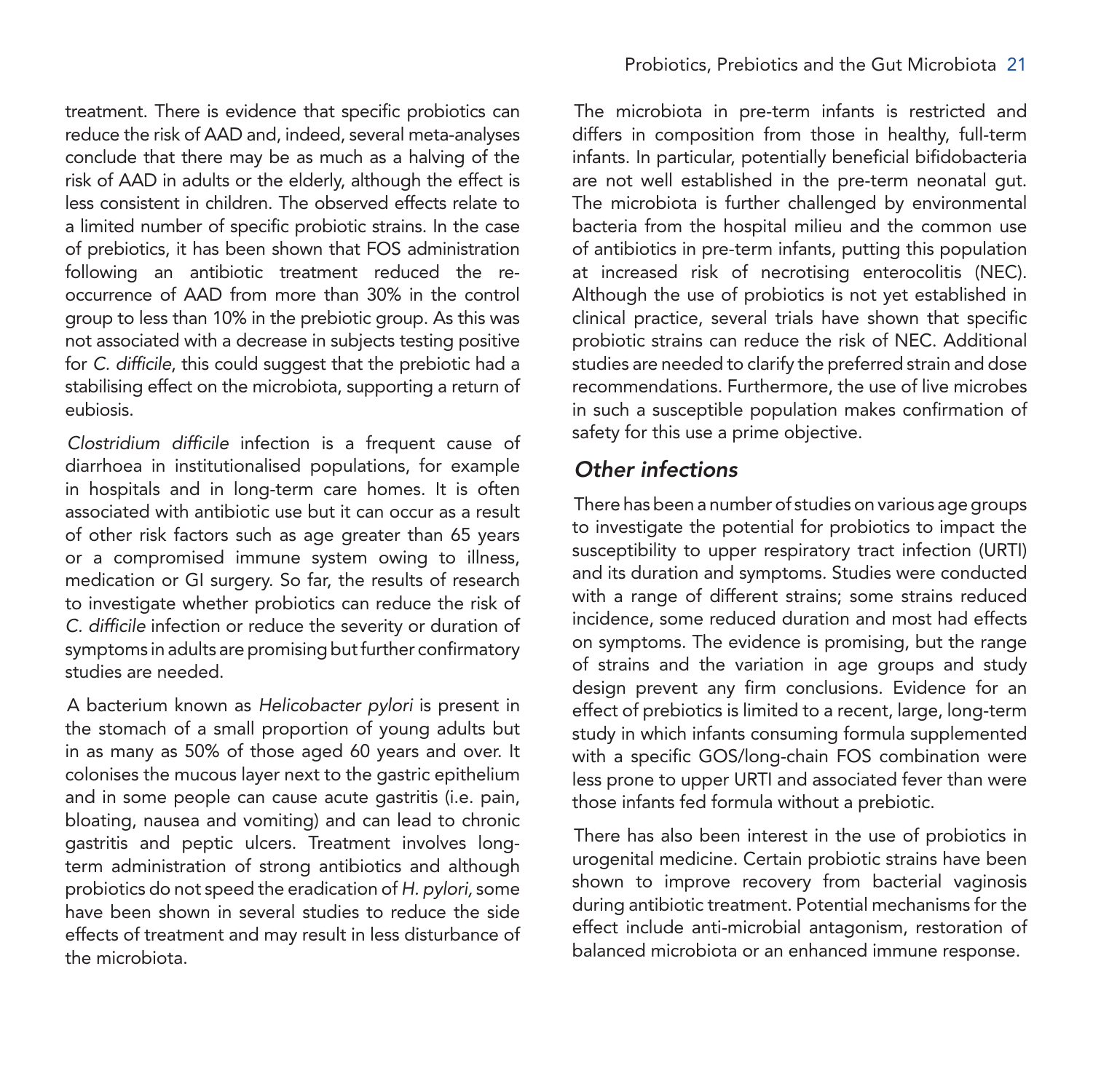#### *Vaccinations*

Animal studies have convincingly demonstrated that certain probiotic strains can both enhance the immune response to a vaccine and reduce the risk of subsequent infection. Human studies are much fewer, but an increasing number of well-controlled trials are being conducted. Preliminary evidence indicates that the response to vaccines against influenza, cholera or childhood diseases can be enhanced by selected probiotics, as measured by the number of subjects who respond to the vaccine or an increase in the level of serum immunoglobulins. The effects are strain-specific in terms of efficacy of the probiotics and, in the case of influenza, specific to the pathogen strains. In one study, there was limited evidence that subsequent risk of infection with the influenza virus was reduced. In the case of prebiotics, although evidence in animals seemed promising, clinical studies have not yet been supportive of an effect.

### *Allergic conditions*

Allergy can be defined in simple terms as an inappropriate immune reaction or over-reaction to an otherwise harmless foreign antigen (mostly proteins or peptides). In medical terms, it is described as a hypersensitivity reaction mediated by specific antibodies (IgE) or cellbased mechanisms. Common allergies include reactions to certain food proteins (e.g. milk, eggs, peanuts, tree nuts, soy, wheat gluten, fish, shellfish and shrimp) or to environmental allergens such as pollen (hay fever), house dust mites and pet hair. Food allergies are more common in infants and children than in adults. The most serious form of allergy resulting in anaphylaxis (which can be fatal when the throat and respiratory tract swell and restrict breathing) is rare, albeit a lifelong concern. Less severe symptoms of allergies are more common (prevalence is about 2% for food allergies and up to 30% for respiratory allergies) and can substantially reduce the quality of life for allergic subjects.

As noted, the prevalence of allergy has increased in westernised societies. There is growing evidence that the nature of microbiota acquired by the infant in the postnatal period has an important bearing on maturation of the immune system. There is some indication that atopic children tend to have a degree of dysbiosis, with more clostridia and fewer bifidobacteria than non-atopic individuals. In addition, data suggests that breast-fed infants are less prone to allergic conditions. It has thus been suggested that prebiotics may help reduce the risk of developing atopy or reduce the associated symptoms of atopic eczema or allergic rhinitis. There is promising evidence, based on a follow-up of one intervention, that not only can prebiotic-supplemented infant formula reduce susceptibility to atopy but that the benefits persist up to 2 years of age. Furthermore, studies in infants at high risk of allergy who were fed supplemented formulas for 6 months had reduced levels of IgE and some IgG types.

There have been several studies on the impact of probiotics on the development of allergic symptoms in infants at high risk of developing atopic disease. In most of these studies, the mother consumed the probiotic prior to birth and the infant was administered the probiotic after birth. Results showed a decreased risk of eczema at 2 years of age and beyond. Overall, results of the studies point towards strain-specificity and also hint towards two separate windows of opportunity: first, the maternal consumption of probiotics during the perinatal period and, second, the use of probiotics during weaning. Past and ongoing studies have also targeted the management or reduction of allergic symptoms such as those linked to atopic eczema or allergic rhinitis; results are promising but not yet conclusive. This probably reflects the complexity of the allergic diseases spectrum and the fact that a range of different clinical designs was used.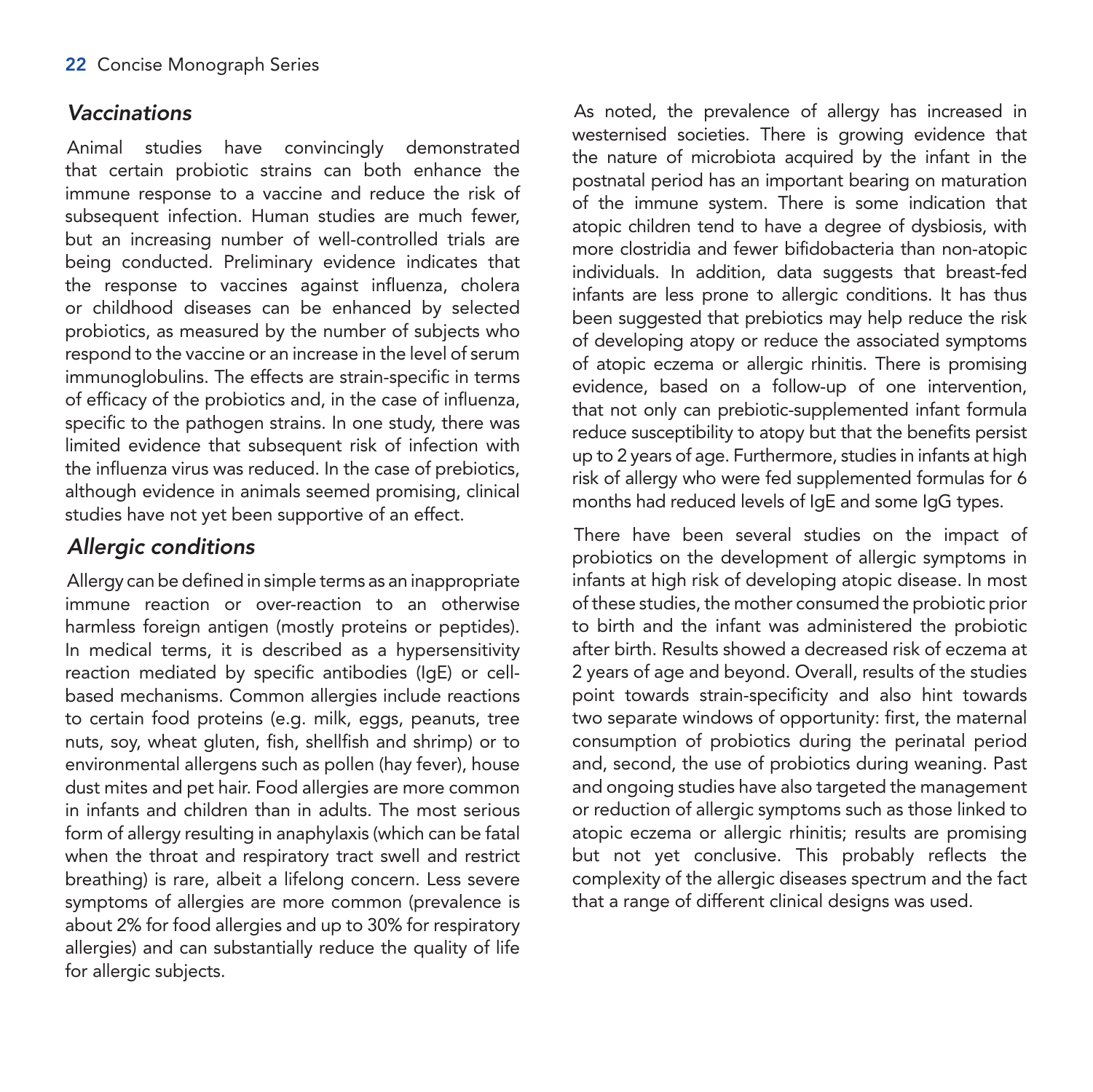# *PROBIOTICS AND PREBIOTICS: MECHANISMS OF ACTION*

# *Overall mechanism*

Both probiotics and prebiotics are thought to work largely through direct or indirect effects on the gut microbiota and environment and/or on host function. In the case of probiotics, a live micro-organism is consumed, in a range of dosages, spanning from  $\sim$  10 $^{\circ}$  to 10 $^{\circ}$  cells/day, depending on the product. This large number of microbes has the potential for a greater impact in the upper GI tract where lower densities of micro-organisms are found, but is also thought to impact the colon. Prebiotics enhance the growth of the endogenous microbiota or possibly stimulate the growth of probiotics when provided concurrently. Thus, probiotics and prebiotics share many common mechanisms of action mediated through an impact of microbes on the host and these are discussed below. In the case of health effects that relate only to prebiotics or only to probiotics, the mechanisms are less well known and have been alluded to in the section on health effects.

Probiotics and prebiotics (via their stimulation of commensal organisms) act on and interact with the host by two main modes of action, or a combination of actions (Figure 6 – see page 24):

- • Impact of micro-organisms or their metabolites/ enzymes on the host's GI tract and its microbiota
- Interaction with the host's cells and immune system

## *GI tract and its microbiota*

As noted, bifidobacteria and lactobacilli in the colon preferentially ferment carbohydrates that escape digestion in the upper GI tract, resulting in a reduced pH of the colon. Bifidobacteria can ferment fructans because they have an enzyme, β-fructofuranosidase, that other bacteria either lack or have present at a lower activity, thus giving them a competitive advantage when exposed to fructans in the human gut. Similarly, the presence of β-galactosidase in lactobacilli or streptococci exerts a competitive advantage in GOS fermentation. The metabolism of prebiotic fructans by bifidobacteria yields mainly the acidic compounds acetate and lactate. Crossfeeding of these fermentation products to other species gives rise to butyrate and propionate. Butyrate and propionate are also formed from the direct fermentation of other dietary carbohydrates.

The benefits of a lower pH in the colon are that it encourages the multiplication and survival of commensal organisms that prefer acidic conditions and generally inhibits the ability of some pathogens to adhere, grow, translocate across the epithelium or colonise the GI tract. Furthermore, butyrate has long been known, from *in vitro* studies on fermentable dietary fibres, to enhance mucosal cell differentiation and this may also promote the barrier function of the epithelium.

Saccharolytic fermentation concomitantly reduces the potentially adverse effects of protein fermentation and other processes, which give rise to nitrogen and sulphurcontaining compounds such as ammonia, *N*-nitroso- and azo- compounds as well as sulphides.

Many bacteria produce bacteriocins, which are peptides or proteins that are intended to reduce the survival of competing organisms. Bacteriocins produced by probiotic bacteria have been observed in *in vitro* studies to decrease the ability of pathogens such as *E. coli* O157:H7 to adhere to and invade cultured intestinal cells. Bacteriocin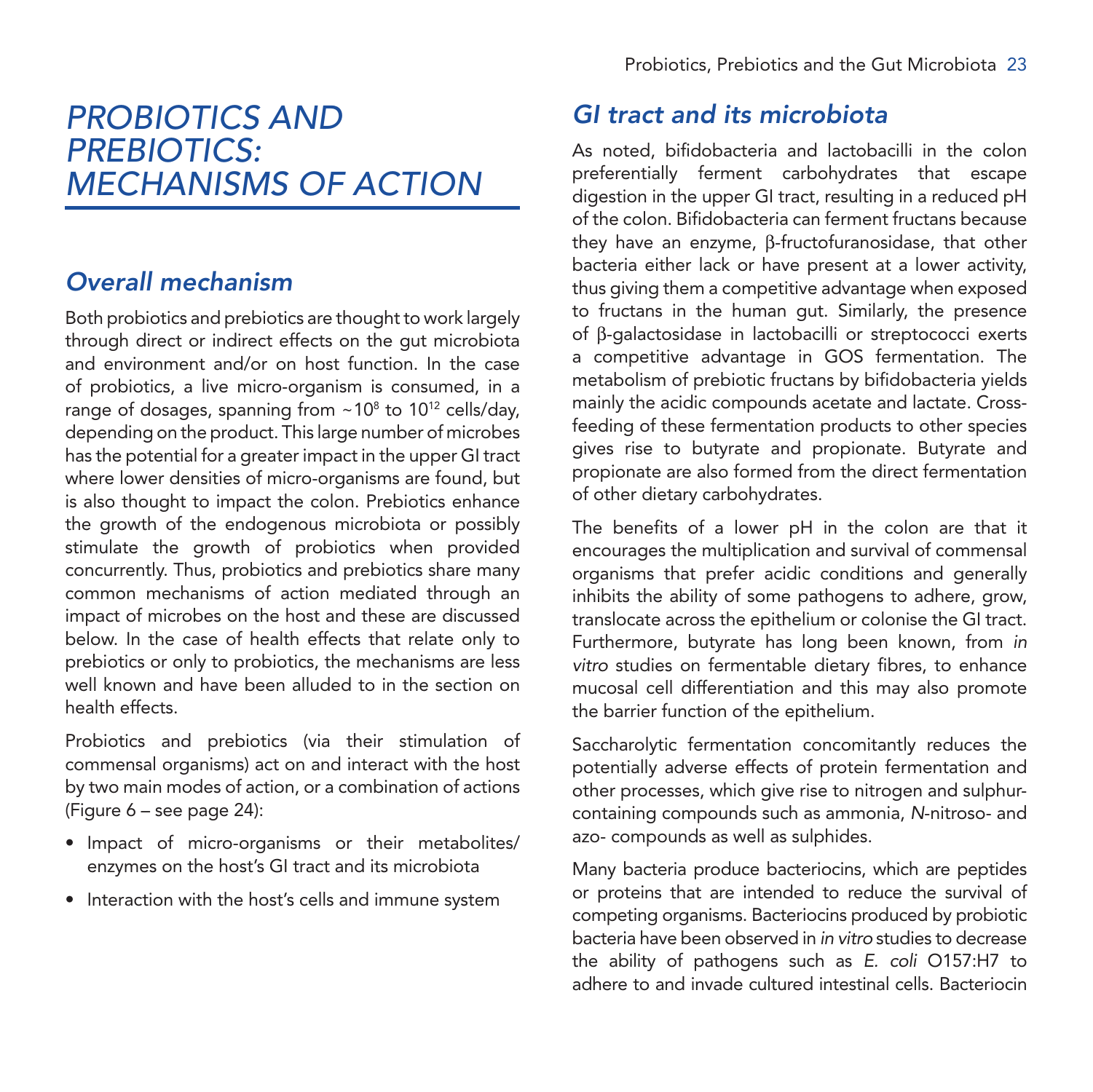

These mechanisms include (1) competition for dietary ingredients as growth substrates, (2) bioconversion of, for example, sugars into fermentation products with inhibitory properties, (3) production of growth substrates, for example, EPS or vitamins, for other bacteria, (4) direct antagonism by bacteriocins, (5) competitive exclusion for binding sites, (6) improved barrier function, (7) reduction of inflammation, thus altering intestinal properties for colonisation and persistence within, and (8) stimulation of innate immune response (by unknown mechanisms). IEC, epithelial cells; DC, dendritic cells; T, T cells. Source: O'Toole and Cooney (2008)

production following prebiotic administration has also been reported. This may be one of the mechanisms by which probiotics and prebiotics decrease the infection rate in humans and animals and increase the survival of mice in studies where a lethal challenge with a pathogen is performed. Additional supporting evidence for this mechanism comes from studies using probiotic bacteria modified in such a way that they can no longer produce

bacteriocins. In this case, such organisms lose their ability to prevent adherence and translocation of pathogens during *in vitro* studies and/or to reduce infection rates/ survival in infected animals. In addition, probiotics have been shown *in vitro* to alter the gene expression of certain pathogens thereby reducing their virulence.

Some probiotics may improve the barrier function of the mucus layer or epithelial cells. Evidence from cell culture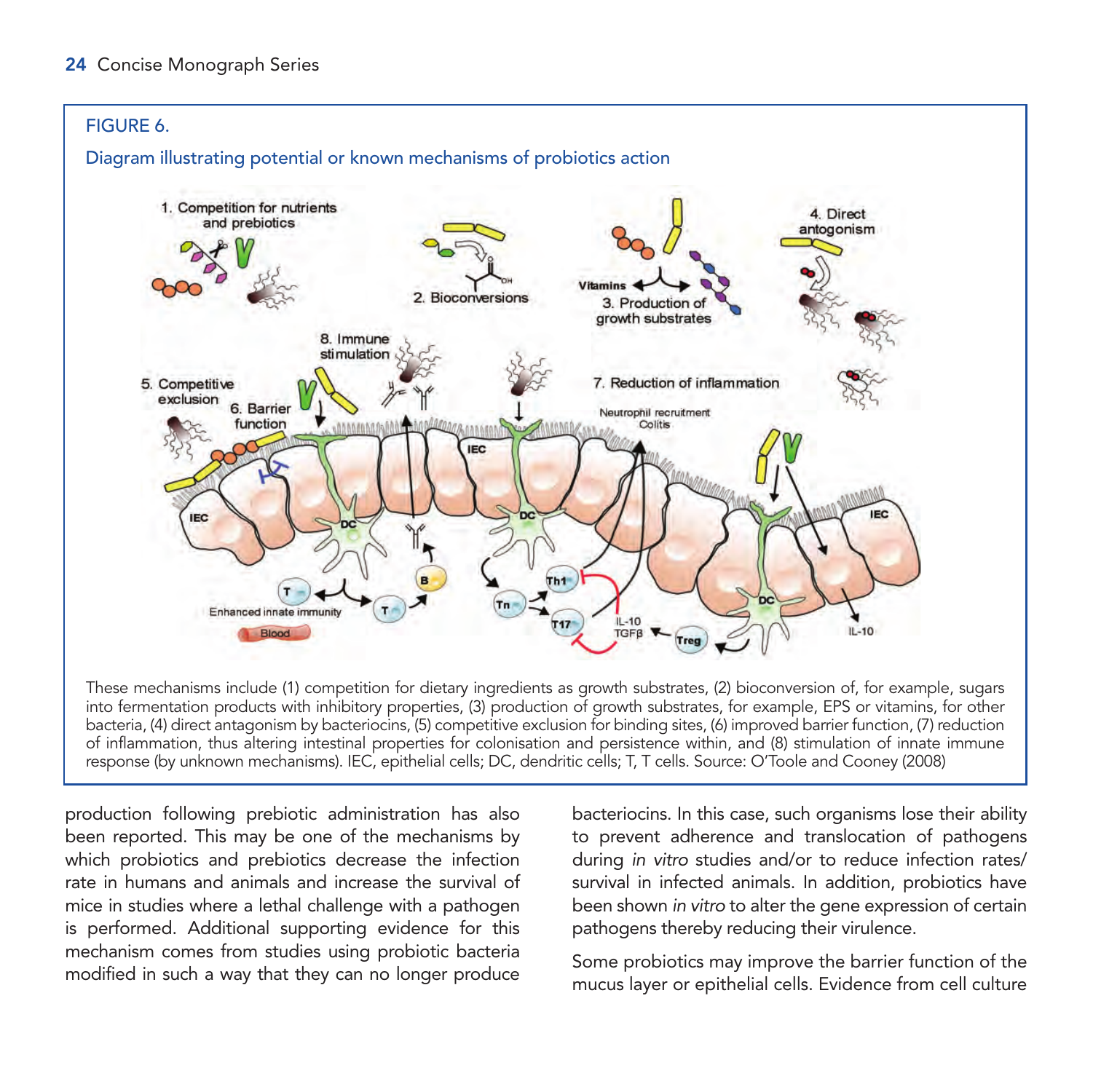studies suggests that an increase in the production of mucins may result from an enhancement of gene expression in the mucus-producing Goblet cells that line the GI tract. Increasing the mucous layer helps protect the epithelial cells from potential pathogen translocation and may enhance the clearance of pathogens from the GI tract.

Probiotics may also enhance the ability of specialised Paneth cells in the small intestine to produce the antibacterial peptides known as defensins. This hypothesis is supported by *in vitro* studies, using intestinal epithelial (e.g. Caco-2) cells grown in tissue culture, that have shown that certain probiotics can stimulate human β-defensin mRNA expression and peptide secretion.

*In vitro* studies suggest that probiotics and prebiotics may affect the barrier function of the epithelium itself by enhancing the resistance of tight junctions, possibly via an effect on tight junction proteins (e.g. occludins and claudins). Increased expression of genes encoding tight junction proteins has recently been shown in a study conducted in human volunteers administered a specific *Lactobacillus* strain.

Animal and *in vitro* studies have found that specific probiotics can compete with pathogens for receptor sites on epithelial cells or in the mucous layer, thereby preventing pathogens from adhering or translocating. In contrast, other probiotics may directly bind to the pathogen, thus reducing its ability to colonise the intestine. There is good evidence from studies on mice that feeding on certain probiotic strains can greatly reduce the ability of pathogens such as *S. typhimurium*  and pathogenic *E. coli* to translocate and invade the liver and spleen. *In vitro* studies showed that the same strains compete with the ability of pathogens to adhere to cells. Influence on pathogen translocation in infected animal models has also been shown for some prebiotics.

### *Cross-talk with the host*

The most complex of the postulated mechanisms by which probiotics and stimulated endogenous microbes may act is the interaction with the GI immune cells and lymphoid tissue to modulate the immune and inflammatory responses of the host, which might lead to the potential for an impact beyond the gut (Figure 7 – see page 26).

The mammalian immune system is generally considered to consist of two major arms: the innate (or non-specific immediate) immune response and the acquired (or specific adaptive) immune response. Both parts of the immune system are extremely complex and involve cells (cellular immunity) and other components secreted into the blood (e.g. antibodies and cytokines). The two arms work together to protect the host from pathogens (bacteria, viruses, fungi), other foreign materials (antigens) and also from tumour cells arising in the host. For more information, see the ILSI Europe Concise Monograph on Nutrition and Immunity in Man (ILSI, 2011).

Through so-called bacterial–epithelial cell "cross-talk", it seems that ingested and endogenous microbes can impact both the innate and the adaptive responses of the host immune system. The interaction between microbial cells (commensal, probiotic or pathogen) and host cells is mediated by the interaction with specific receptors such as Toll-like receptors (TLR) that are associated with cells lining the mammalian GI tract. The activation of these receptors initiates a cascade of concerted immune signals leading to different responses. For example, the response can ensure a balanced maturation of T cells (Th1 versus Th2) and T-regulatory cells, which allows an appropriate response to potential pathogens and food antigens. An inappropriate T cell response is thought to be one of the features of allergic conditions, as mentioned previously. Further, activation of the immune pathways can also result in B cell differentiation and production of protective antibodies, such as IgA,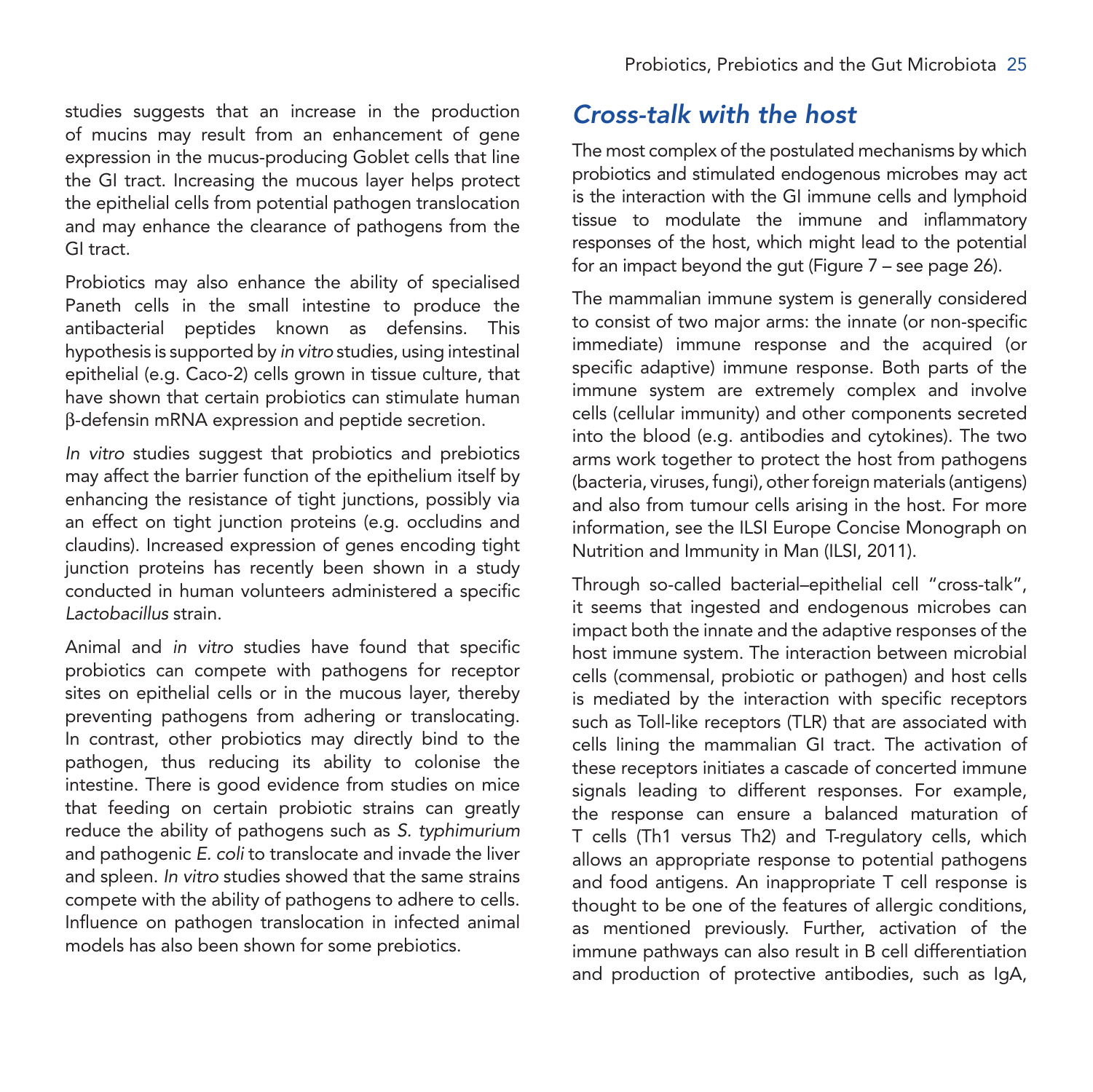

improve the mucosal barrier function and mucosal immune system (level 2) and, beyond the gut, have an effect on the systemic immune system, as well as other cell and organ systems such as liver and brain (level 3). Source: Rijkers (2010)

secreted into the intestinal lumen. Along the same lines, the ingestion of specific probiotic strains or prebiotics in human and animal studies has been found to stimulate an increase in the anti-inflammatory cytokines, such as IL-10 and TGF-β, and a decrease in the expression of pro-inflammatory cytokines, such as TNF-α and IFN-γ. It is proposed that these changes in cytokine balance could be a mechanism by which prebiotics and probiotics may be able to mitigate chronic intestinal inflammation.

The activity of phagocytic cells (neutrophils and macrophages) and natural killer (NK) cells (non-T non-B lymphocytes), which are part of the innate immune response, is also modulated in animals and humans by various probiotics and to some extent by prebiotics or synbiotics. In addition, animal studies have suggested that the so-called G-protein receptors in certain white blood cells may act as receptors for SCFA, increased levels of which result from the ingestion of prebiotics,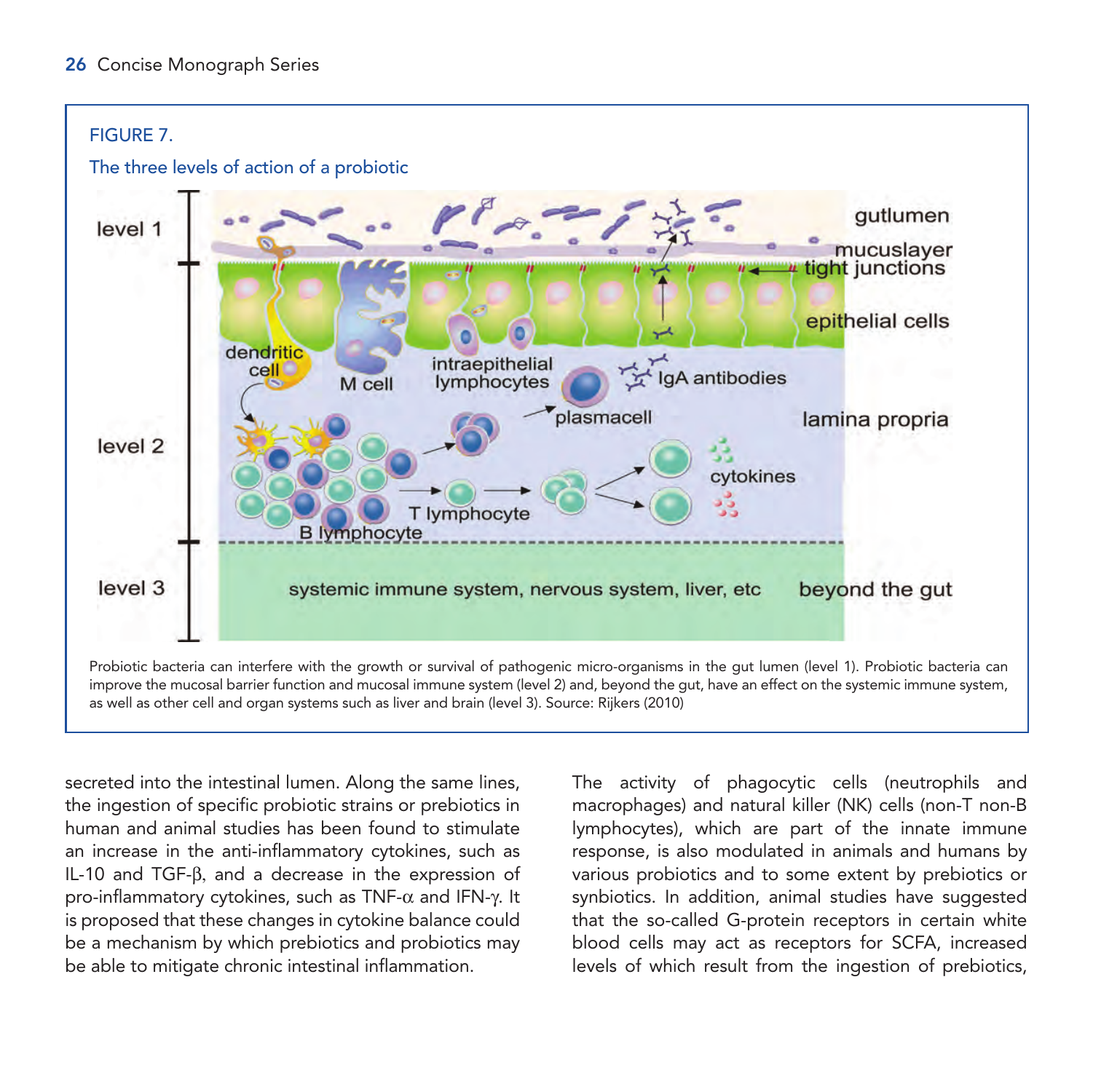thus opening up the possibility of alternative mechanisms impacting the immune system.

Although studies in humans have found changes in biomarkers such as cytokine levels and changes in the number and activity of immune cells, it is nevertheless of prime importance to have studies in human subjects that also measure clinical outcomes. Clinical measures, such as a reduced incidence of infection or enhanced immune response to a vaccine, can then be linked to measures of humoral or cellular immune biomarkers. Even though results from animal studies cannot necessarily be extrapolated to humans, *in vivo* studies in animal models represent a valuable means of understanding the complex signalling cascade underlying a protective immune response.

# *OVERALL CONCLUSIONS*

The science around the concept of probiotics and prebiotics continues to expand. Current global research efforts have greatly contributed to the understanding of the role of GI commensal organisms in their extraordinary symbiotic relationship with humans. Continued research into the microbiota will no doubt help lead to an improved insight into the impact of probiotics and prebiotics on human health.

Probiotics are designed to provide added functions that can compensate for, substitute for, or add to the gut microbiota, and therefore impact the host directly or indirectly through "cross-talk" with the gut microbiota and/or the host. In addition, the effects may be local in the GI tract or systemic. Prebiotics are designed to improve the intrinsic microbiota by selectively stimulating those groups that are thought important for eubiosis.

Research over past decades has demonstrated potential health benefits of dietary probiotics and prebiotics and contributed to our understanding of the mechanisms by which these effects are brought about. The most commonly reported impact of probiotics and prebiotics is on intestinal function, including transit time, AAD and infectious diarrhoea. Evidence continues to emerge that probiotics and prebiotics have an influence on the immune system and thereby may enhance resistance to infections, particularly those of the GI or respiratory tract, and help to mitigate allergies, particularly in infants and young children. Evidence is gradually developing for the potential for probiotics and prebiotics to impact other conditions of the GI tract, such as IBD, IBS and colon cancer. In the case of prebiotics, a well-established role in enhancing calcium absorption remains to be a proven benefit for bone health.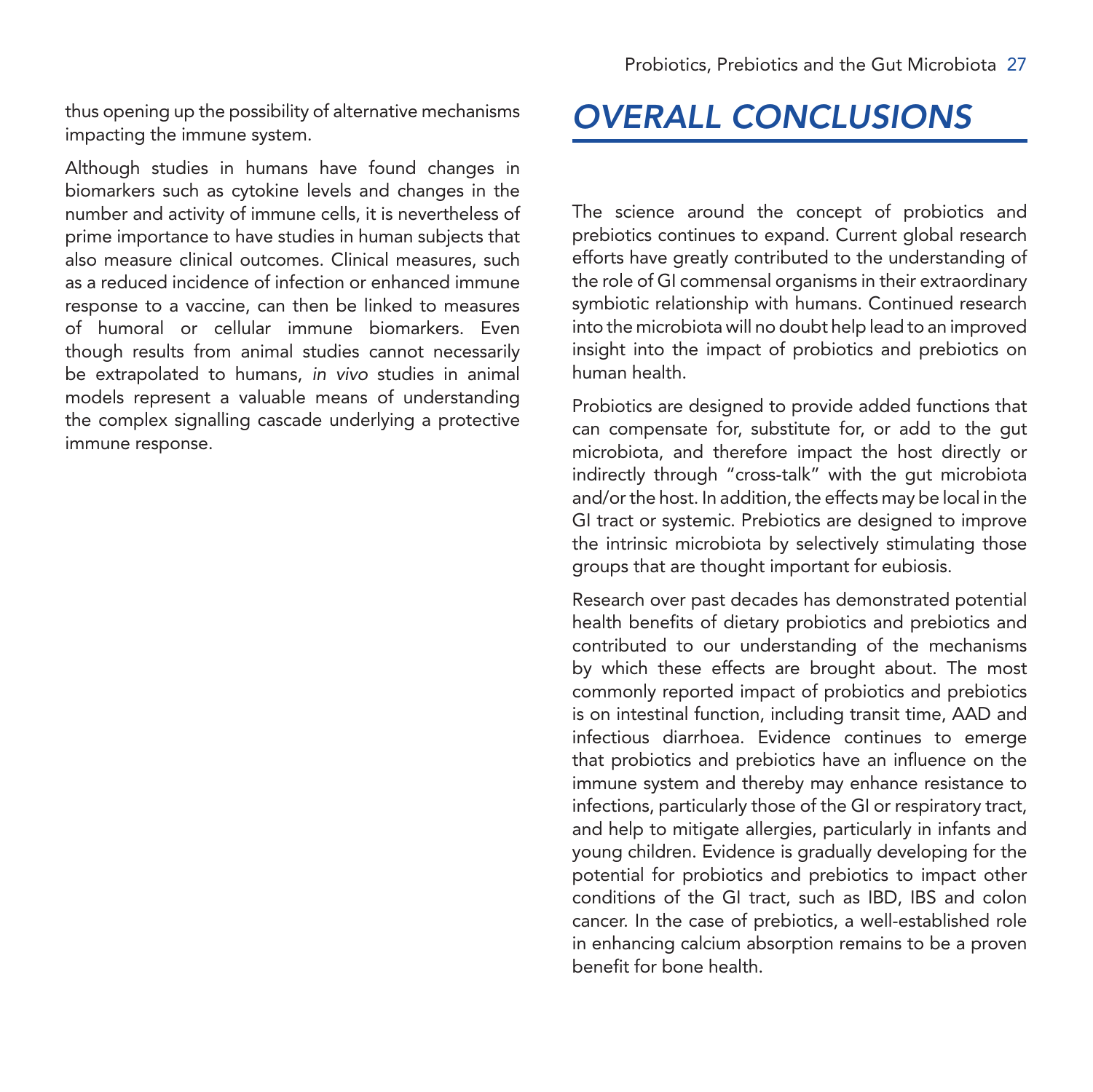#### 28 Concise Monograph Series

An emerging role for prebiotics and probiotics in appetite control and weight management could be very important. An expanding area of interest for both prebiotics and probiotics is the investigation of their potential for an anti-inflammatory role in conditions beyond the gut such as cardiovascular disease, obesity and metabolic syndrome.

One critically important fact to bear in mind is that reported benefits of probiotics should be considered strain-specific unless otherwise demonstrated. Prebiotics are also likely to have substance-specific effects. Thus, for both probiotics and prebiotics it is vital that future human studies take this into account. Such studies, apart from establishing the effects of each ingredient, should also aim to improve our understanding of the mechanisms of action and, if possible, lead to validated biological markers.

It must be remembered when considering studies on prebiotics that only a few prebiotics are currently established. Similarly, only a limited number of microbes have been documented as probiotic. In all cases, it is clear that prebiotics and probiotics must be consumed regularly in order to confer a benefit.

This monograph attempts to summarise the science and principles valid for prebiotics and probiotics today. It is noteworthy that these ingredients can be readily incorporated into a balanced diet and that there is a growing body of evidence for their potential health benefits.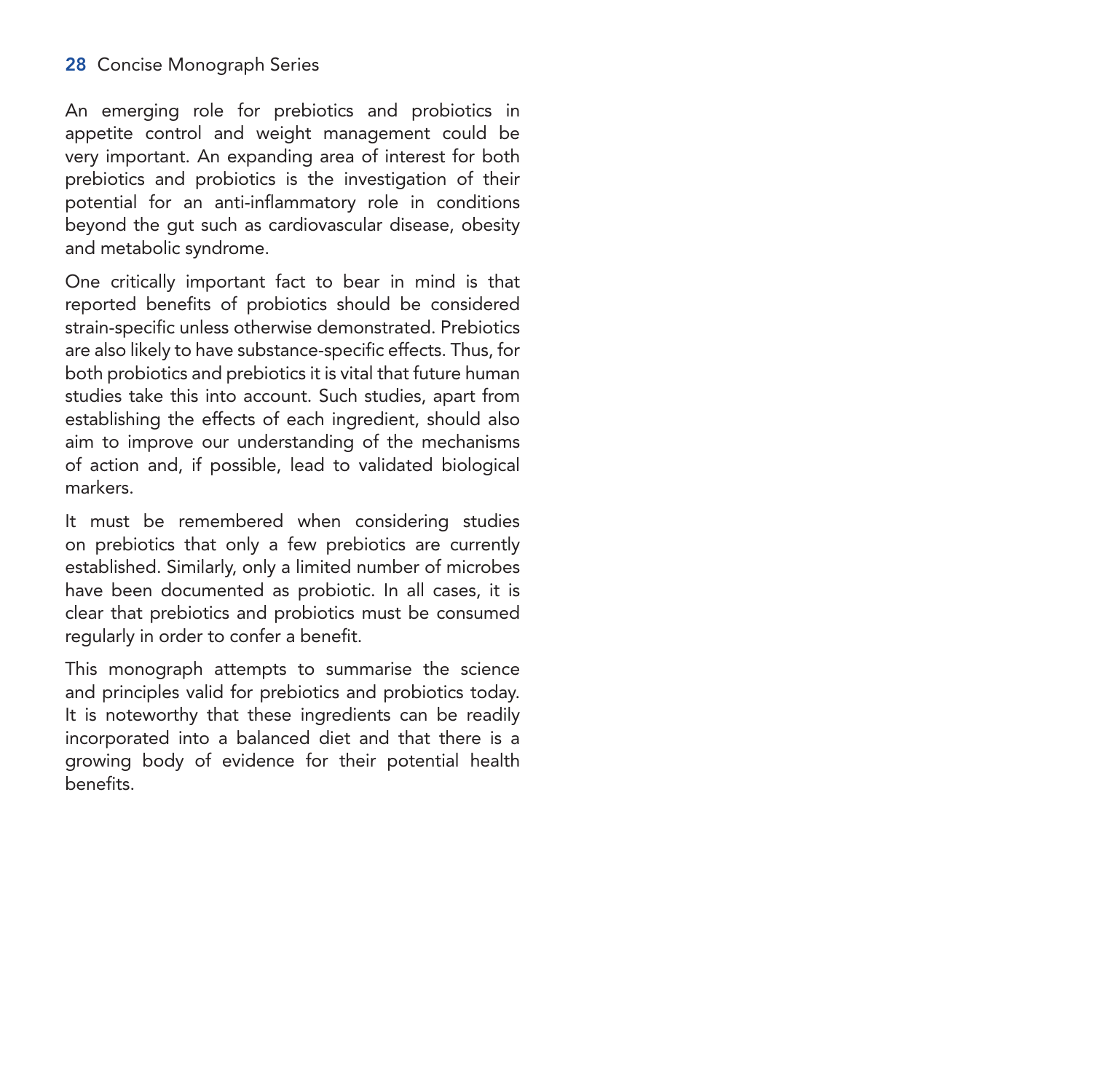# *ABBREVIATIONS*

| <b>AAD</b>  | Antibiotic-associated diarrhoea                                     |
|-------------|---------------------------------------------------------------------|
| CD          | Crohn's disease                                                     |
| <b>CFU</b>  | Colony-forming units                                                |
| DP.         | Degree of polymerisation, i.e. the number of monomers in a molecule |
| <b>FOS</b>  | Fructo-oligosaccharides - typically applied to mixtures of DP3-DP9  |
| <b>GALT</b> | Gut-associated lymphoid tissue                                      |
| GI          | Gastro-intestinal                                                   |
| GOS         | Galacto-oligosaccharides - typically applied to mixtures of DP3-DP9 |
| <b>IBS</b>  | Irritable bowel syndrome                                            |
| <b>IBD</b>  | Inflammatory bowel disease                                          |
| IL          | Interleukin                                                         |
| <b>NEC</b>  | Necrotising enterocolitis                                           |
| <b>QPS</b>  | Qualified presumption of safety                                     |
| <b>SCFA</b> | Short chain fatty acids                                             |
| <b>TLR</b>  | Toll-like receptors                                                 |
| <b>UC</b>   | Ulcerative colitis                                                  |
| URTI        | Upper respiratory tract infection                                   |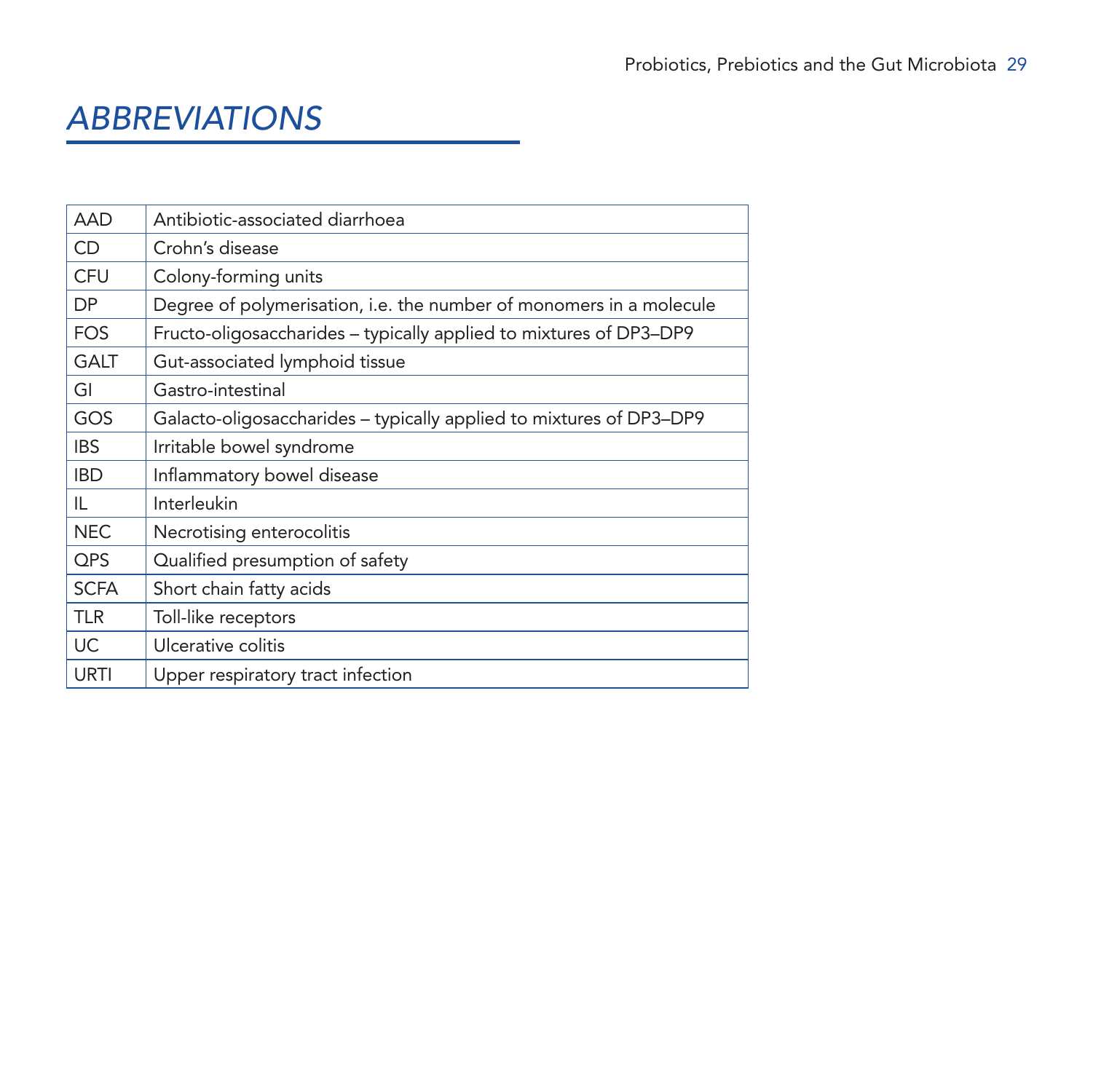# *GLOSSARY*

- Antibody: A specific protein produced in the blood or tissues as part of the immune response to a foreign antigen such as a bacterium, toxin or food protein. The antibody interacts with the antigen, thereby inactivating it and thus forming the basis of immunity.
- Antigen: A substance that the body recognises as foreign and that can evoke an immune response. Most often, an antigen is a peptide or protein (e.g. bacterial antigen, food antigen or toxin).
- Atopy: A genetic susceptibility to exhibit hypersensitivity reactions (eexaggerated immune responses) to common antigens e.g. atopic eczema in response to a common foodstuff.
- Commensal: From the Latin for "common table". It means two organisms living together in a way that is either beneficial to both and or that, at least, is not harmful to either. Hence, commensal bacteria live in the human gut and may be neutral or beneficial.
- Cytokines: Low molecular weight proteins (other than antibodies) produced by various cell types and involved in cell-to-cell communication and control of the inflammatory and immune response. Cytokines include interferons, interleukins and lymphokines.
- Dysbiosis: The condition of the microbiota of the gut in which one or a few potentially harmful micro-organisms are present in high numbers, thus creating a diseaseprone situation or resulting in otherwise noticeable disturbances of the microbiota such as liquid stools. gastrointestinal infections or inflammations.
- Eubiosis: Formally referred to as "normobiosis", this characterises the composition of a stable or balanced gut microbiota in a healthy individual. There is incomplete understanding of what constitutes eubiosis and, hence, no general definition in terms of bacterial composition or function.
- Fermentation: The anaerobic oxidation of organic compounds to generate metabolic energy in the absence of oxygen as an electron sink. Reduction equivalents are released as hydrogen, ammonia, hydrogen sulphide, methane, organic acids or alcohols. For example, the oxidation of carbohydrates to short chain fatty acids (SCFA), ethanol, lactic acid and/or gases to produce energy in the form of ATP.
- Microbe/micro-organism: Small, often single-cell organisms including bacteria, archaea, yeast, mould, fungi, algae and plankton (fungi may also be multicellular). Although definitions vary, we have taken the view that microbes do not include viruses.
- Microbiota: All the microbes that are found in a particular region or habitat; hence, gut microbiota describes the whole microbial population found in the gut or gastrointestinal tract. The term "microflora" is no longer used.
- Oligosaccharide: A carbohydrate that consists of 3–9 monosaccharide units joined by glycosidic linkages. Some are prebiotics.
- Polysaccharide: A carbohydrate comprising ten or more monosaccharide units. Some are prebiotics.
- Taxonomy: The science of identifying species and arranging them into a classification.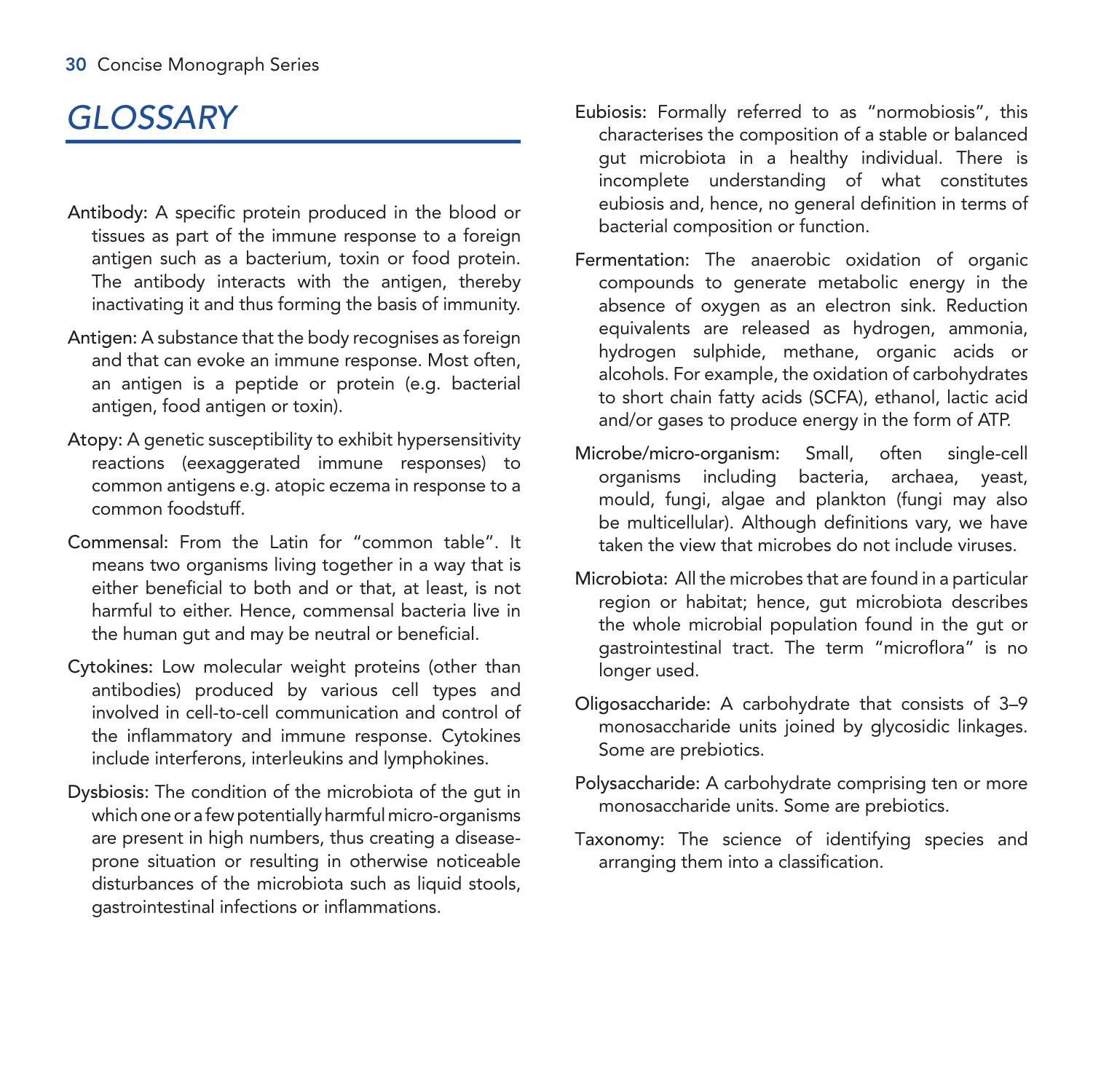# *SOURCE MATERIALS AND FURTHER READING*

Blaut, M. and Clavel, T. (2007). Metabolic diversity of the intestinal microbiota: implications for health and disease. *Journal of Nutrition,* 137(3 Suppl 2):751S-755S.

Braegger C., *et al*. (2011). Supplementation of infant formula with probiotics and/or prebiotics: a systematic review and comment by the ESPGHAN committee on nutrition. *Journal of Pediatric Gastroenterology and Nutrition*, 52:238-250.

Cani P.D. and Delzenne N.M. (2011). The gut microbiome as therapeutic target. *Pharmacology & Therapeutics*, 130:202-212.

EFSA (2011). EFSA Panel on Dietetic Products, Nutrition and Allergies (NDA); guidance on the scientific requirements for health claims related to gut and immune function. *EFSA Journal*, 9:1984.

EFSA (2011). EFSA Panel on Dietetic Products, Nutrition and Allergies (NDA); general guidance for stakeholders on the evaluation of Article 13.1, 13.5 and 14 health claims. *EFSA Journal*, 9:2135.

Gibson, G.R., *et al*. (2011). Dietary prebiotics: current status and new definition. *IFIS Functional Foods Bulletin*, 7:1–19.

HMP (2012) Human Microbiome Project. National Institutes of Health, Bethesda, MD, USA. www.hmpdacc.org

ILSI Europe (2011) ILSI Europe Concise Monograph on Nutrition and Immunity in Man, 2nd Edition. ILSI Europe, Brussels.

http://www.ilsi.org/Europe/Publications/Nutrition%20 and%20Immunity.pdf

ILSI Europe (2010). Guidance for assessing the probiotics beneficial effects: how to fill the GAP. *Journal of Nutrition*, 140 (Suppl 3S-I): 671S-721S. Series of papers presented at a workshop "Guidance for assessing the probiotics beneficial effects: how to fill the GAP" organised by the ILSI Europe Probitoics Task Force in association with the International Dairy Federation, Montreux, Switzerland, 22–24 May 2008.

FAO/WHO (2002) Joint FAO/WHO Working Group report on drafting guidelines for the evaluation of probiotics in food. London, Ontario, Canada, April 30 and May 1, 2002.

http://www.who.int/foodsafety/fs\_management/en/ probiotic\_guidelines.pdf

FAO/WHO (2001) Joint FAO/WHO Expert Consultation on evaluation of health and nutritional properties of probiotics in food including powder milk with live lactic acid bacteria. Cordoba, Argentina, October 2001.

http://www.who.int/foodsafety/publications/fs\_ management/en/probiotics.pdf

MetaHIT (2008) Metagenomics of the human intestinal tract.

http://www.metahit.eu/

O'Toole, P.W. and Cooney, J.C. (2008). Probiotic bacteria influence the composition and function of the intestinal microbiota. *Interdisciplinary Perspectives on Infectious Diseases*, 2008:175285.

Rijkers, G.T. *et al*. (2010) Guidance for substantiating the evidence for beneficial effects of probiotics: current status and recommendations for future research. *Journal of Nutrition*, 140:6715-6765

Roberfroid, M., *et al*. (2010). Prebiotic effects: metabolic and health benefits. Commissioned by the ILSI Europe Prebiotics Task Force. *British Journal of Nutrition*, 104(Suppl. S2):S1-63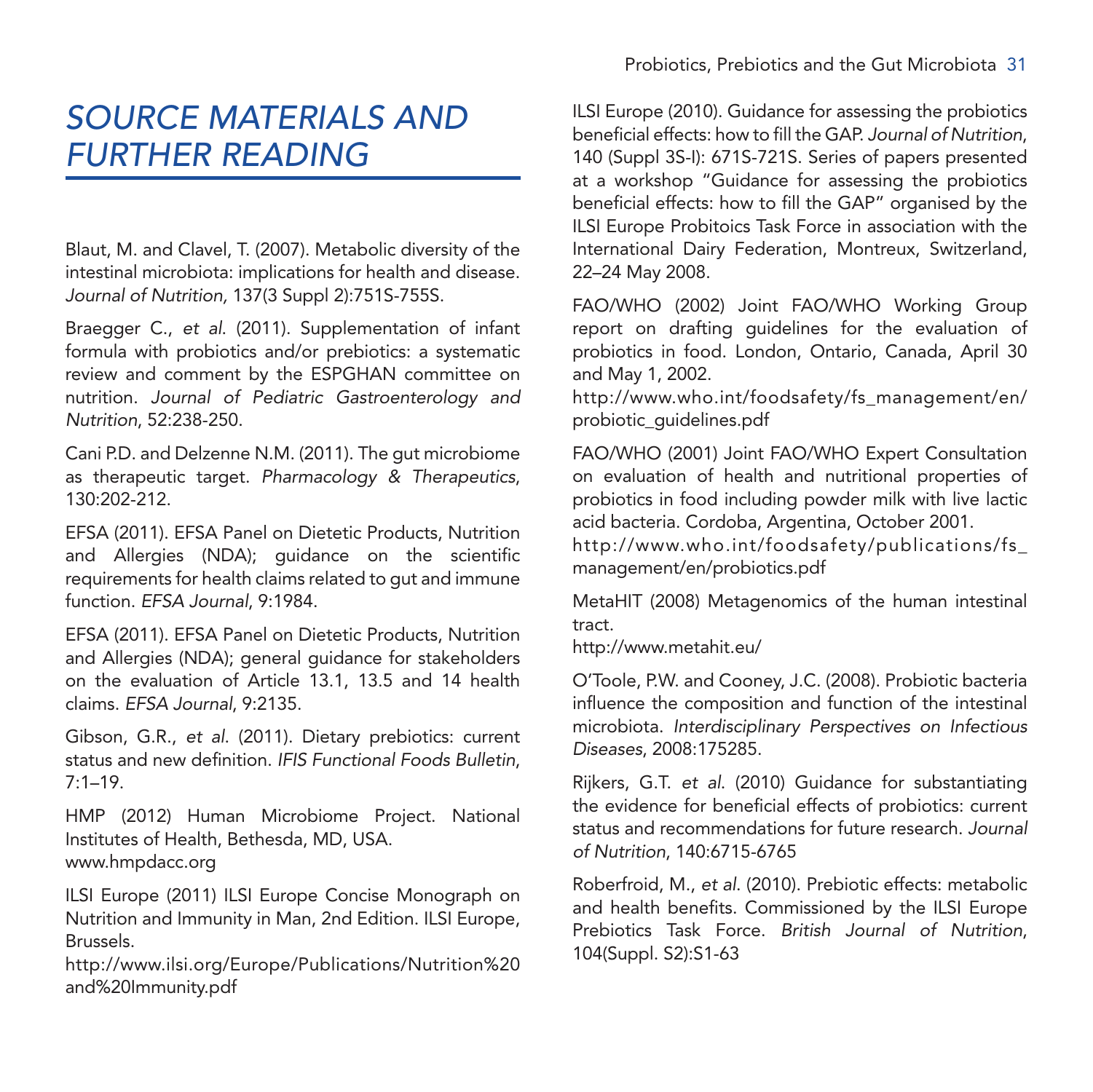#### 32 Concise Monograph Series

Salminen *et al*., (1998) Functional food science and gastrointestinal physiology and function. *British Journal of Nutrition* 80(Suppl. 1):S147–S171.

Sanders, M.E., *et al*. (2007). Probiotics: their potential to impact human health. Council for Agricultural Science and Technology (CAST), Issue Paper 36. CAST, Ames, Iowa.

Sanders, M.E. (2009). How do we know when something called "probiotic" is really a probiotic? A guideline for consumers and health care professionals. *Functional Food Reviews*, 1:3–12.

Sanders, M.E. (2011). Impact of probiotics on colonizing microbiota of the gut. *Journal of Clinical Gastroenterology*, 45(Suppl. 3): S115-S119.

Spahn, T.W. and Kucharzik, T. (2004) Modulating the intestinal immune system: the role of lymphotoxin and GALT organs. *Gut*, 53:456-465.

World Gastroenterology Organisation (2011) Practice guideline: probiotics and prebiotics, October 2011. http://www.worldgastroenterology.org/probioticsprebiotics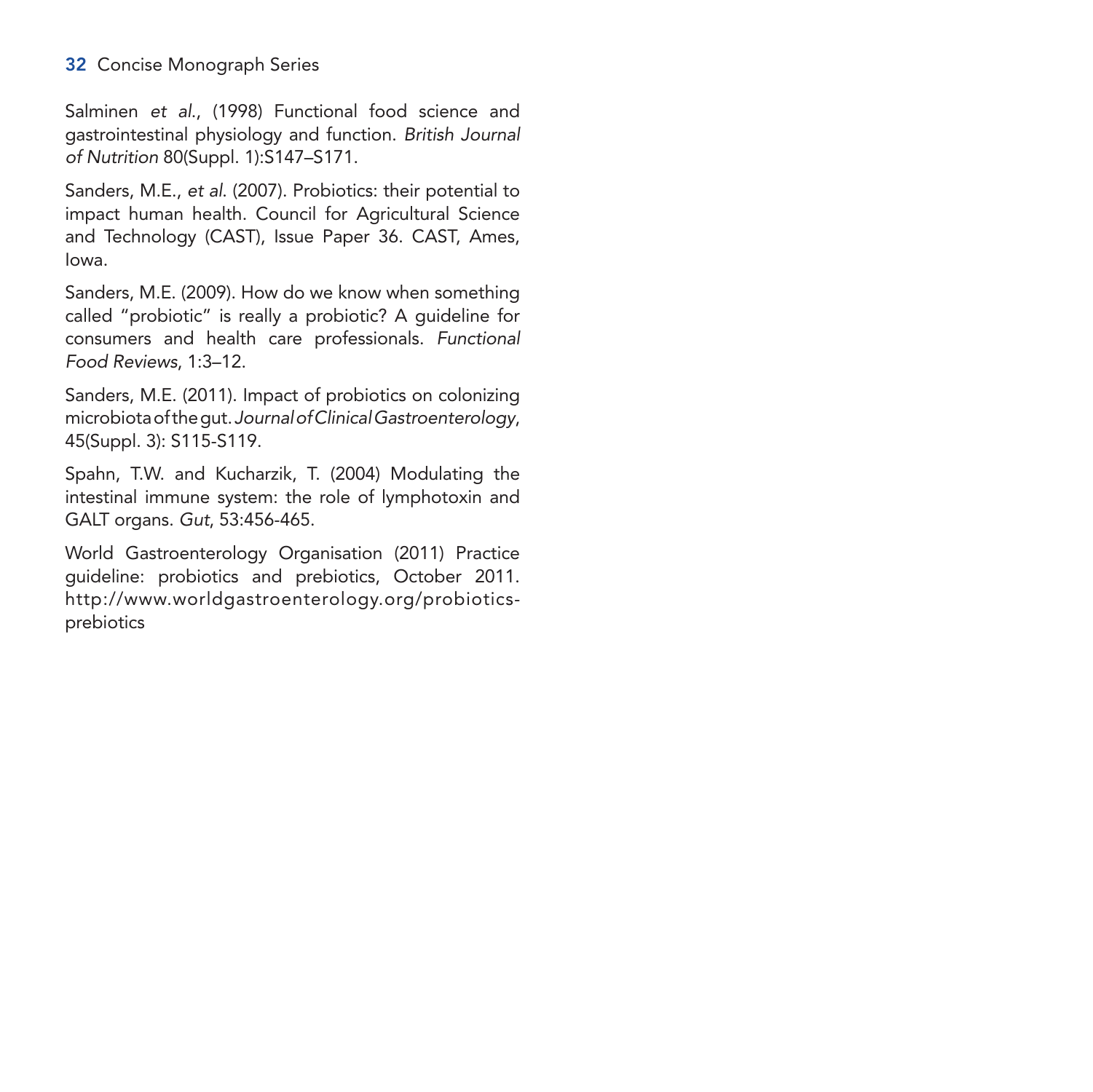# ILSI Europe Concise Monographs

- Alcohol Health Issues Related to Alcohol Consumption
- A Simple Guide to Understanding and Applying the Hazard Analysis Critical Control Point Concept
- Calcium in Nutrition
- Carbohydrates: Nutritional and Health Aspects
- Caries Preventive Strategies
- Concepts of Functional Foods
- Dietary Fibre
- Food Allergy
- Food Biotechnology An Introduction
- Food, Glycaemic Response and Health
- Functional Foods From Science to Health and Claims
- Genetic Modification Technology and Food Consumer Health and Safety
- Healthy Lifestyles Diet, Physical Activity and Health
- Microwave Ovens
- Nutrition and Genetics Mapping Individual Health
- Nutrition and Immunity in Man
- Nutritional and Health Aspects of Sugars Evaluation of New Findings
- Nutritional Epidemiology, Possibilities and Limitations
- Oral and Dental Health Prevention of Dental Caries, Erosion, Gingivitis and Periodontitis
- • Oxidants, Antioxidants, and Disease Prevention
- Principles of Risk Assessment of Food and Drinking Water Related to Human Health
- The Acceptable Daily Intake A Tool for Ensuring Food Safety
- Threshold of Toxicological Concern (TTC)
- Type 2 Diabetes Prevention and Management

ILSI Europe Concise Monographs can be downloaded from:

www.ilsi.org/Europe/Pages/ConciseMonographSeries. aspx

ILSI Europe publishes also Reports in its Report Series. ILSI Europe Reports can be downloaded from: www.ilsi.org/Europe/Pages/ReportSeries.aspx

ILSI Europe publishes articles and proceedings in peer-reviewed journals as well. Some of them can be downloaded from: www.ilsi.org/Europe/Pages/Proceedings.aspx

#### *To order copies:*

ILSI Europe a.i.s.b.l. Avenue E. Mounier 83, Box 6 B-1200 Brussels, Belgium Phone (+32) 2 771 00 14 E-mail: publications@ilsieurope.be www.ilsi.eu